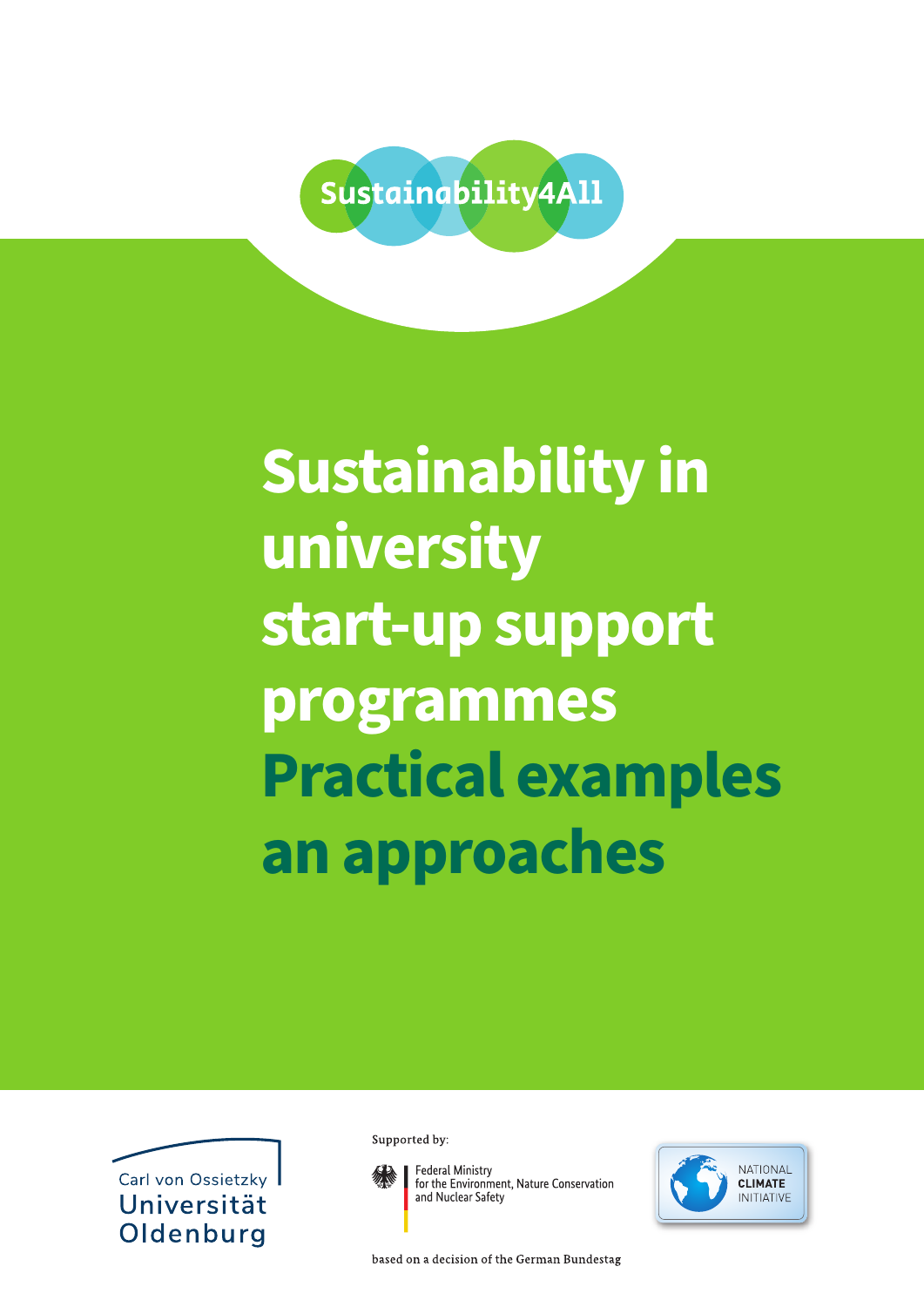

This brochure is a result of the 'Sustainability4All: Sustainability as a key to success for all start-ups' project (03KF0100C). Recommended citation: Hurrelmann, K., Fichter, K. (2020). Sustainability in university start-up support programmes. Practical examples and approaches. Oldenburg: Carl von Ossietzky University of Oldenburg. Legal notice: Carl von Ossietzky University of Oldenburg Faculty II – Department for Economics and Legal Studies Adjunct Professor for Innovation Management and Sustainability Ammerländer Heerstr. 114-118 26129 Oldenburg, Germany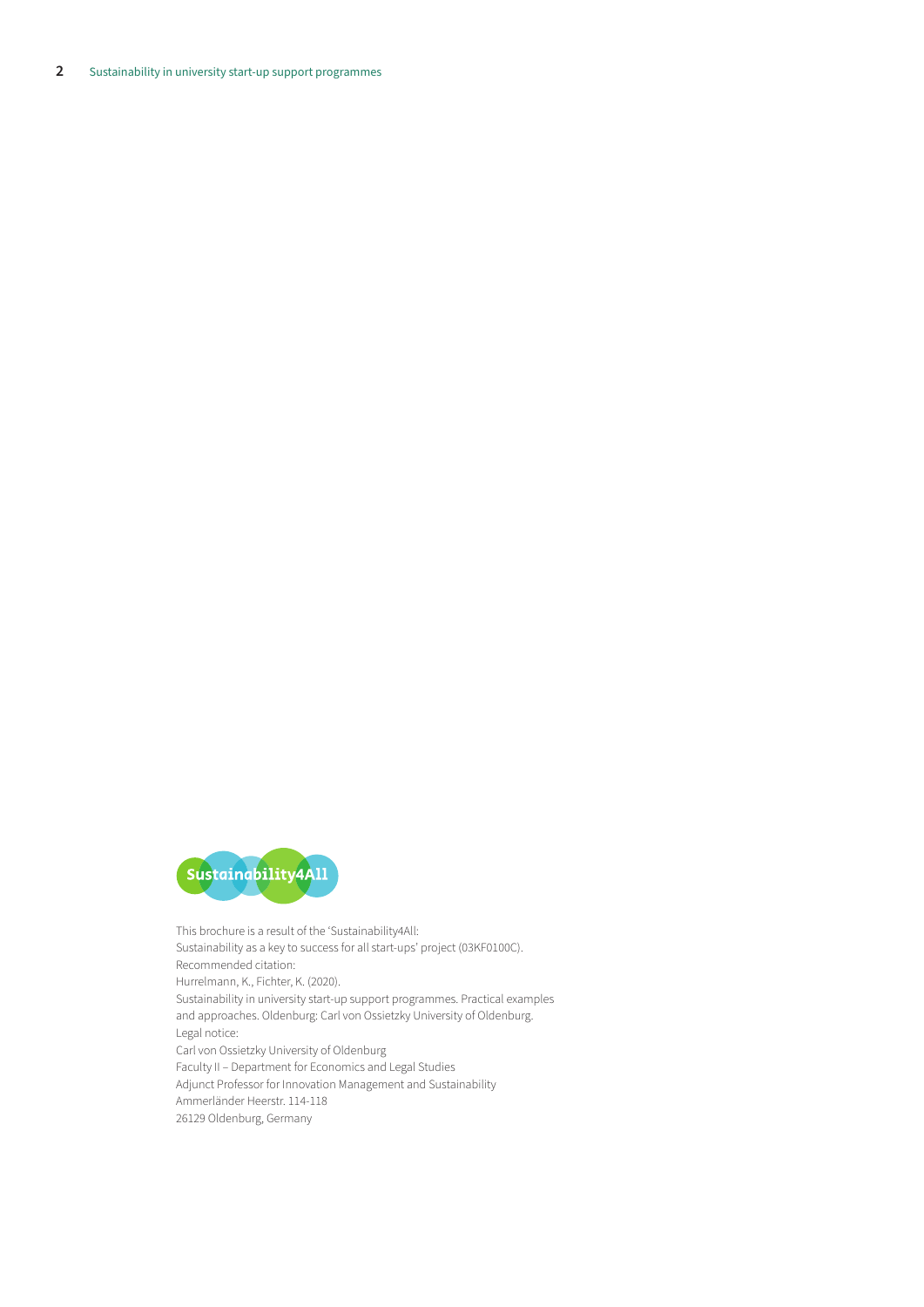# **Contents**

| Reasons for orienting university start-up consulting towards sustainability 6                                                                                                                                                                                                                                                |  |
|------------------------------------------------------------------------------------------------------------------------------------------------------------------------------------------------------------------------------------------------------------------------------------------------------------------------------|--|
|                                                                                                                                                                                                                                                                                                                              |  |
|                                                                                                                                                                                                                                                                                                                              |  |
| Paving the way for a green economy via university start-up consulting  9                                                                                                                                                                                                                                                     |  |
| Sustainability in university start-up support programme: a conceptuel                                                                                                                                                                                                                                                        |  |
| Examples of goodpracticefor integratingsustainability in university start-up-                                                                                                                                                                                                                                                |  |
|                                                                                                                                                                                                                                                                                                                              |  |
| Carl von Ossietzky University of Oldenburg: Sustainable venturing module 23<br>Carl von Ossietzky University of Oldenburg: Sustainable business models 25                                                                                                                                                                    |  |
| Leuphana University of Lüneburg: Entrepreneurship Hub/ Social Change Hub 27<br>Flensburg University of Applied Sciences: Green Entrepreneurship Center 28<br>Van Hall Larenstein University of AppliedSciences, Leeuwarden & Velp, the Neth-<br>University of Cambridge, UK: Cambridge Sustainability Accelerator and Hub 30 |  |
|                                                                                                                                                                                                                                                                                                                              |  |
| Approaches for integratingsustainabilityin university start-upconsultance  37                                                                                                                                                                                                                                                |  |
|                                                                                                                                                                                                                                                                                                                              |  |
|                                                                                                                                                                                                                                                                                                                              |  |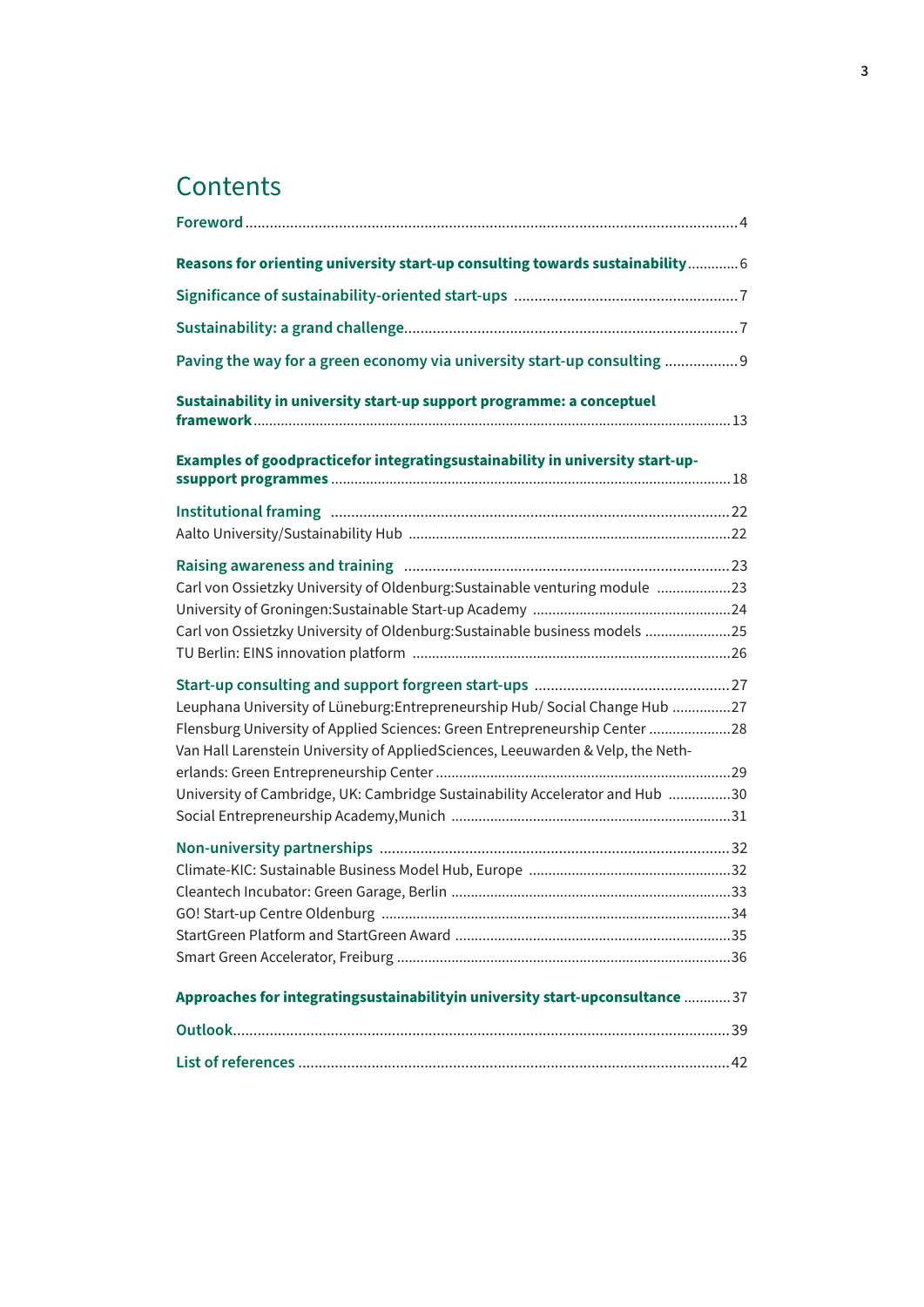### <span id="page-3-0"></span>Foreword

The Sustainability4All initiative identifies and develops keys to success and appropriate measures with the aim of taking early, ongoing steps to integrate climate protection and sustainability in newly founded, innovative and technology and knowledge-based companies. Solutions with a practical orientation and cooperation with key players in the start-up ecosystem in Germany are required to this end. Universities are one of these key players when it comes to promoting and supporting sustainability-oriented startups. In addition to the teaching and research opportunities that universities offer startups, their transfer activities are highly relevant. However, the question of how relevant university start-up consultancy services are in terms of taking early steps to integrate climate protection and sustainability in start-up initiatives has yet to be examined in a structured manner.

Universities have significantly expanded the support they provide to start-ups in recent years. But the services provided by start-up consultancies rarely take a holistic approach to issues around economic, environmental and social sustainability. This represents a shortcoming, particularly in light of the increasing importance of mission-oriented innovation policies at the European level and in Germany. One example is the German government's High-Tech Strategy, which places a targeted focus on grand challenges in society – including the impacts of climate change and the need for an energy transition.

Sustainability-oriented start-ups in particular can contribute towards solving these grand challenges in society and achieving the objectives of a green economy by offering sustainable products, technologies and services. Green start-ups further a green economy by working towards sustainable business practices that conserve natural resources and have a lower environmental impact. In this context, green start-ups can be considered a subgroup of all green companies that are founded; they set themselves apart by being highly innovative and orienting their businesses towards growth.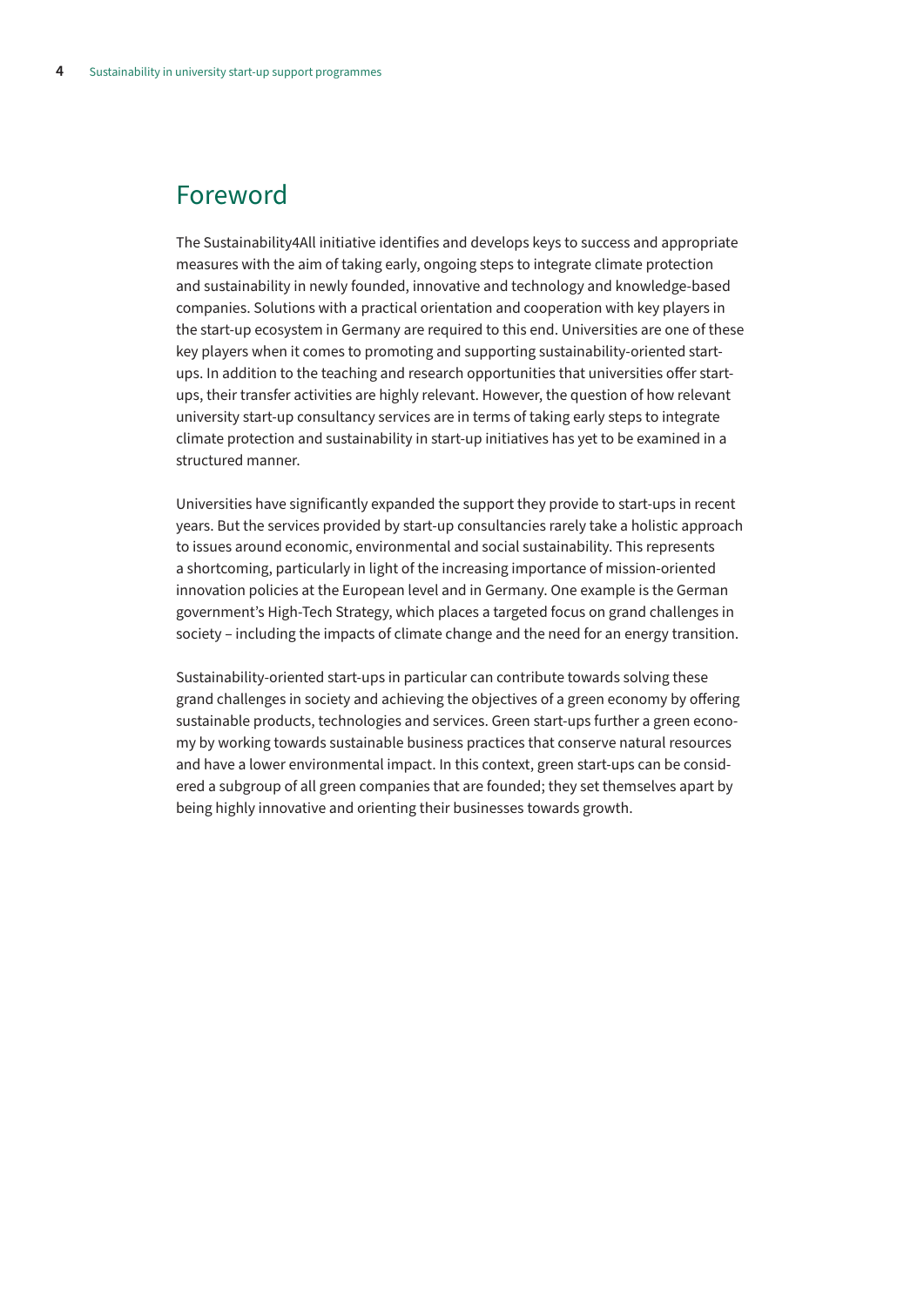In view of the above, the relevance of sustainability in start-up consulting at German universities has yet to be analysed in a comprehensive manner. Currently, there is a lack of clarity regarding

- $\blacksquare$  The form in which sustainability is already incorporated in start-up consultancy services at universities in institutional terms, or to what extent this can be incorporated
- Which methods and formats can be used to support sustainability-oriented start-up initiatives
- $\blacksquare$  The expertise in start-up consultancy services with regard to sustainability
- $\blacksquare$  How university start-up consultancies themselves assess the need for start-up consulting services that link to sustainability and specific tools and methods for developing a sustainable business model
- Furthermore, the need for sustainability-related information services and further training opportunities for university start-up consulting has yet to be ascertained.

This brochure aims to strengthen a start-up culture that is oriented towards sustainability at universities. To this end, we start by discussing the reasons for orienting university start-up consulting towards sustainability. The brochure then offers an insight into the focus that has been placed on sustainability in start-up consulting at German universities thus far. It also identifies existing shortcomings and potential ways of providing specific support for those interested in launching start-ups based on real-life examples of good practice at the German and international level. Based on this, the brochure offers universities and, in particular, university start-up consultancies an insight into the range of available support services. We also highlight areas that need to be developed further in order to strengthen a sustainability-oriented start-up culture at universities.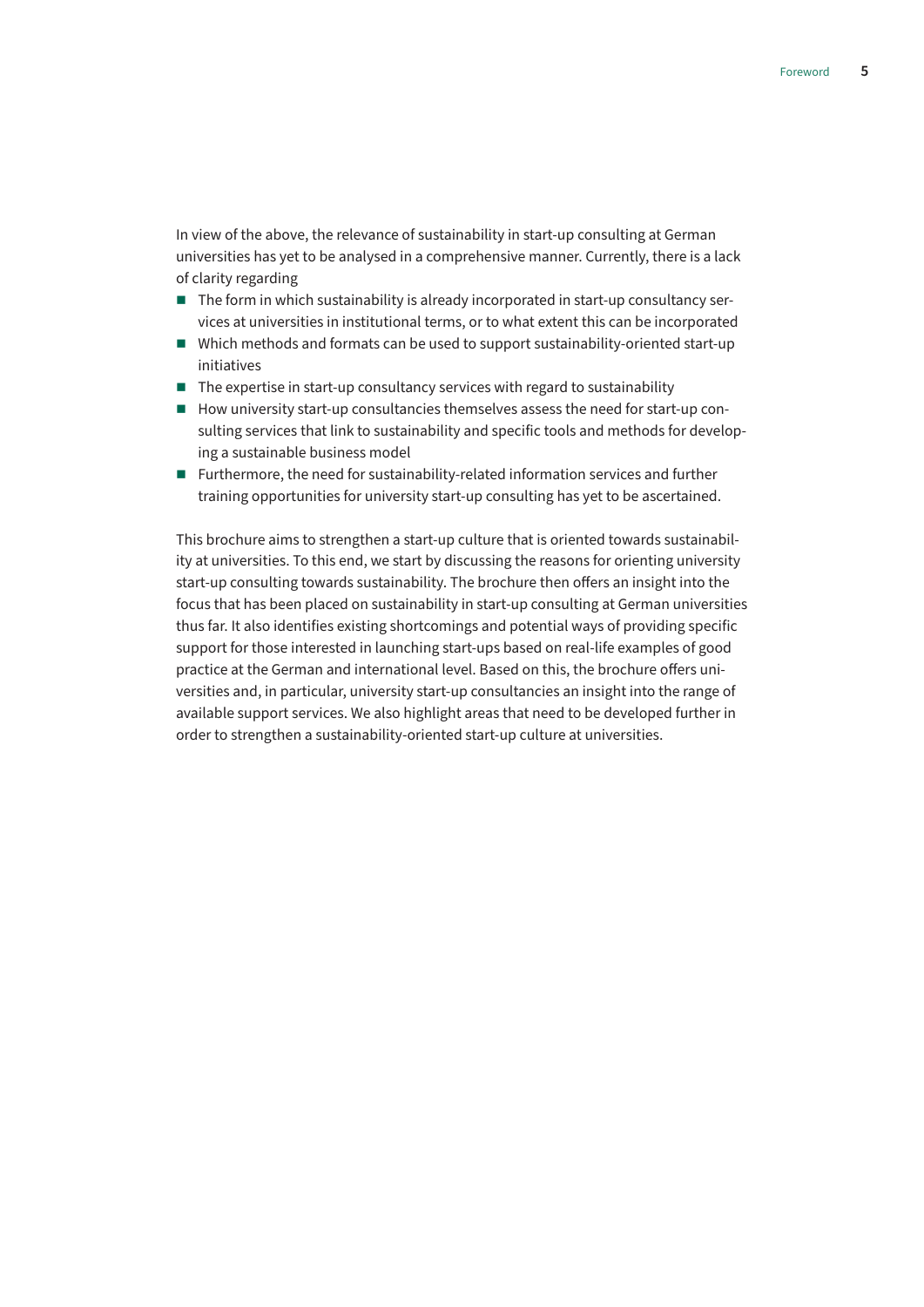<span id="page-5-0"></span>**Reasons for orienting university start-up consulting towards sustainability**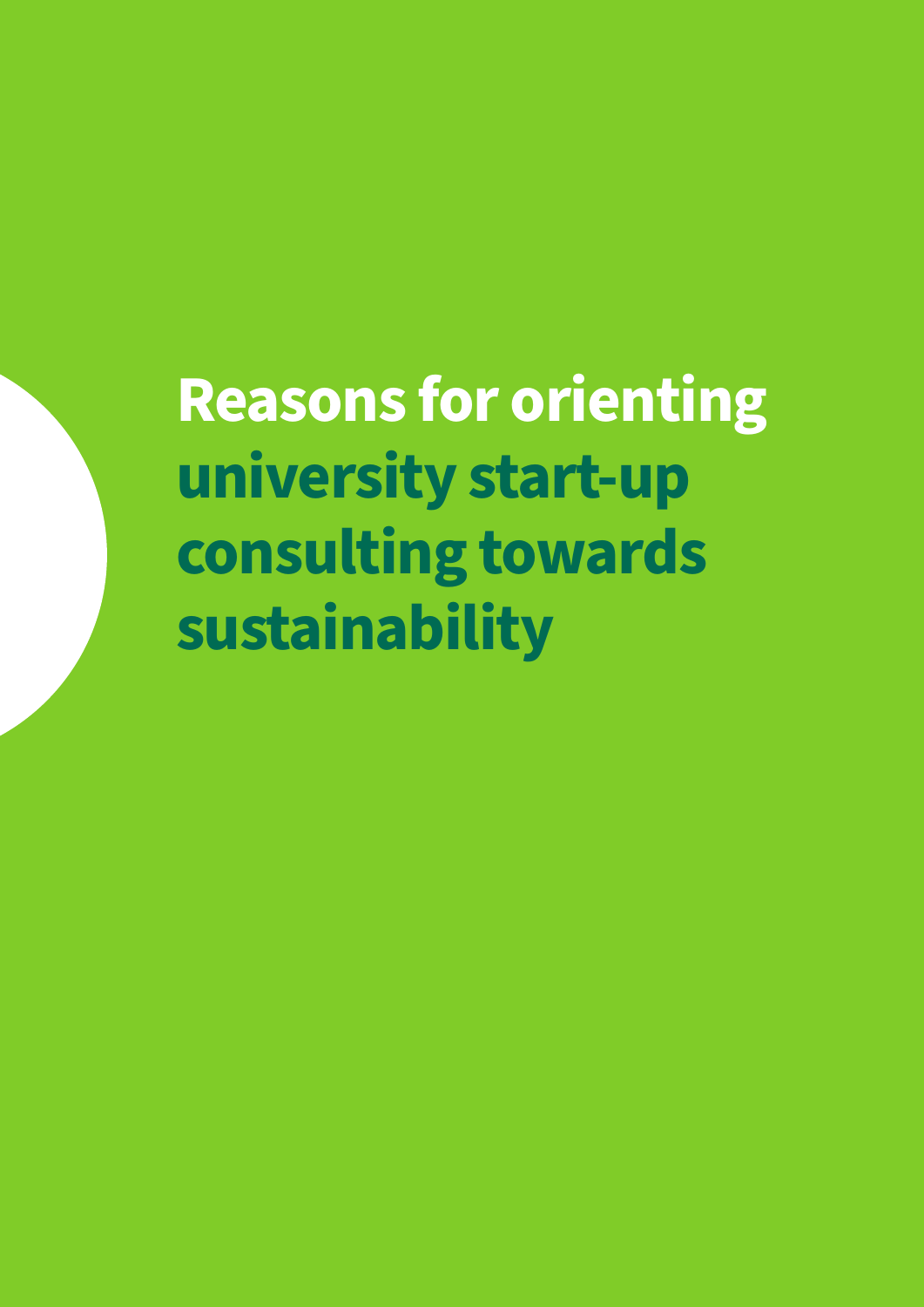### <span id="page-6-0"></span>Significance of sustainability-oriented start-ups

The significance of sustainability-oriented start-ups has grown continually over the last decade. This includes both green start-ups that are making a demonstrable contribution towards protecting the environment and climate and creating the basis for the green economy in the future with their innovative products and services as well as social start-ups that address societal challenges in a targeted manner with new approaches and social innovations. A common factor of both types of start-ups is that, in addition to achieving market success, they aim to make a contribution towards solving grand challenges relating to the future and sustainability as well as having an environmental and social impact. As demonstrated by the Green Start-up Monitor and the Social Startup Monitor, a growing number of entrepreneurs are seeking to combine economic, social and environmental goals and achieve an impact.

The proportion of green start-ups is increasing in Germany. According to the results of the Green Start-up Monitor 2020, 37 per cent of the start-ups surveyed see themselves as part of the green economy. The Green Start-up Monitor 2020 makes it clear that start-ups can combine economic success and a positive social and environmental impact very effectively. The study highlights the following characteristics of green start-ups geared towards innovation and growth. Green start-ups:

- Are a significant economic factor, making up 21 per cent of all young, innovative companies, and boost efforts to protect the climate and environment with their products and services.
- Stand out as having better expectations for their business situation in contrast to non-green start-ups and established companies.
- $\blacksquare$  Place an equal focus on growth and profit as other start-ups. However, their business models generate added value from the perspectives of society and the environment.
- $\blacksquare$  Have a significantly higher share of female founders (22 per cent) than non-green start-ups.
- Place a stronger focus on supporting and involving employees compared to other start-ups.
- $\blacksquare$  However, raising capital represents a key challenge for green start-ups.<sup>1</sup>

### Sustainability: a grand challenge

Sustainability is playing an increasingly important role in scientific and innovation policies. One example is the High-Tech Strategy of Germany's federal government, which places a focus on sustainability.<sup>2</sup> This strategy calls for sustainability requirements to be taken into consideration in all support programmes with the goal of accelerating a sustainable transformation. As things currently stand, however, there is no suitable strategy for innovation policies that are sustainable as a whole. $^{\rm 3}$  This shortcoming extends to the start-up consulting services provided by public authorities. While current trends in the support system for start-ups are making the services more professional and resulting in more services being set up, grand challenges in society are not being explicitly and systematically integrated into the support system in many cases. The following table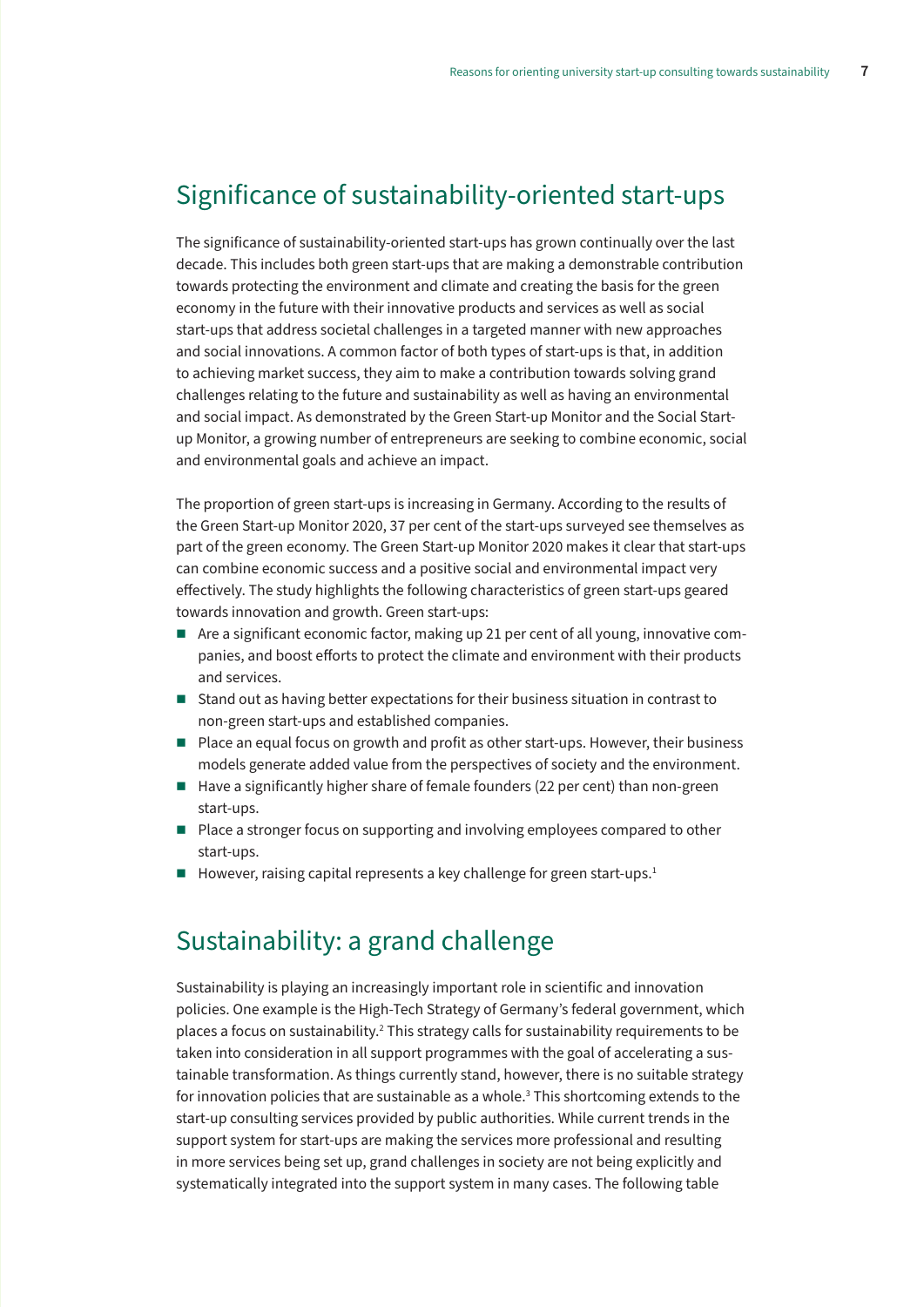provides an overview of some of the trends in the start-up support system from the perspective of their services and demand for them. It should be noted that the corresponding developments particularly relate to management of the support process, for example by incubators and accelerators. However, the aspect of transferring mission-oriented innovation policies to sustainability-oriented start-up support and consultancy services is not included in the trends depicted in the below table at this point and should play a more significant role in future from the perspective of services and demand for them.

**Table 1: Trends in the support system for start-ups in Germany**

| <b>Trends on the service side</b><br>(e.g. incubators and accelerators)                                                                                                                                                                                                                                         | Trends on the demand side (start-ups)                                                                                                                                                         |
|-----------------------------------------------------------------------------------------------------------------------------------------------------------------------------------------------------------------------------------------------------------------------------------------------------------------|-----------------------------------------------------------------------------------------------------------------------------------------------------------------------------------------------|
| A growing range of services is resulting in<br>less transparency and greater disparity in<br>quality                                                                                                                                                                                                            | Start-ups are becoming more profession-<br>al; this means support services are being<br>utilised for strategic reasons in many cases                                                          |
|                                                                                                                                                                                                                                                                                                                 | Higher demands and expectations are<br>placed on support services                                                                                                                             |
| Growing trends towards concentration are<br>resulting in verticalisation in the servic-<br>es provided along technology fields and<br>sectors                                                                                                                                                                   | Former founding team members<br>become supporters in the start-up ecosys-<br>tem                                                                                                              |
| Internationalisation is boosting<br>competition and creating new service<br>formats                                                                                                                                                                                                                             | Authenticity and reputation of the support<br>services are of key significance for promis-<br>ing start-ups                                                                                   |
| Established companies are developing new,<br>independent service formats for start-ups<br>to create close links between themselves<br>and start-ups; this generates technological<br>and organisational innovations. Public<br>providers are increasingly competing with<br>private sector services as a result | Promising start-ups are showing less and<br>less willingness to provide a service in<br>return for support services. Independence<br>is thus becoming increasingly important<br>for start-ups |

Source<sup>4</sup>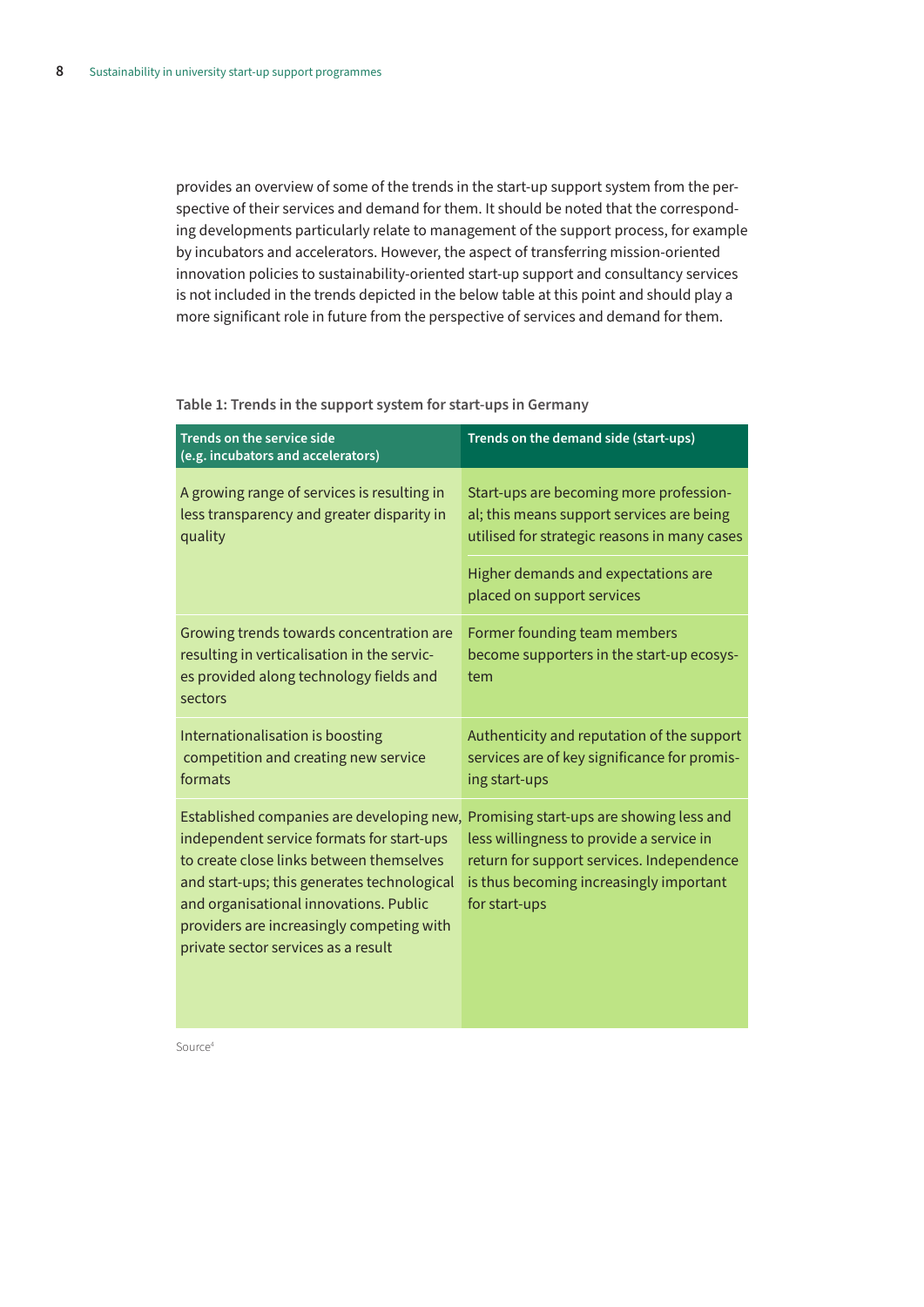<span id="page-8-0"></span>Despite the growing role that sustainability-oriented start-ups have as players in Germany's start-up ecosystem, sustainability has only been systematically integrated into startup support programmes on rare occasions so far. As a result, we are currently seeing less of a lack 'in terms of people knowing about the green economy and its individual economic sectors but rather in terms of their knowledge of the opportunities that a sustainable economic approach offers for consolidating regional and national strengths and weaknesses into strategically consistent programmes of action'.5 University start-up consulting in particular can play an important role in this context given that universities act as drivers for innovation thanks to the high potential of their students and can also play a role in shaping the framework for action for a sustainability-oriented start-up culture. This means the grand challenge of sustainability not only represents a further necessary trend from the perspective of services and demand for them in the start-up support system but is also a key basis when it comes to making a contribution towards overcoming sustainability challenges via sustainability innovations and sustainability-oriented business models on the part of start-ups.

### Paving the way for a green economy via university start-up consulting

Germany is home to a total of 424 higher education institutions, of which 107 are universities with approx. 1.78 million students and 213 are universities of applied sciences with 1.08 million students.<sup>6</sup> In addition to research and teaching, the transfer of knowledge and technology is a key area of action for universities. In this context, university start-up consultancies are of great relevance to transfer activities given that universities and their services for supporting and promoting start-up initiatives are a key success factor in their early stages in particular.

Consultancy services offered by public providers such as universities are appealing to start-ups and those interested in founding a start-up because the consultancy services they develop are of equal value to those from private providers and, above all, because they can ensure a higher degree of independence in their consulting. In addition, partnering with professorships and research institutes makes it possible to develop specific services for the respective start-up.<sup>7</sup>

Public providers, such as state universities, have the following advantages in particular:

- Overarching economic policy interests as well as aspects such as creating jobs and boosting regional development can be taken into consideration.
- Targeted funding can be provided for specific fields of technology as well as socio-ecological start-ups, in line with mission-oriented innovation policies.
- $\blacksquare$  Public providers can also bridge gaps in existing services<sup>8</sup>.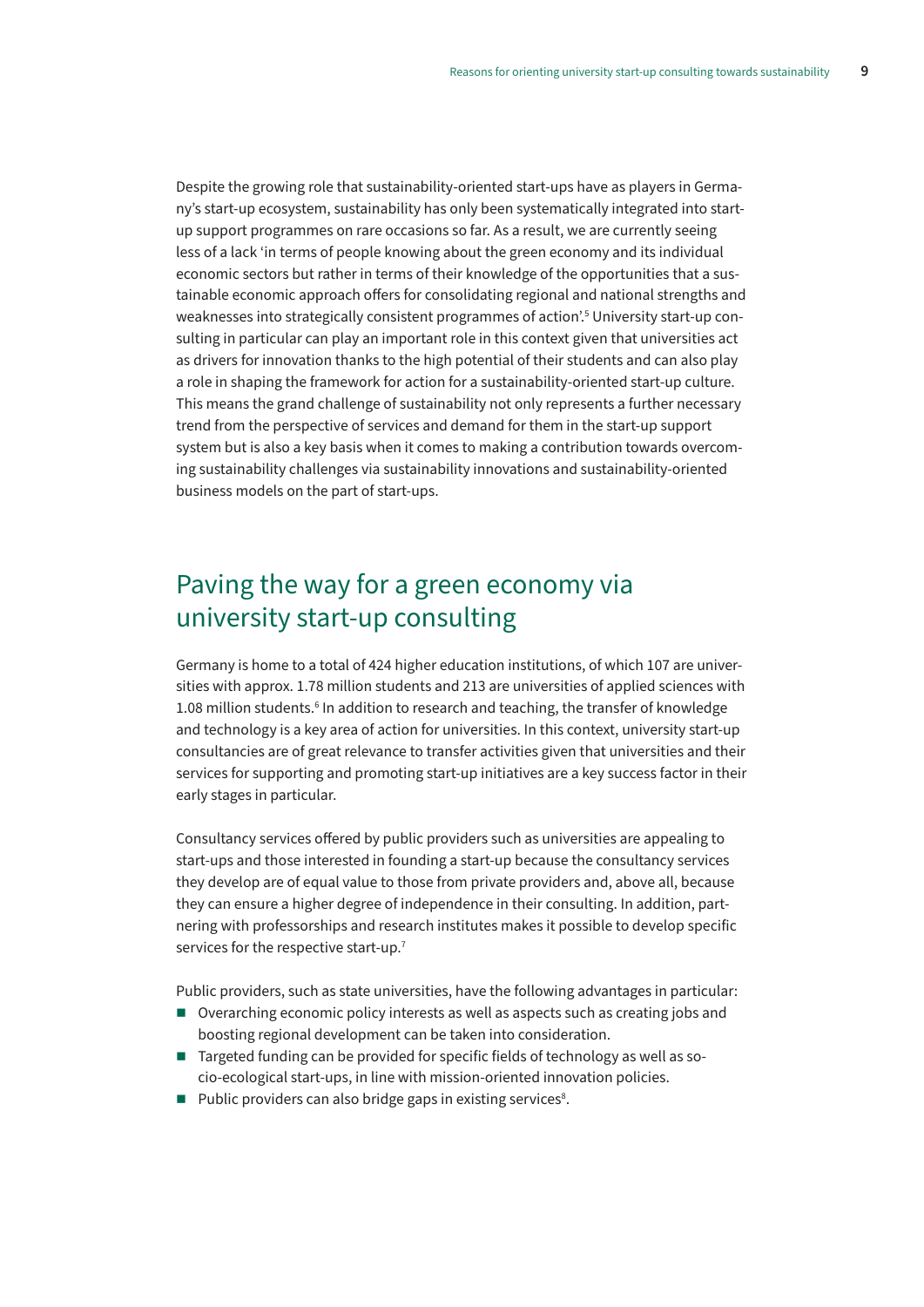In addition to these general criteria, the strengths of university start-up consulting lie in the following areas in particular:

- Transferring knowledge and technology from research and development
- Cooperation with regional technology and start-up centres
- Linking into various regional structures and alumni networks
- Close connections to scientific institutions and a research infrastructure
- **University-related support with a focus on the preliminary and early phase.**<sup>9</sup>

Studies show that start-up research, support and consulting at higher education institutions have grown significantly in recent years and that university start-up consultancies in particular – supported, for example, by EXIST funding – have been expanded and enhanced as regards their professionalism.<sup>10</sup> Nonetheless, sustainability and climate protection have been integrated to only a minimal extent in start-up consulting and the analysis of the effectiveness of start-up support programmes at universities so far.<sup>11</sup> Only at individual higher education institutions have sustainability and climate protection been made an explicit area of focus, particularly in teaching and research relating to start-ups.<sup>12</sup>

Despite this, sustainability is already a significant aspect for many start-up initiatives launched in the university context – either via their technological focus or through the development of products and services that can also make an indirect contribution towards solving sustainability challenges. The relevance of this can be seen in the start-up radar for 2018, for example.\* The following table shows that many start-ups founded at universities have a direct link to sustainability topics.

\*The start-up radar published by the Stifterverband initiative compares start-up support programmes at universities in Germany. All state and state-recognised universities were contacted with a questionnaire regarding their respective start-up support programmes for the start-up radar in 2018. Of the 394 universities, 191 participated in the survey.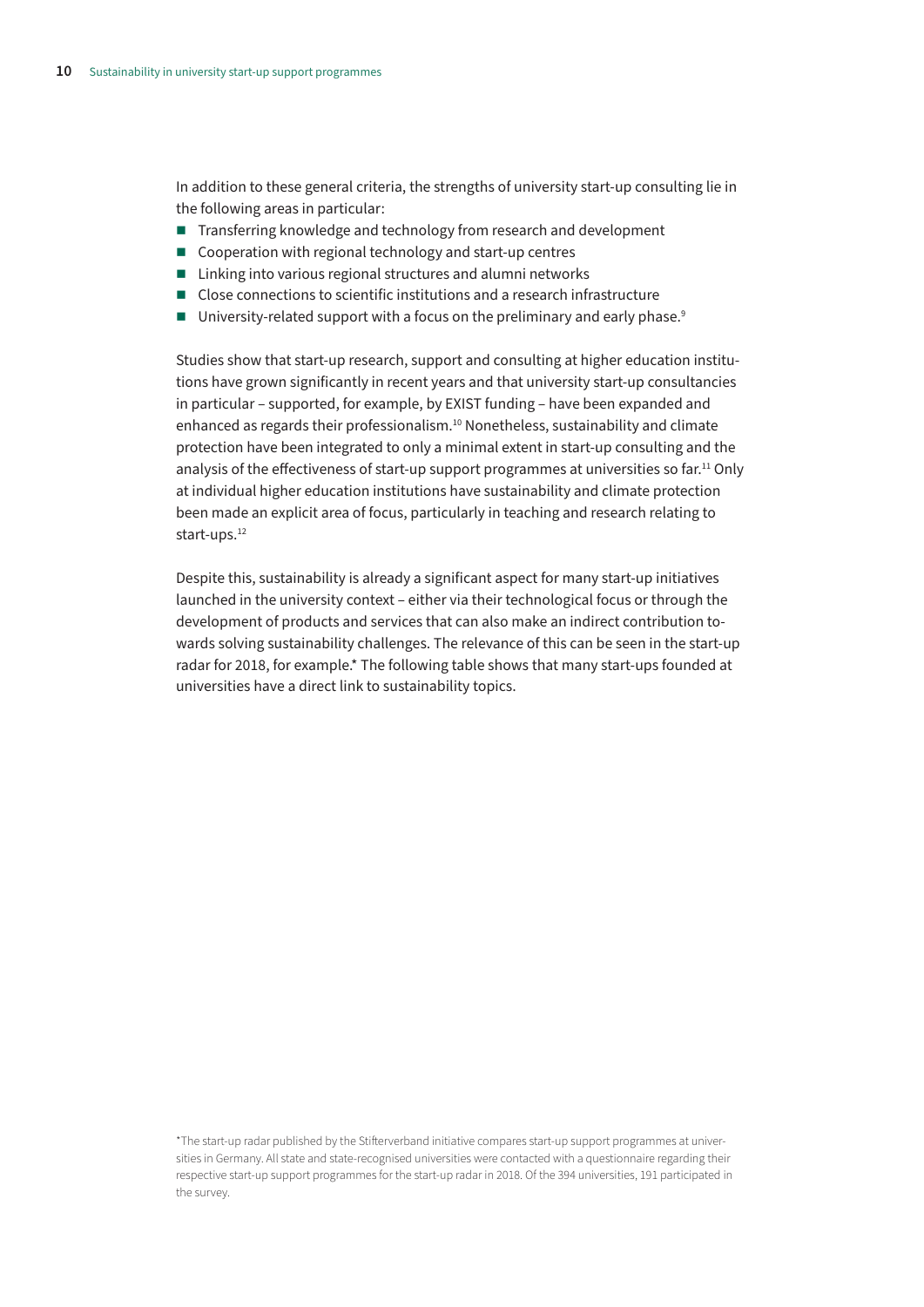|                                                | <b>Number of</b><br>start-ups | <b>Universities</b><br>providing<br>information |
|------------------------------------------------|-------------------------------|-------------------------------------------------|
| IT-support services/digital analysis tools     | 434                           | 101                                             |
| Medtech/e-health/m-heath/health applications   | 105                           | 81                                              |
| Environment, climate and energy technology     | 57                            | 75                                              |
| Electrotechnology                              | 50                            | 74                                              |
| <b>Production technology</b>                   | 37                            | 70                                              |
| Biotechnology and bioeconomy                   | 35                            | 74                                              |
| Vehicle and system technology                  | 34                            | 71                                              |
| <b>Financial technology</b>                    | 30                            | 67                                              |
| Optical technology                             | 25                            | 71                                              |
| Materials innovations/lightweight construction | 21                            | 72                                              |
| Microsystem technology                         | 18                            | 66                                              |
| Nanotechnology                                 | 6                             | 66                                              |

#### **Table 2: Start-ups by fields of technology**

Source<sup>13</sup>

Start-up consulting at universities can play a role in strengthening the green economy in light of the following motivating factors:

### **Institutional framework**

Sustainable entrepreneurship is becoming an increasingly important aspect in teaching and research. Promoting sustainability should also be an objective for start-up consulting at universities. This makes it possible to overcome the lack of orientation towards sustainability that exists in some universities' mission statements.

### **Integration into coaching processes**

Thus far, sustainability has tended to be integrated into the coaching process by chance and in individual cases, where this occurs thanks to start-up coaches who are keen on sustainability and are intrinsically motivated to do so. This means that processes and resources need to be established in order to systematically expand sustainability expertise in start-up consulting.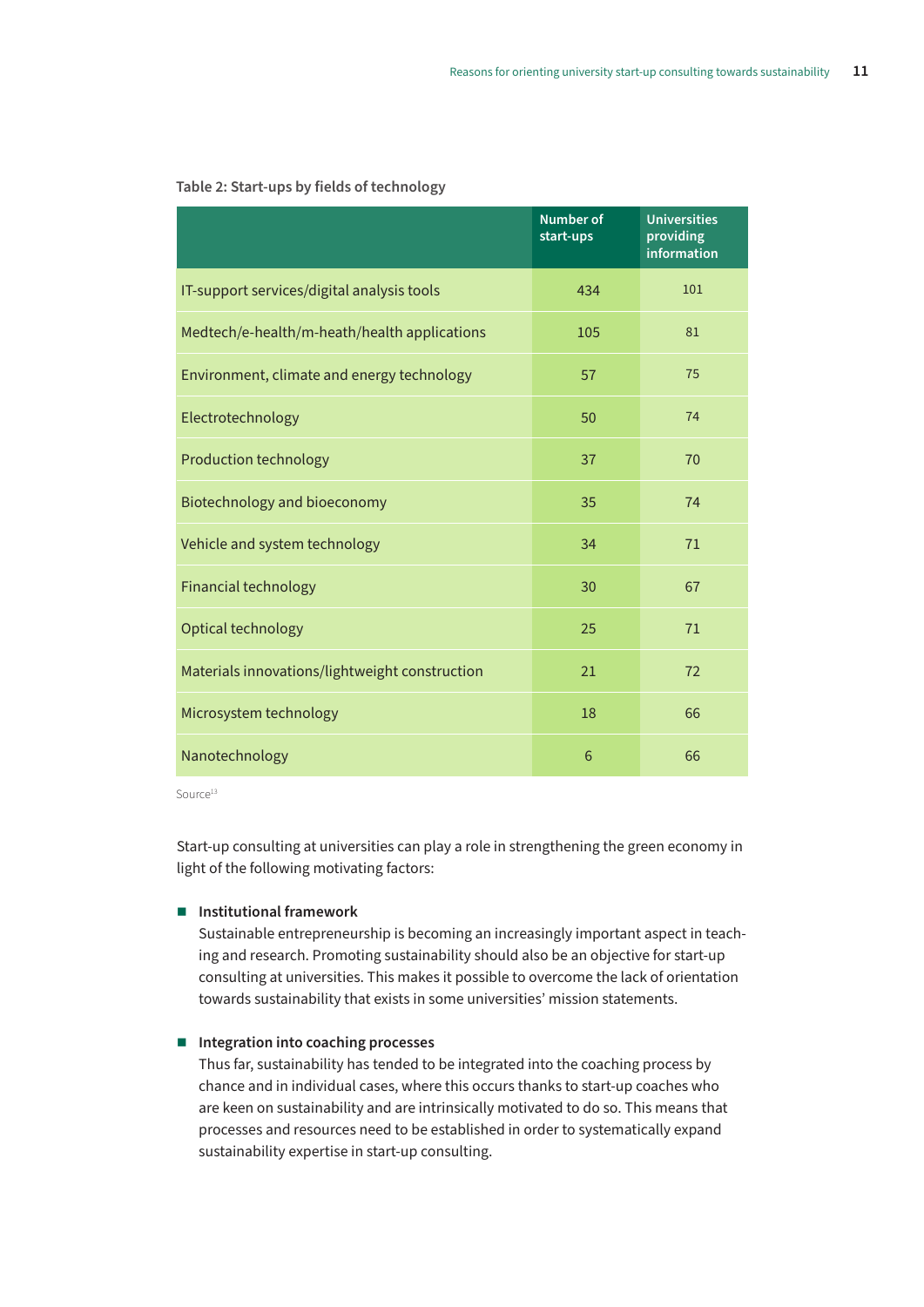**Additional services not directly related to established coaching processes**  Individual workshops, talks and competitions relating to sustainability-oriented business models and start-ups are offered in many cases. These formats are a key starting point when it comes to raising awareness among those interested in founding a start-up and reinforcing the extent to which sustainability is integrated into startup support programmes. However, this is not integrated into start-up consulting at universities on a systematic and ongoing basis in many cases due to limited time and financial resources as well as a lack of clearly defined responsibility for this area. A key contribution towards integrating the formats into established coaching processes can be made by offering them on a regular basis.

### **Information and further training required for integration into existing services and formats**

Due to the fact that resources in start-up consulting at universities are limited, there is a risk that start-up consultancy services and the consulting process could become 'overloaded'. While there is a great deal of interest in establishing sustainability-oriented consulting expertise, scant time and financial resources, a lack of specialist expertise and further training offers as well as a lack of knowledge regarding sustainability-oriented tools and methods for developing business models make it difficult to achieve systematic integration. Providing training to start-up consultancy services offers significant potential, in particular in terms of helping to integrate sustainability into start-up initiatives.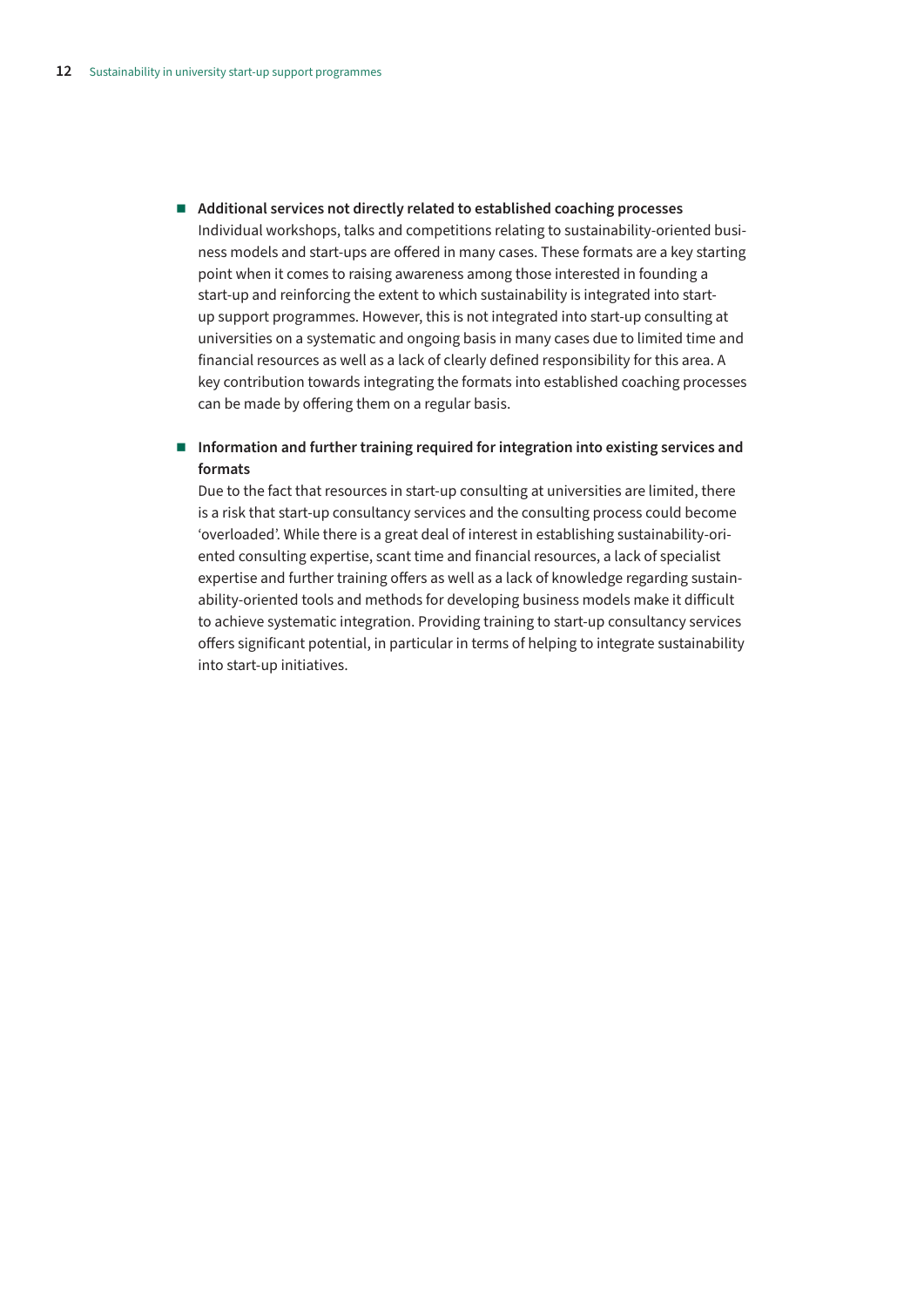<span id="page-12-0"></span>**Sustainability in university start-up support programme: a conceptuel framework**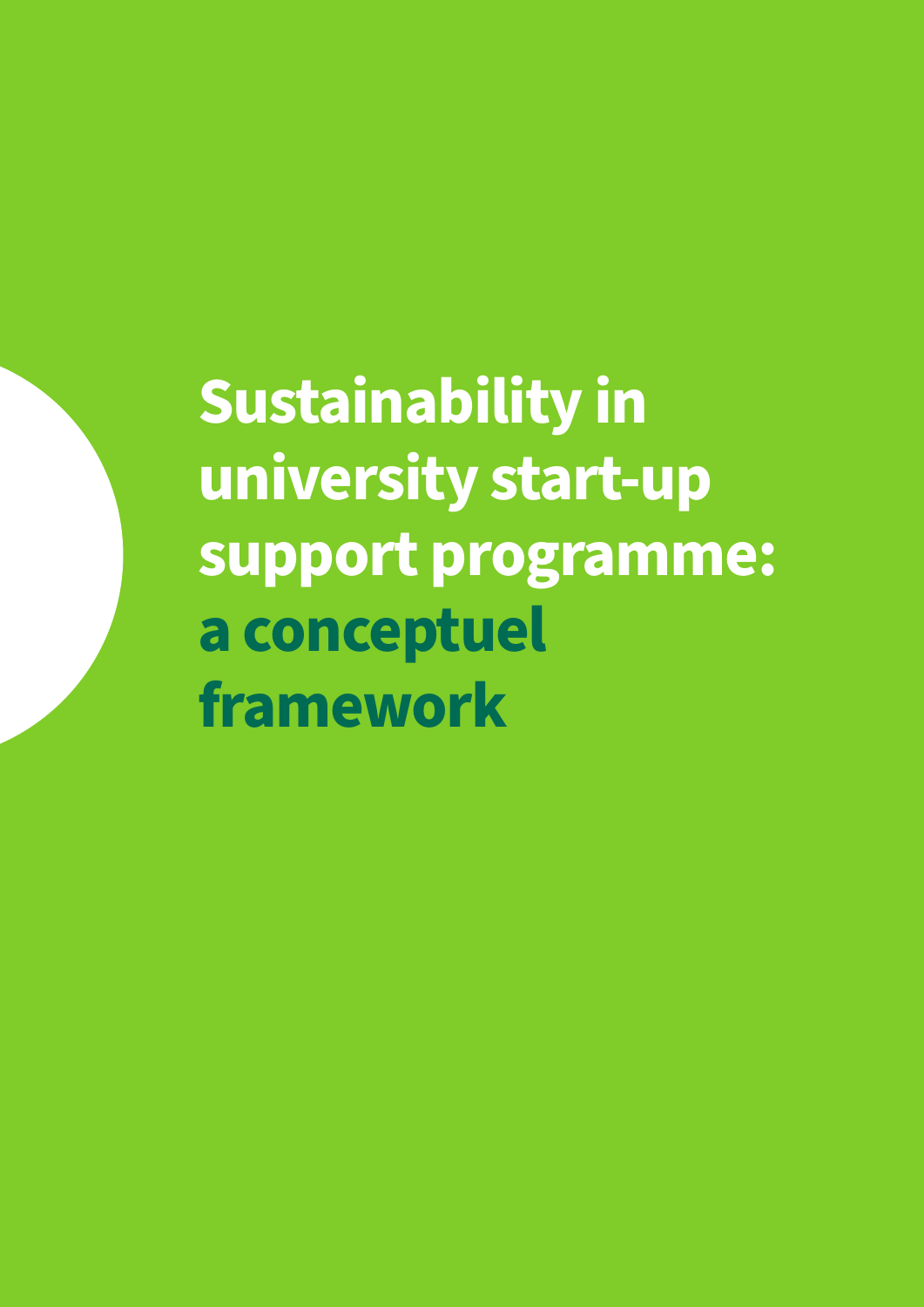In order to promote a sustainable start-up culture and, in particular, to boost sustainability in start-up consulting, it is vital to involve systems relating to promoting and supporting sustainability at universities in their entirety. Thus far, only limited research results are available regarding the existing and potential development of structures for an effective university support system. Two approaches are currently being pursued at universities:<sup>13</sup>

- (1) An additive approach without a systematic link to start-up support and sustainability
- (2) An integrative approach, for example by tying the areas of start-ups and sustainability into scientific research and teaching as well as transfer activities.

With this in mind, Tiemann, Fichter and Geier (2018) developed a conceptual framework that pinpoints the elements of a university support system for promoting green startups. The conceptual framework has been extended and adapted here in order to analyse the role that start-up consultancy at universities plays in strengthening a sustainability-oriented start-up culture in particular. To this end, we have focused on integrating elements that, in light of the objective of this brochure, primarily take into consideration the specific support services for those interested in founding companies and sustainability-oriented start-ups at universities.

The elements of the conceptual framework for promoting sustainability in university support for start-ups consist of the following internal elements at higher education institutions:

- (1) Institutional framing
- (2) Raising awareness and training
- (3) Start-up consulting and support
- (4) Non-university partnerships

The respective elements of the conceptual framework are introduced and explained in brief in the following section. In the context of this brochure, the conceptual framework offers an insight into essential issues and challenges that arise for universities in the respective areas. In addition, the conceptual framework provides a basis for presenting examples of good practice for integrating sustainability into university support programmes for start-ups.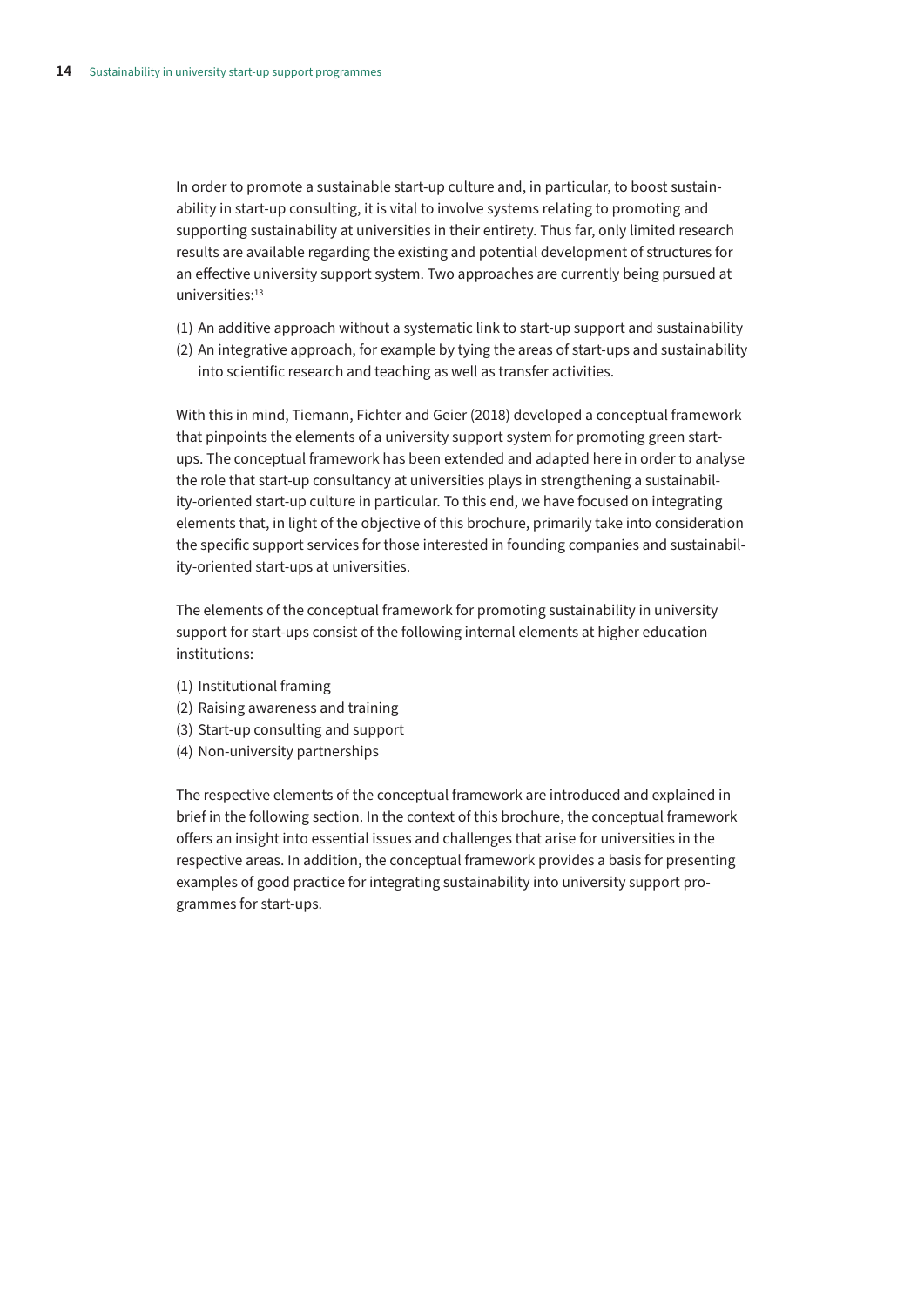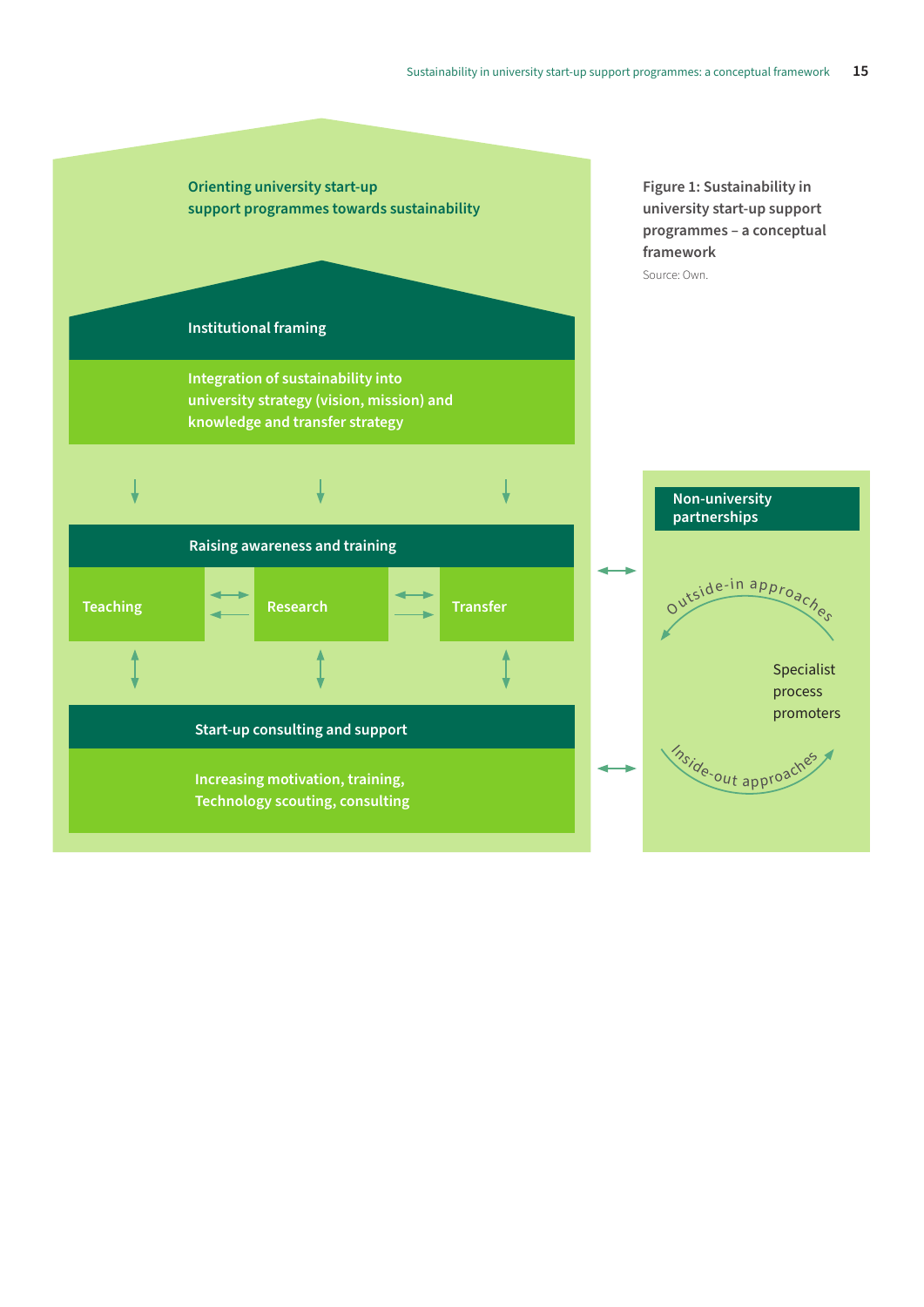#### **(1) Institutional framing**

**What general conditions, guiding concepts and institutional structures can enhance sustainability in start-up support programmes at universities?**

In many cases, sustainability and start-up consulting are not explicitly linked with one another in a university's guiding concept, strategy or development plan. For this reason, there is often a lack of impetus for integrating sustainability into the support system for start-ups. If a university places high value on sustainability and supporting start-ups, the institution's management should ensure that both aims are closely interlinked with each other and explicitly incorporated, for example, into the university's guiding concept, mission statement and knowledge, technology and transfer strategy. The institution's management should also take a systematic approach in reviewing whether efforts to drive sustainability are already integrated into the institution's start-up support programme, for instance in mission-oriented innovation strategies at the national, regional and local level and, if so, what conclusions can be drawn for the institution's support system based on the sustainability requirements and, for example, the Sustainable Development Goals.

#### **(2) Raising awareness and training**

**How can an awareness of and training for sustainability-oriented start-ups be made part of start-up teaching, research and transfer at universities?**

In addition to teaching and research, transfer processes at universities are playing an increasingly important role as the third pillar of a university's work. Teaching and research relating to start-ups can be a major key to success in terms of raising awareness and providing training for sustainability-oriented start-ups. Efforts to incorporate the results of research on green start-ups in teaching and transfer activities are to be viewed as a welcome occurrence from the perspective of internal interactions at universities. This gives students and key players from the internal university ecosystem the opportunity to benefit from the results of research and to become more aware of the importance of and the challenges and opportunities that come with a sustainability-oriented start-up culture.

#### **(3) Start-up consulting and support**

**What support services for green start-ups are conceivable and necessary in start-up consulting at universities?**

Start-up consulting at universities plays a central role when it comes to improving the available support and boosting sustainability in the support programmes the institutions provide for start-ups. In many cases, an institution's start-up consulting is embedded in its transfer area at the institutional level, or close partnerships are formed. It also makes sense to focus such activities in these areas. This conceptual framework specifically highlights the support activities carried out in start-up consulting at universities in order to emphasise the role it plays in establishing a sustainability-oriented start-up culture. Based on the institutional framework and activities aimed at raising awareness and providing training in the areas of teaching, research and transfer, we can define the following tasks for university start-up consulting: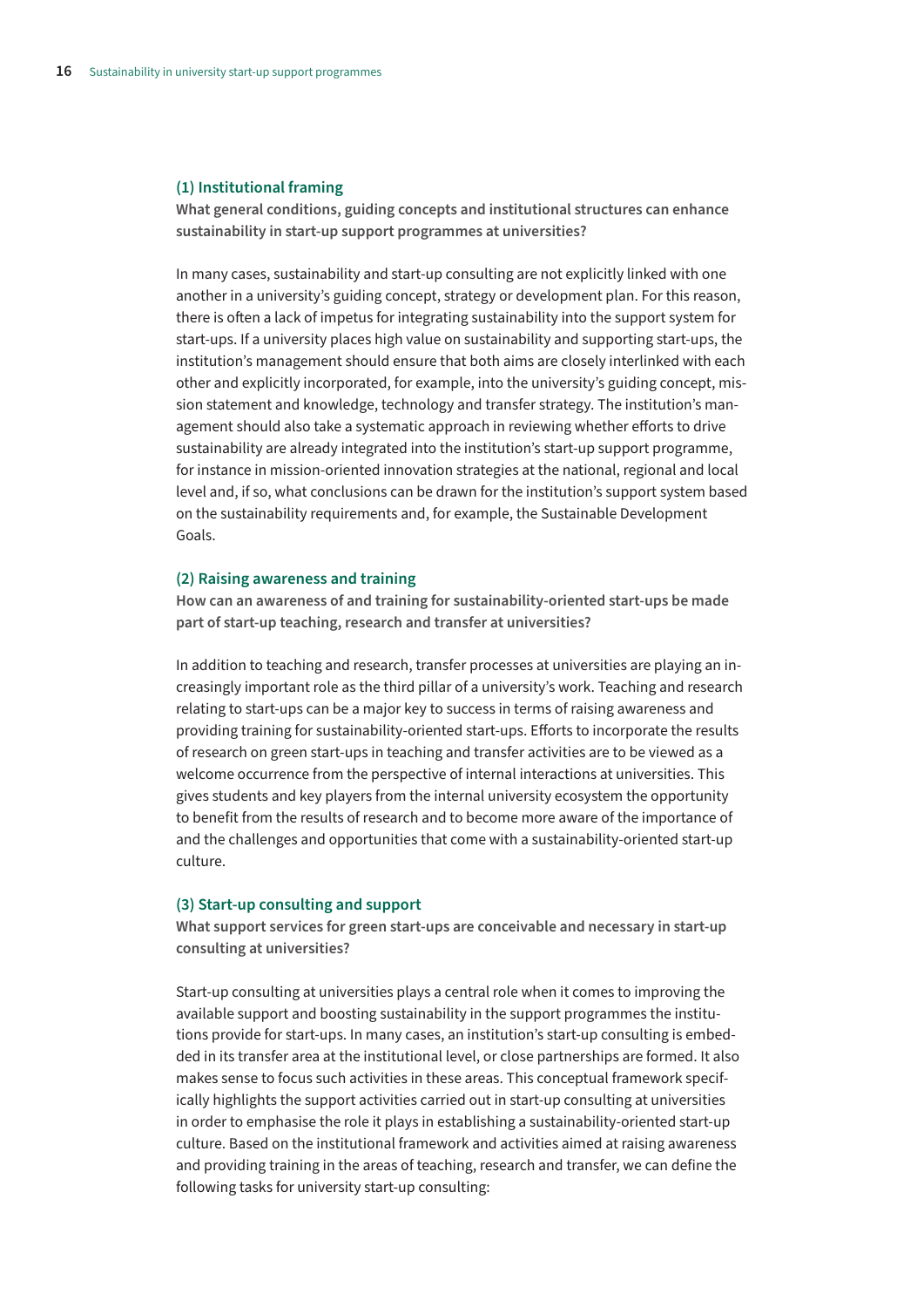- Boosting motivation: enhancing and improving motivating factors and information services that encourage students and scientific staff to found a sustainable company.
- Qualification: imparting the knowledge and skills needed to successfully start a company. In particular, reinforcing entrepreneurial ways of thinking and taking action in light of increasing sustainability requirements.
- Technology scouting: internal and external scouting for new technology and knowledge-based sustainability innovations. Speaking to scientific staff about potential for new start-ups that can be combined with research results to solve sustainability-related challenges.
- Start-up consulting: offering in-depth start-up consulting for developing competitive and sustainable business models. Providing or coordinating the necessary infrastructure, for example, as part of the services provided by an incubator at a university.

**To what extent can networking activities and non-university partnerships enhance start-up consulting at universities with respect to their expertise around the topic of sustainability?**

A systematic network management system and non-university partnerships in the context of green start-ups can support the development of internal expertise on sustainability. Furthermore, external partnerships can drive the development of tailored support services for green start-ups. It is important to make a distinction between outside-in and inside-out approaches in this context. In an outside-in approach, start-up services at universities often collaborate with external institutions to integrate additional sustainability expertise in the services they offer, for example. In an inside-out approach, transfer is the main objective, which might involve partnership projects between start-up teams at universities and industrial partners from the green economy.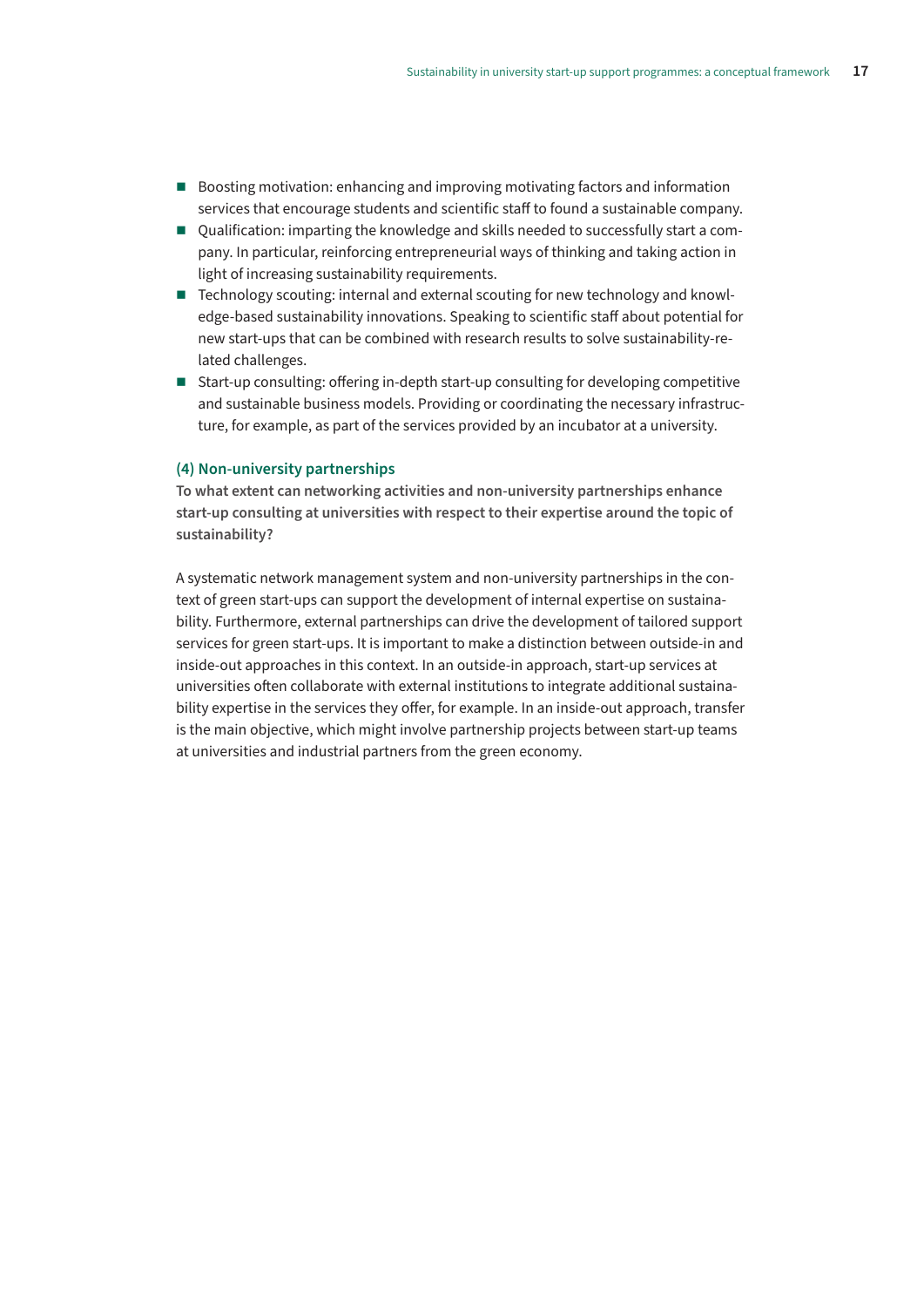<span id="page-17-0"></span>**Examples of good practice for integrating sustainability in university start-ups support programmes**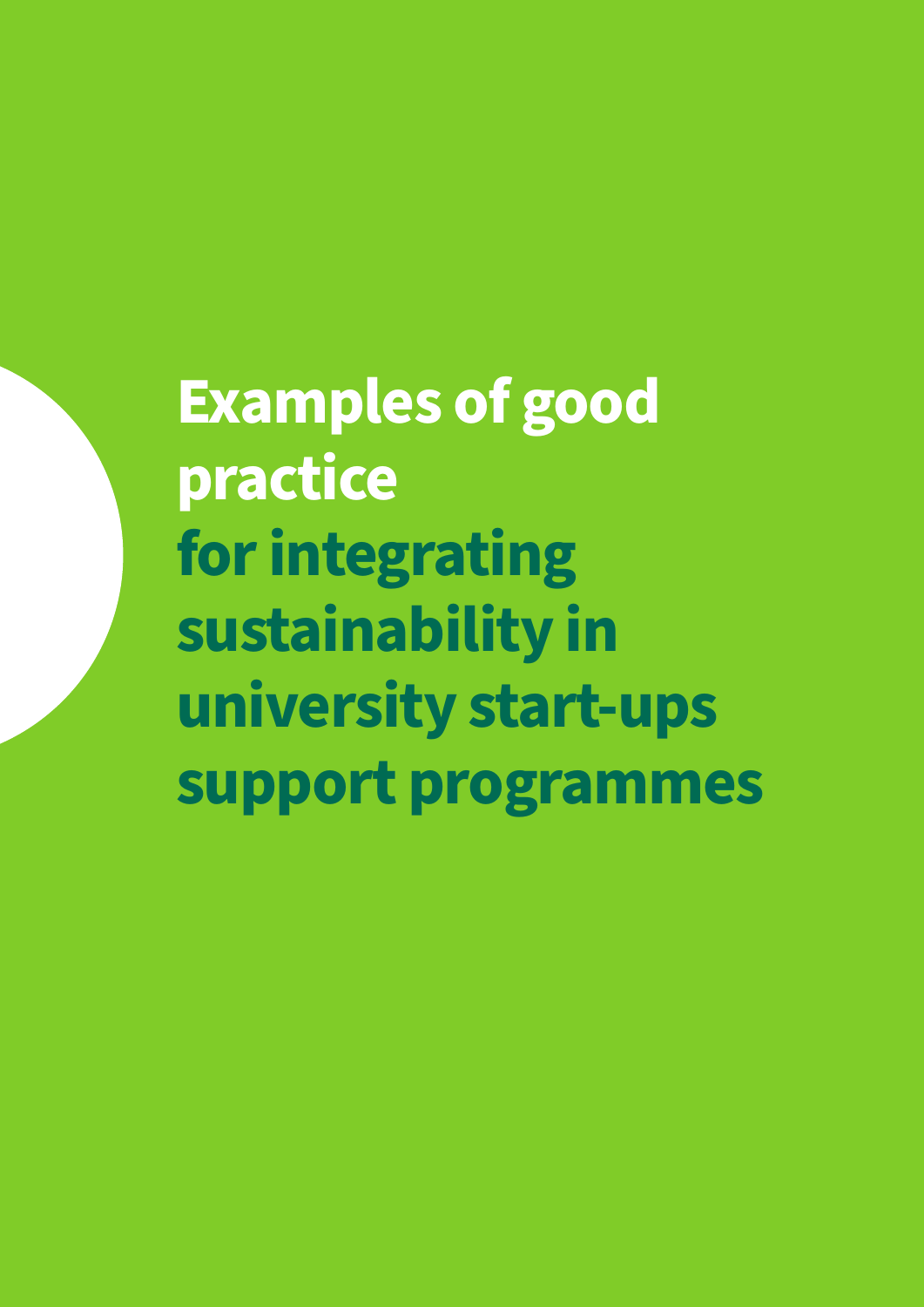The few higher education institutions that have explicitly promoted sustainable entrepreneurship and sustainability-oriented start-ups up so far pursue this based on very different approaches. Their support services consist of individual formats and range from incorporating sustainability at the institutional level via specific teaching and research through to integrated offers relating to sustainability in their start-up consulting.

The examples of good practice presented below have been selected and analysed using various approaches. In Germany, the analysis primarily looked at higher education institutions receiving EXIST-IV\* funding and institutions that are members of the DENKFAB-RIK Hochschulen und Entrepreneurship\*\* (THINK TANK for higher education institutions and entrepreneurship) network. Information was acquired using a systematic search of the web as well as structured interviews (via email or phone) with the start-up consultancies at the respective universities. The examples from countries outside Germany included here are to be primarily viewed as a supplement to the good practice elements presented from start-up support programmes in Germany.

The research was unable to identify any universities that promote and support sustainability in their start-up support programmes at every level of the conceptual framework as well as integrating this aspect in a targeted, systematic manner. Nevertheless, we were able to identify select forms of funding that can lead the way in this area, and examples of these are presented below. The respective examples of good practice are assigned to individual elements of the conceptual framework in order to make suitable activities for enhancing start-up support programmes at universities available with a focus on taking action. While individual examples of good practice relating to institutional framing as well as raising awareness of and providing training relating to sustainability in start-up support programmes at universities had already been identified in previous analyses,15 this brochure primarily focuses on sustainability-oriented start-up consulting, which had been rather neglected in the corresponding literature until now. Due to the heterogeneous nature of the institutions and the wide range of respective activities, it is not always possible to make clear-cut distinctions when categorising the examples given that multiple examples are simultaneously relevant to various areas of the conceptual framework. The examples always relate to the institution's support system. Offers from entirely private providers with no links to universities are not included in this brochure given that the interests and objectives of public and private offers are different in many cases. There is no question that opportunities and formats from the private economy aimed at promoting green start-ups can be relevant in helping university start-up consulting to manage networks and partnerships. This brochure, however, primarily presents activities that were initiated by the universities themselves or developed in partnership with them.

<sup>\*</sup>Existenzgründungen aus der Wissenschaft (EXIST) is a funding programme set up by Germany's Federal Ministry of Economics and Technology (BMWi) to improve the basic conditions for start-ups at universities and independent research institutions: [https://www.exist.de/EXIST/Navigation/Karte/SiteGlobals/Forms/Formulare/karte-poten](https://www.exist.de/EXIST/Navigation/Karte/SiteGlobals/Forms/Formulare/karte-potentiale-formular.html)[tiale-formular.html](https://www.exist.de/EXIST/Navigation/Karte/SiteGlobals/Forms/Formulare/karte-potentiale-formular.html)

<sup>\*\*</sup>DENKFABRIK Hochschulen & Entrepreneurship is an independent, inter-university initiative and organisational platform in Germany for employees who are involved in teaching entrepreneurship and offering start-up services: <https://www.denkfabrik-he.org> (in German)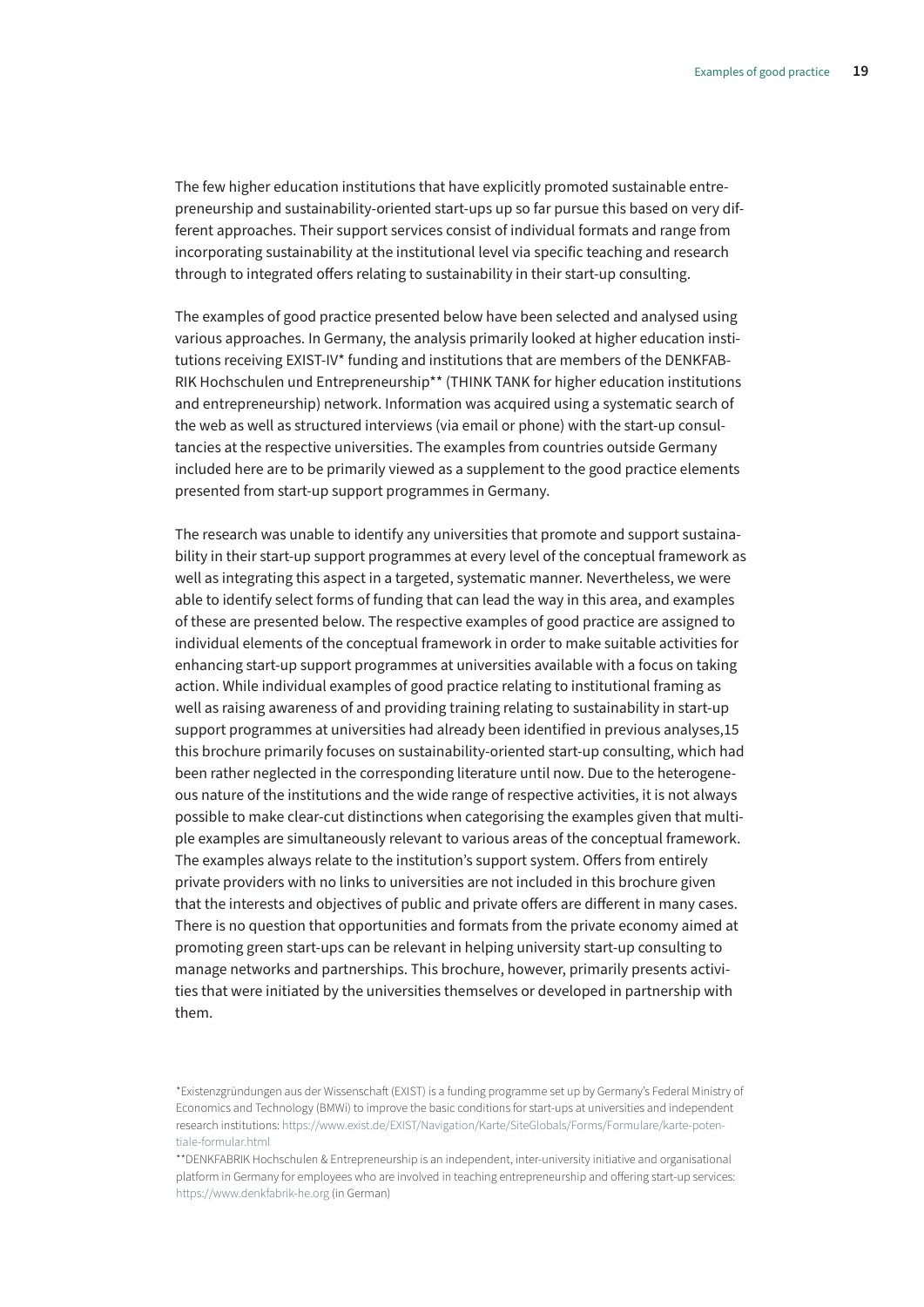The following examples of good practice do not aim to serve as a comprehensive description of the support system provided for green start-ups by start-up consultancies at universities in Germany. The acquired insights are primarily drawn from publicly accessible sources and the answers provided in response to our interview questions. For this reason, activities that were not communicated on the universities' websites or by the start-up consultancies interviewed could not be identified either.

The following figure links examples of good practice in terms of a focus on sustainability in start-up support programmes at universities to the respective elements from the conceptual framework that was developed.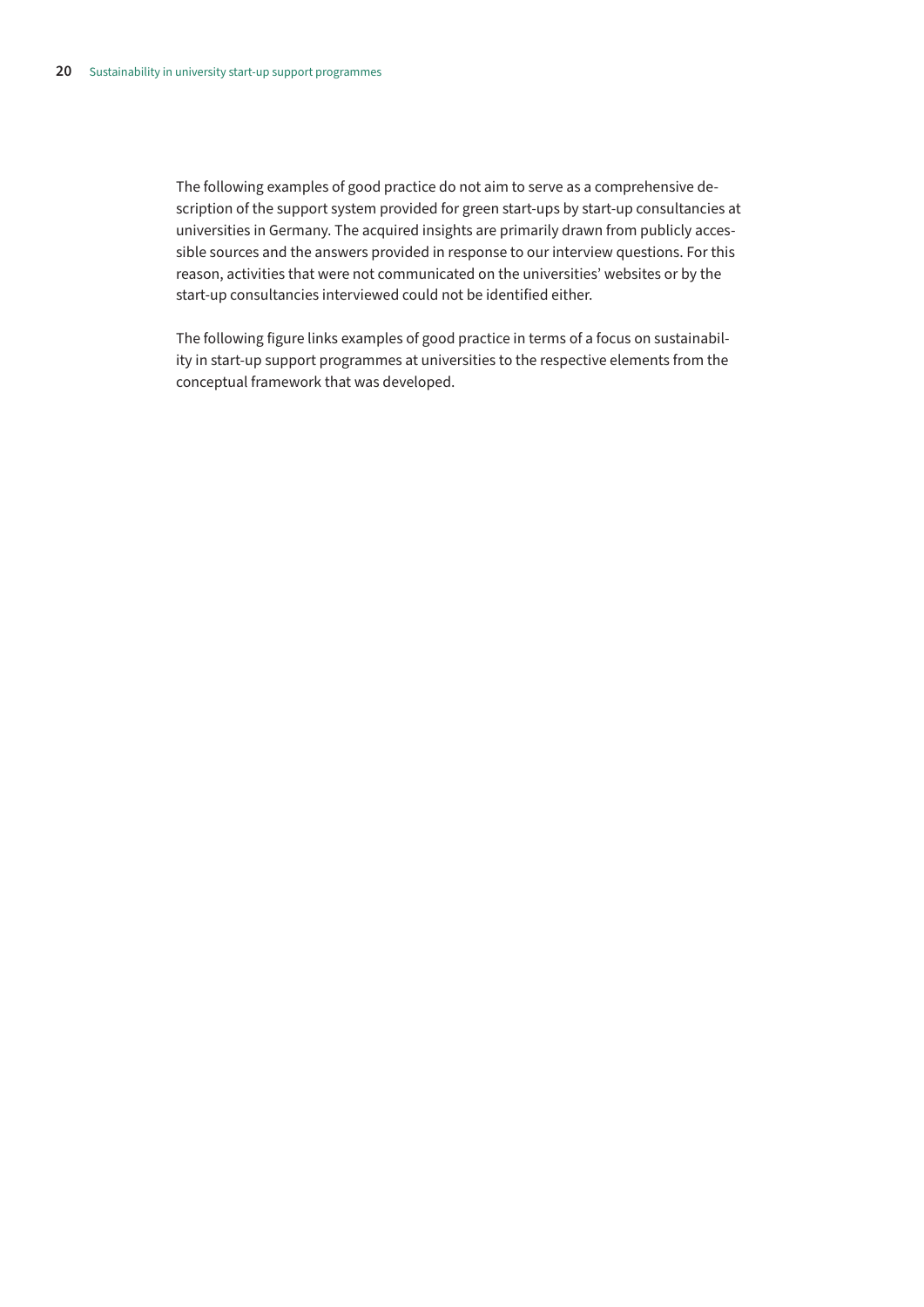

Conceptuel framework

Examples of good practice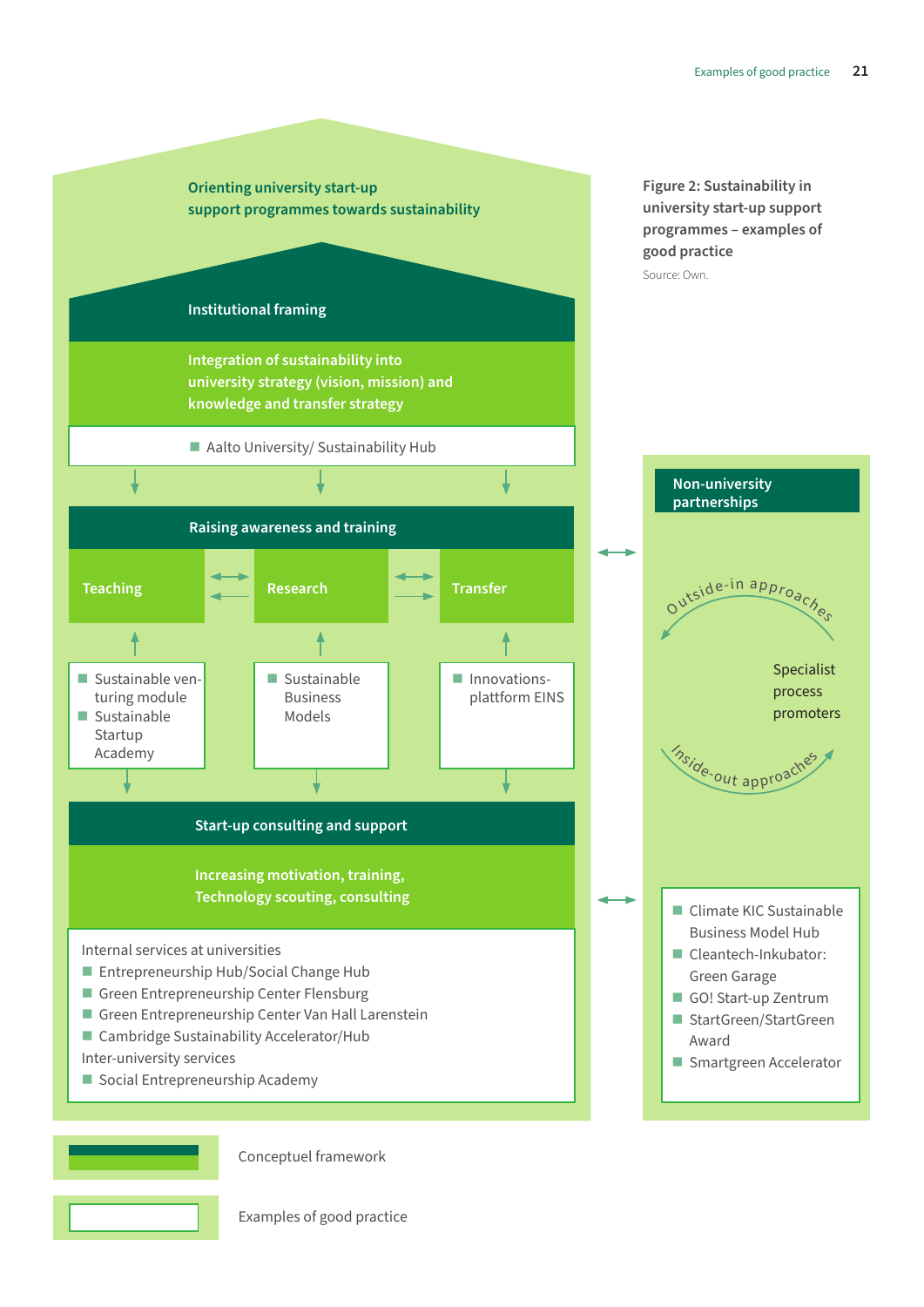<span id="page-21-0"></span>**Institutional framing** 

**Institutional framing** 

## Institutional framing

### **Aalto University/ Sustainability Hub**

### **Brief description**

Aalto University in Helsinki has a comprehensive funding and support system for those interested in founding a start-up and actual start-up initiatives. This system is reinforced by the integration of internal and external actors, which makes it a good example of what a start-up culture at a university can look like in practice. Providing funding for sustainable development is key for both a university's strategy as well as in the context of teaching, research and transfer.

A new strategy for promoting sustainable development for the entire university was approved at Aalto University in 2019. It was the first Finnish university to officially support the Sustainable Development Goals and to evaluate the proportion of teaching events that linked into the Sustainable Development Goals.

Aalto University courses with SDG content  $1 - 3n$ st relevant SD(



The Aalto Sustainability Hub was set up in 2018 in order to address complex challenges around sustainability. It aims to strengthen interdisciplinary efforts to collaborate on research and promote sustainability in teaching, the university's development and in other areas at the university. Based on this approach, the Hub is designed to create an interdisciplinary understanding of holistic solutions that are required to ensure a sustainable future.

**Functions/ services** The 'A Grid' start-up community serves as the first point of contact for start-ups and those interested in founding one. According to the university, its start-up ecosystem is one of the largest among higher education institutions in Europe. This ecosystem is embedded in the university's structures, as highlighted a number of times in its response: 'A Grid is part of Aalto's ecosystem for entrepreneurs, rated by MIT among the top five rising stars globally.' The support services as a whole include a diverse range of partnerships with internal players at the university. Aalto is also systematically pursuing partnerships with national and international partners.

**Further information** <https://www.aalto.fi/en/sustainability> [https://www.aalto.fi/en/news/aalto-establishes-a-sustainability-hub-to-ad](https://www.aalto.fi/en/news/aalto-establishes-a-sustainability-hub-to-address-the-challenges-of-sustainable-development-0)[dress-the-challenges-of-sustainable-development-0](https://www.aalto.fi/en/news/aalto-establishes-a-sustainability-hub-to-address-the-challenges-of-sustainable-development-0) <https://www.aalto.fi/en/sustainability/sustainability-reports>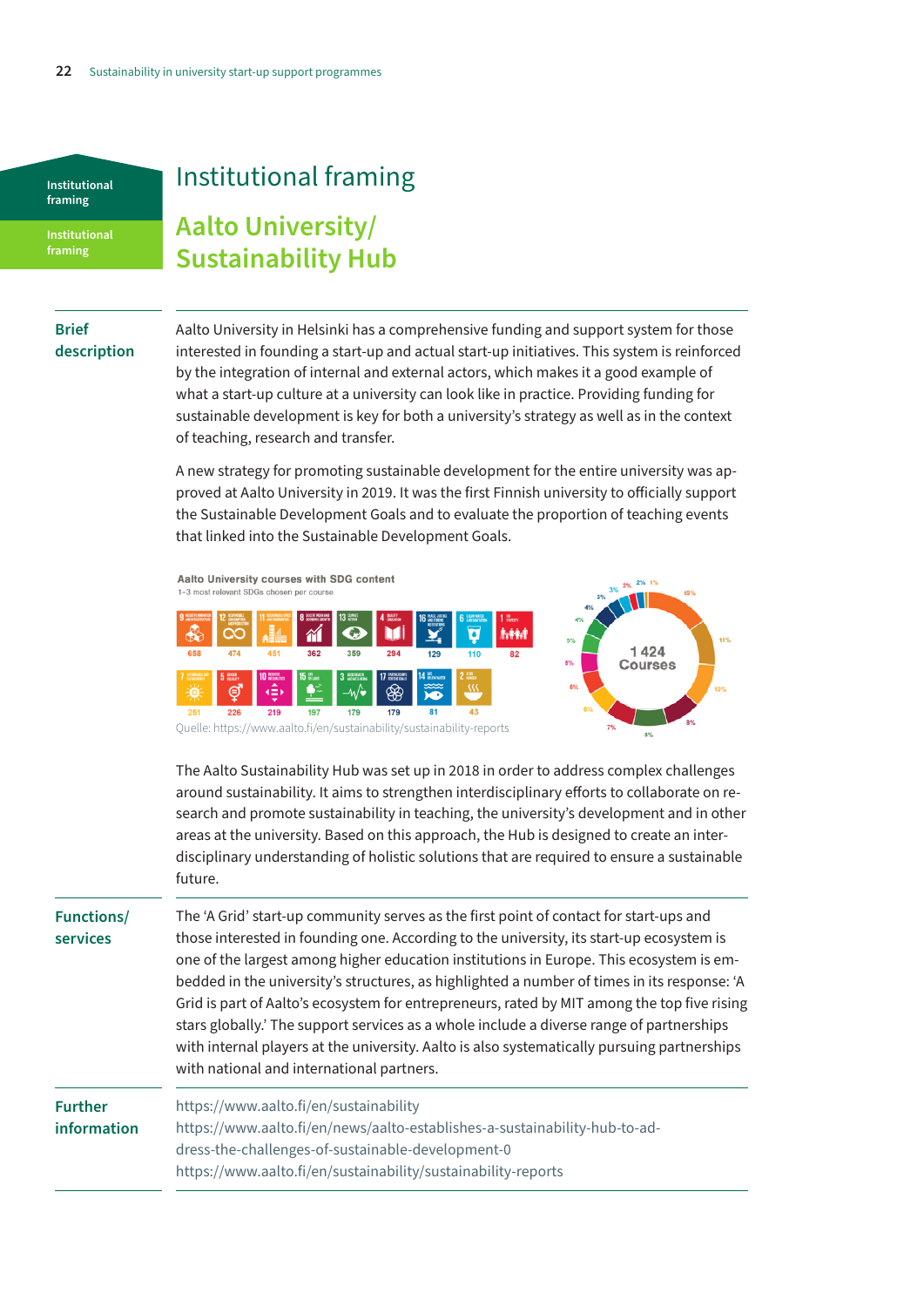#### <span id="page-22-0"></span>**Teaching**

### Raising awareness and training

### **Carl von Ossietzky University of Oldenburg: Sustainable venturing module**

### **Brief description**

Teaching that sparks an interest in topics relating to sustainable entrepreneurship among students as well as imparting skills and providing training that are relevant for setting up sustainability-oriented start-ups are a key element when it comes to strengthening a start-up culture oriented towards sustainability at universities. These awareness-raising and training activities in the teaching context offer a good foundation for moving the start-up ideas developed during teaching forwards with the support of a university's start-up consulting.

One example is the Sustainable venturing master module, which is geared towards students who are interested in start-ups and innovative solutions in the sustainable economy area. The module's goal is to build up entrepreneurial expertise relating to the development and implementation of environmental innovations and sustainable business ideas. Entrepreneurial development and implementation of environmental innovations can involve both the founding of new companies and organisations as well as the development of new solutions and business ideas on the part of established companies and organisations (corporate venturing). Over 170 students have participated in the module since 2009 and have worked on 50 sustainable business ideas together with partners in practice.

#### **Functions/ services**

Students collaborate with companies and start-ups to develop sustainable business ideas. In addition, business ideas that are already being overseen by the Start-up and Innovation Centre at the University of Oldenburg are in some cases also transferred into the module and developed further here. This makes partnerships inside and outside the university vitally important for successfully completing the module. Scouting activities for sustainability-oriented business ideas ensure that the business ideas make a contribution towards solving challenges around sustainability. During the module, students apply specific tools and methods for assessing sustainability or orienting the development of business models towards sustainability. The module as a whole provides targeted support to help students develop sustainable entrepreneurship skills and evaluate this in the course of the module.

In particular, the module promotes the following skills and expertise on the part of the students and the companies:

- Developing requirements for solutions in the context of sustainable development
- Sustainability-oriented approaches for generating and evaluating ideas
- Developing and implementing entrepreneurial, innovative solutions
- Creating systematic links between economic and environmental objectives
- Developing 'green' business fields and markets from a strategic perspective

**Further information**

<https://uol.de/en/innovation/current-teaching/all-courses/eco-venturing-module>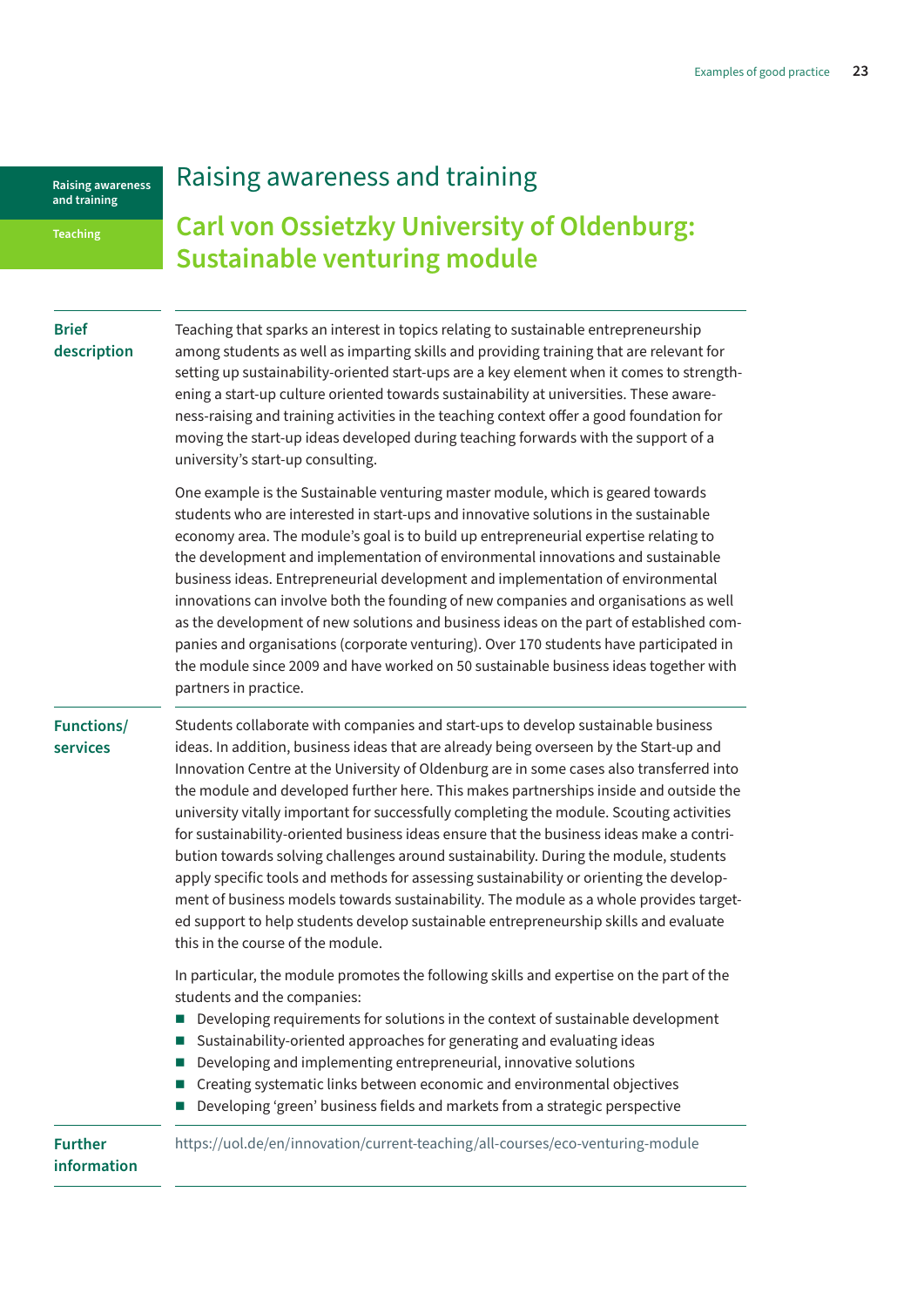<span id="page-23-0"></span>**Research**

# **University of Groningen: Sustainable Start-up Academy**

| <b>Brief</b><br>description   | The Sustainable Start-up Academy at the University of Groningen aims to motivate stu-<br>dents to establish their own sustainable start-up. The Academy is offered by the Centre<br>for Sustainable Entrepreneurship at the University of Groningen. The Centre for Sustain-<br>able Entrepreneurship offers students, scientific staff and companies additional formats<br>that contribute to the development of skills and expertise in the area of sustainable<br>entrepreneurship.                                                                                                                                            |
|-------------------------------|-----------------------------------------------------------------------------------------------------------------------------------------------------------------------------------------------------------------------------------------------------------------------------------------------------------------------------------------------------------------------------------------------------------------------------------------------------------------------------------------------------------------------------------------------------------------------------------------------------------------------------------|
| <b>Functions/</b><br>services | The Sustainable Start-up Academy enables participating students to learn about and try<br>out practical methods and tools involved in founding a sustainable start-up, in addition<br>to the existing academic curriculum.                                                                                                                                                                                                                                                                                                                                                                                                        |
|                               | Lasting one semester, the programme consists of seven workshops and a competition.<br>The workshops comprise elements and phases that are known to be involved in the<br>process of developing a business model and founding a start-up:<br>Session 1: Business Idea Generator - one half day<br>Session 2: Business Ideation & Launch Game - two half days<br>Session 3: Lean Business Modelling - two half days<br>Session 4: Early Adaptors to Early Majority - one half day<br>Session 5: Pitching & Team Design - two half days<br>Session 6: Funding - one half day<br>Session 7: Sustainable Start-up Award - one half day |
| <b>Further</b><br>information | https://www.rug.nl/cf/centre-for-sustainable-entrepreneurship/education/<br>start-up-academy?lang=en                                                                                                                                                                                                                                                                                                                                                                                                                                                                                                                              |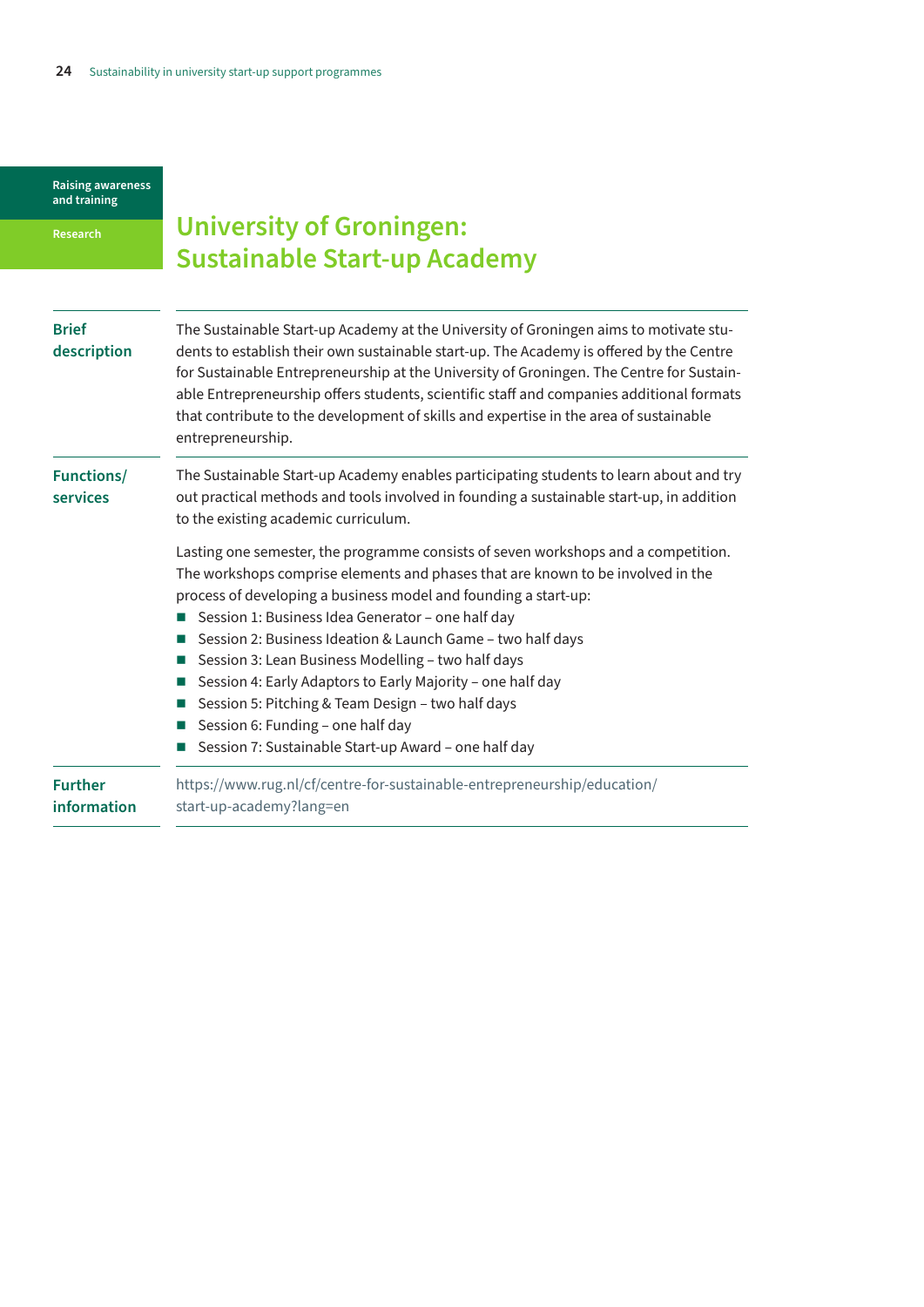<span id="page-24-0"></span>**Research**

**Brief** 

### **Carl von Ossietzky University of Oldenburg: Sustainable business models**

| -----       |  |
|-------------|--|
| description |  |

Scientific research relating to sustainable entrepreneurship is of key importance in terms of strengthening a sustainability-oriented start-up culture at universities given that, for example, research results on support systems and services for sustainable entrepreneurship can be incorporated into teaching and start-up consulting at universities. Besides scientific publications, specific tools and methods are also developed in this field of research to support sustainability-oriented start-up initiatives and business models. Among other things, relevant tools and methods can encourage the creation of sustainable business ideas, place a focus on the sustainability of the business models and boost the transformation of existing business models.

One example of a tool that supports the development of sustainable business models is the Sustainable Business Canvas, which was created in the course of a research project. The Sustainable Business Canvas is used for various purposes, including teaching and internal and external support for start-ups in Germany as well as abroad.

**Functions/ services**

The Sustainable Business Canvas is an integrated approach that addresses both conventional and sustainability-oriented issues and topics in conjunction with the development of business models. The tool is based on the Business Model Canvas according to Osterwalder and Pigneur (2011).

In comparison with the traditional business model canvas, the Sustainable Business Canvas also looks at the significance of developing a vision and mission, competitors and stakeholders for a sustainability-oriented business model. Open-source workshop materials and guidelines to help trainers prepare for workshops are available for the Sustainable Business Canvas.



Source<sup>16</sup>

**Further information** [https://start-green.net/tools/sustainable-business-canvas/ \(in German\)](https://start-green.net/tools/sustainable-business-canvas)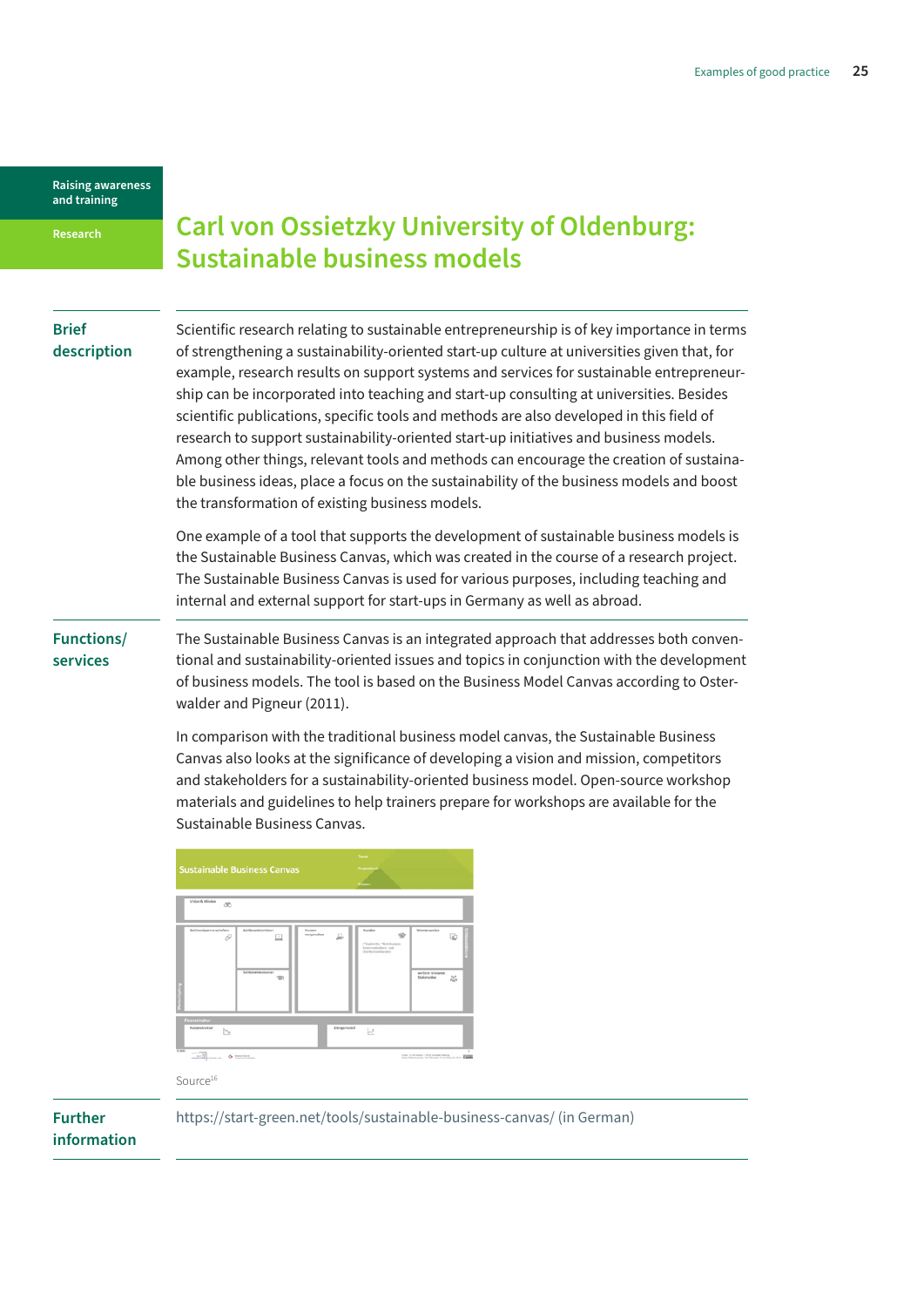#### <span id="page-25-0"></span>**Transfer**

### **TU Berlin: EINS innovation platform**

### **Brief description**

In addition to teaching and research, the transfer process is a key component of the university ecosystem at higher education institutions. The transfer of knowledge and technology is becoming more and more relevant in terms of a university's ability to innovate and compete. For this reason, start-up consulting services at universities are in many cases integrated into the structures of the university transfer system or work in collaboration with them. Universities are increasingly expanding their transfer activities by involving external actors in this process.

The Entrepreneurship, Innovation, Network, Sustainability innovation platform is a co-working space at TU Berlin that the Centre for Entrepreneurship (CfE) has been developing since 2019. The platform's goal is to make 'entrepreneurship and intrapreneurship that has a sustainable impact in three senses – economic, social and environmental – something which is taught, researched and possible in the practical setting'.

Transfer is a key element at the co-working space. Based on this, the aim is to use an open-infrastructure concept to make it easier for external actors from business, politics and civil society to get involved so that entrepreneurial solutions for overcoming challenges in society can be developed on a transdisciplinary basis.

**Functions/ services**

In its mission statement, TU Berlin embraces sustainable development and supports the Sustainable Development Goals. By offering the EINS innovation platform, TU Berlin's start-up support programme is aiming to align the university's start-up support and transfer activities more closely with the three pillars of sustainability.

- $1,000$  m2 of co-working space with 80 workstations for approx. 14 to 16 start-ups, a prototyping workshop (maker space) as well as office and seminar rooms and event space
- Depending on the grant programme, the aim is for start-ups to carry out their activities in the EINS co-working space for 12 to 18 months
- $\blacksquare$  Link to the services offered by the Centre for Entrepreneurship with corresponding consulting and support offers: [https://www.entrepreneurship.tu-berlin.de/ menue/](https://www.entrepreneurship.tu-berlin.de/ menue/willkommen/) [willkommen/ \(in German\)](https://www.entrepreneurship.tu-berlin.de/ menue/willkommen/)

A further example of activities designed to boost the transfer concept at TU Berlin is 'Gründen mit Impact. Sensibilisierung und Qualifizierung von Studierenden für nachhaltige Gründungsvorhaben' (Starting companies with an impact. Raising awareness and training students for sustainable start-up initiatives), a project supported by third-party funds and carried out by the Centre for Entrepreneurship. Among other aspects, this project aims to raise students' awareness of sustainable entrepreneurship by offering formats such as information days, networking events and lecture series.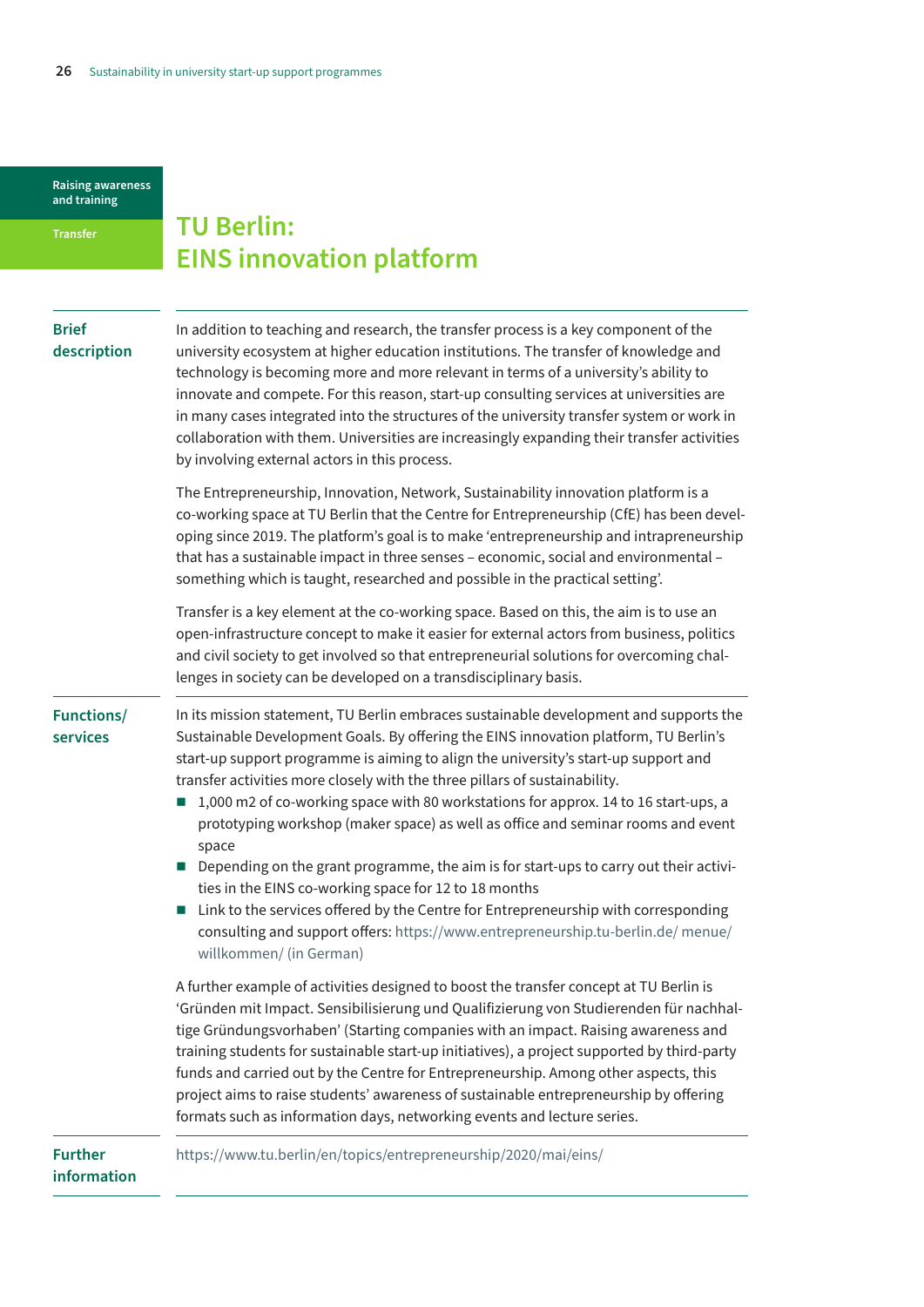### Start-up consulting and support for green start-ups

<span id="page-26-0"></span>**Consulting and support**

**at universities**

### **Leuphana University of Lüneburg: Entrepreneurship Hub/ Social Change Hub**

| <b>Brief</b><br>description   | The Entrepreneurship Hub is a start-up service aligned with Leuphana University of<br>Lüneburg's humanistic, sustainable and action-oriented mission statement. In this same<br>vein, the Entrepreneurship Hub's website emphasises that, in particular, start-up initia-<br>tives are to focus on maximising benefits, not minimising profit. The Entrepreneurship<br>Hub also collaborates with the Centre for Sustainability Management (CSM) at Leupha-<br>na University of Lüneburg. Among other services, the CSM offers events and seminars<br>around sustainable entrepreneurship.                                                                                                                                                                                                                                                                                                                                                                               |
|-------------------------------|--------------------------------------------------------------------------------------------------------------------------------------------------------------------------------------------------------------------------------------------------------------------------------------------------------------------------------------------------------------------------------------------------------------------------------------------------------------------------------------------------------------------------------------------------------------------------------------------------------------------------------------------------------------------------------------------------------------------------------------------------------------------------------------------------------------------------------------------------------------------------------------------------------------------------------------------------------------------------|
|                               | The Social Change Hub (SCHub) at Leuphana University of Lüneburg offers a specific<br>form of support by promoting social and societal involvement on the part of students.<br>In addition to its own services, SCHub initiates partnerships inside and outside the<br>university. SCHub supports students in developing, fleshing out and implementing their<br>own ideas in the form of one-off projects, initiatives, associations and non-profit limited<br>companies or in setting up business models. The Social Change Hub pursues the goal<br>of contributing to efforts to raise awareness of and promote social entrepreneurship.<br>Its primary focus is boosting motivation and generating ideas for projects, concepts and<br>business models that benefit society. Thanks to this approach, the Hub addresses the<br>social dimension of sustainability in particular. Its event formats, however, also look at<br>the other dimensions of sustainability. |
| <b>Functions/</b><br>services | Consulting and coaching<br>Workshops and seminars, e.g. for developing ideas<br>Networking with practitioners<br>Support in searching for financing opportunities<br>Serving as a go-between for partnerships and degree theses                                                                                                                                                                                                                                                                                                                                                                                                                                                                                                                                                                                                                                                                                                                                          |
| <b>Further</b><br>information | https://www.leuphana.de/en/portals/schub.html<br>https://www.leuphana.de/kooperationen/entrepreneurship.html (in German)                                                                                                                                                                                                                                                                                                                                                                                                                                                                                                                                                                                                                                                                                                                                                                                                                                                 |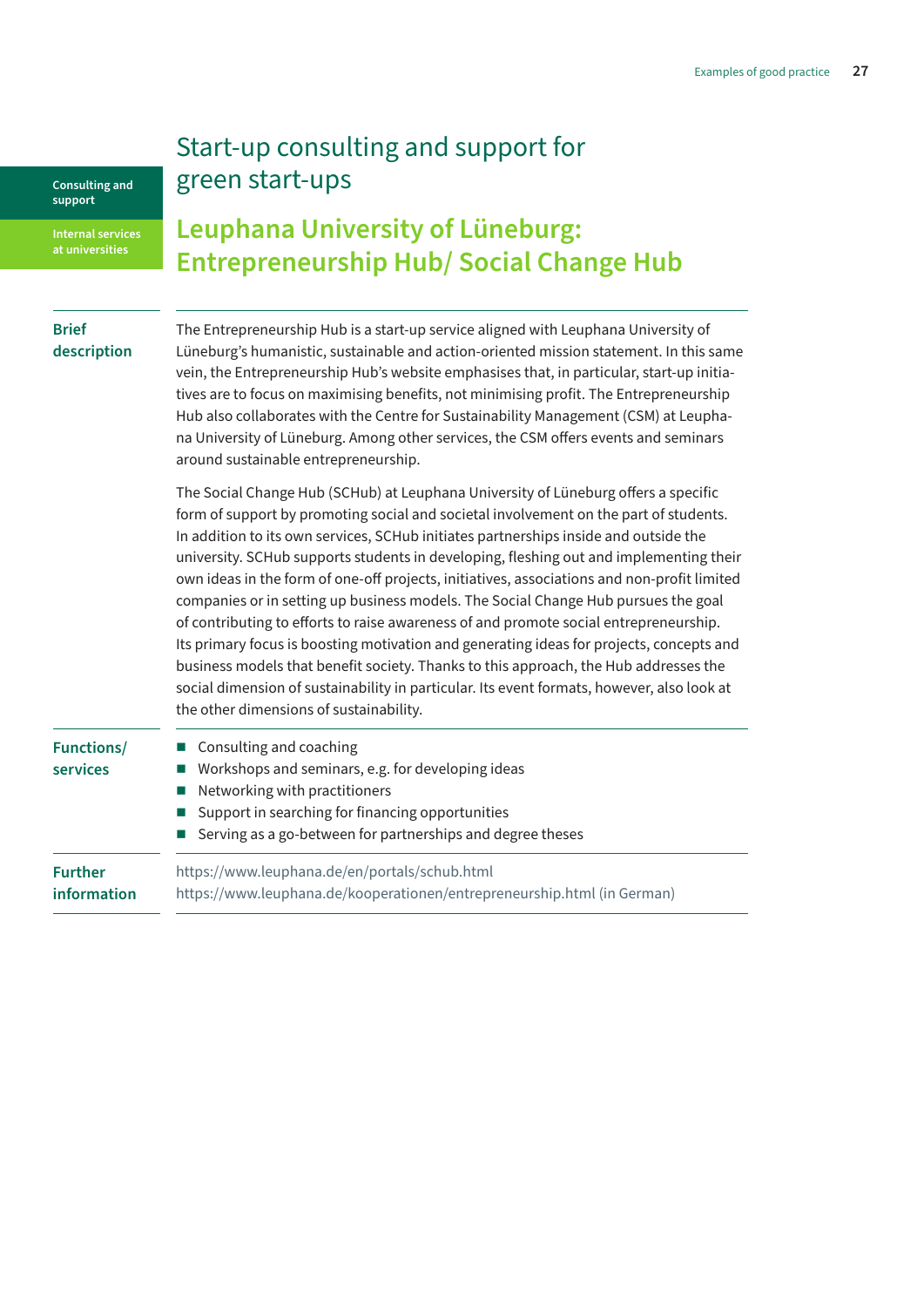<span id="page-27-0"></span>**Internal services at universities**

# **Flensburg University of Applied Sciences: Green Entrepreneurship Center**

| <b>Brief</b><br>description          | Flensburg University of Applied Sciences and the University of Flensburg have teamed<br>up at the Green Entrepreneurship Center at the Dr. Werner Jackstädt Centre for Entrepre-<br>neurship and SMEs Flensburg to provide opportunities geared towards those interested<br>in establishing green start-ups and pursuing green innovations.<br>The International Green Entrepreneurship Forum has also been held at the Center since<br>2014. This networking forum designed for the areas of politics, science, business and the<br>public sector aims to drive the transition to a sustainable economy. |
|--------------------------------------|-----------------------------------------------------------------------------------------------------------------------------------------------------------------------------------------------------------------------------------------------------------------------------------------------------------------------------------------------------------------------------------------------------------------------------------------------------------------------------------------------------------------------------------------------------------------------------------------------------------|
| <b>Functions/</b><br><b>services</b> | Sustainability is relevant in terms of raising awareness among those interested in<br>launching start-ups and providing them with training and support as well as networking<br>and research. Among others, the GEC offers the following support services with links to<br>or a focus on sustainability for start-ups and those interested in launching them. They<br>include:                                                                                                                                                                                                                            |
|                                      | MINT Green Entrepreneurship elective<br>Green IdeaLabs (workshops for generating green business ideas)                                                                                                                                                                                                                                                                                                                                                                                                                                                                                                    |
|                                      | Green ProLabs (advanced workshops for business ideas)                                                                                                                                                                                                                                                                                                                                                                                                                                                                                                                                                     |
|                                      | Green Round Tables (networking events for those interested in start-ups)                                                                                                                                                                                                                                                                                                                                                                                                                                                                                                                                  |
|                                      | Green Train-the-Trainer Workshops (training for start-up supporters)                                                                                                                                                                                                                                                                                                                                                                                                                                                                                                                                      |
|                                      | Green Accelerator (training/networking programme for green business ideas)                                                                                                                                                                                                                                                                                                                                                                                                                                                                                                                                |
| <b>Further</b><br>information        | https://hs-flensburg.de/forschung/forschungsprojekte/startup-sh (in German)<br>https://venturewaerft.com/map                                                                                                                                                                                                                                                                                                                                                                                                                                                                                              |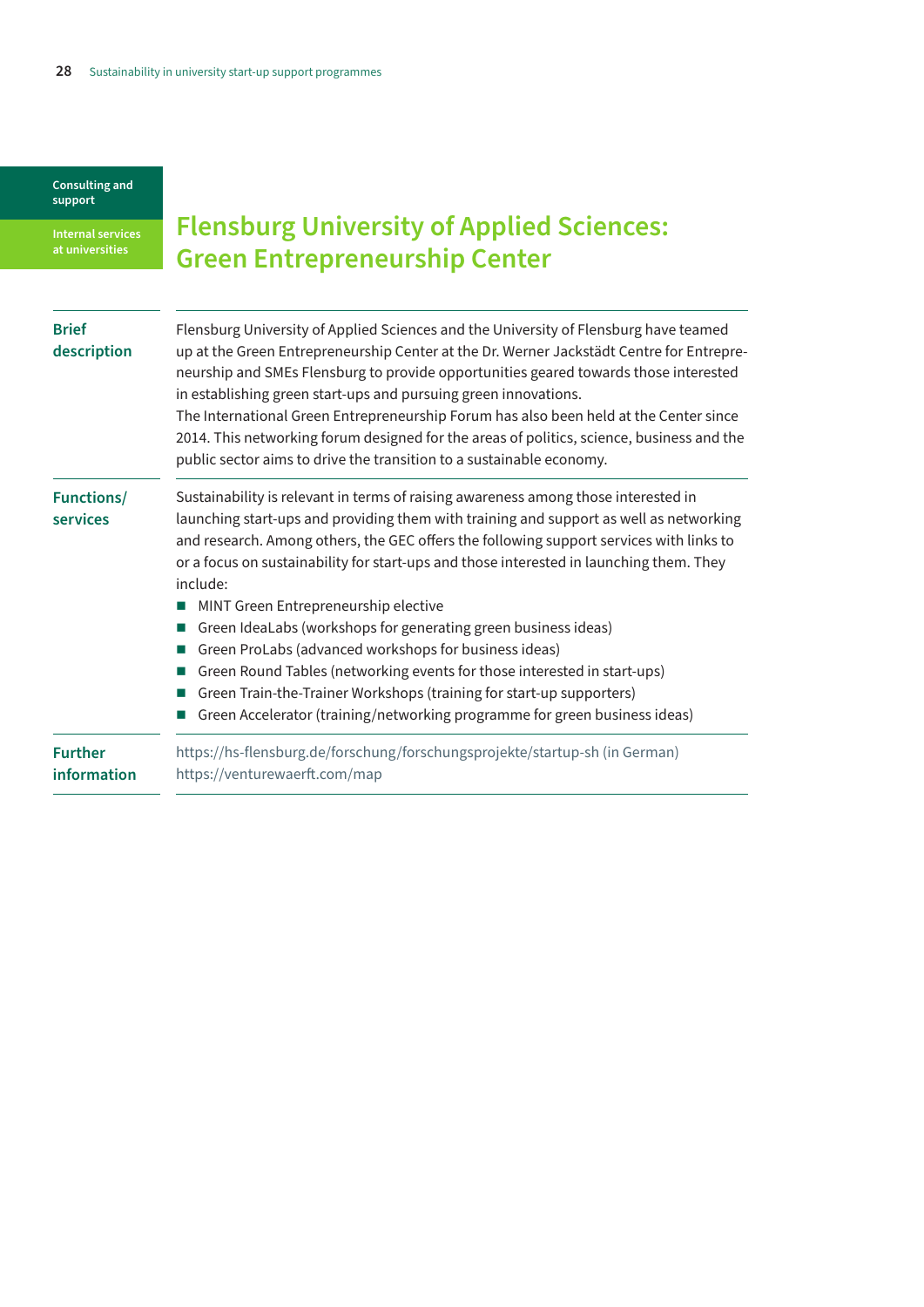<span id="page-28-0"></span>**Internal services at universities**

### **Van Hall Larenstein University of Applied Sciences, Leeuwarden & Velp, the Netherlands: Green Entrepreneurship Center**

| <b>Brief</b><br>description          | The Green Entrepreneurship Centre (GEC) at Van Hall Larenstein University of Applied<br>Sciences in the Netherlands aims to promote entrepreneurial thinking and action on<br>the part of students and alumni and to advocate sustainable ways of doing business.<br>The GEC supports those interested in start-ups and start-up initiatives that are geared<br>towards sustainable, innovative entrepreneurship.                                                                                                                                                                                                                                                      |
|--------------------------------------|------------------------------------------------------------------------------------------------------------------------------------------------------------------------------------------------------------------------------------------------------------------------------------------------------------------------------------------------------------------------------------------------------------------------------------------------------------------------------------------------------------------------------------------------------------------------------------------------------------------------------------------------------------------------|
| <b>Functions/</b><br><b>services</b> | The Green Entrepreneurship Centre advocates sustainable entrepreneurship and places<br>a special focus on start-ups founded by students. The Centre aims to boost a sustaina-<br>ble economy based on approaches such as advancing a circular economy and climate<br>targets. It sees internationalisation, innovations and partnerships as key success factors<br>in this context. The SDGs serve as the guiding framework for the GEC's activities.<br>Start-up training programme<br>Entrepreneurship certificate<br>Workshops and master classes<br>Minor sustainable entrepreneurship/future-oriented entrepreneurship<br>Support for financing queries<br>Events |
| <b>Further</b><br>information        | https://www.vhluniversity.com/research/knowledge-centres/green-entrepreneurship-<br>centre                                                                                                                                                                                                                                                                                                                                                                                                                                                                                                                                                                             |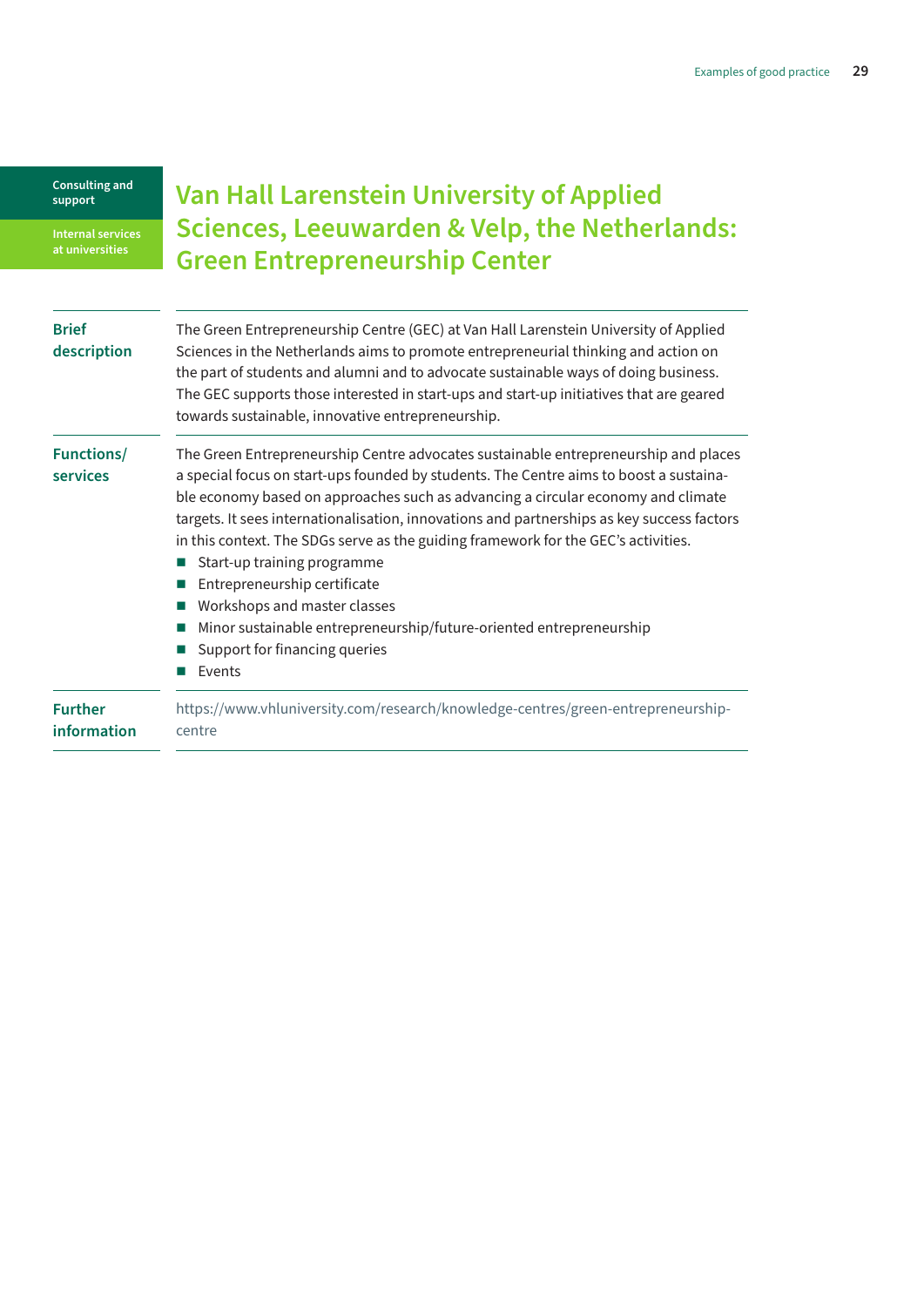<span id="page-29-0"></span>**Internal services at universities**

### **University of Cambridge, UK: Cambridge Sustainability Accelerator and Hub**

### **Brief description**

The Cambridge Sustainability Accelerator in the UK has been working since 2019 to help start-ups as well as small and mid-sized companies with the process of integrating sustainability as a core aspect of their business activities and developing sustainable product and process innovations. The Accelerator was set up by the Cambridge Institute for Sustainability Leadership (CISL) at the University of Cambridge.

From 2021, the Accelerator is being expanded to include a CISL Sustainability Hub. The Sustainability Hub is primarily designed to promote partnerships between SMEs, science and start-ups aimed at developing entrepreneurial solutions to overcome challenges around sustainability.

### **Functions/**

**services**

The CISL Accelerator offers

- Online and in-person programmes (e.g., online Accelerator programmes such as 'Innovators for sustainable fashion' and 'Innovators for change. Resilience in times of disruption').
- **Events**
- Webinars (e.g., 'Understanding impact')
- Hackathons
- **Innovation sprints**

The Accelerator addresses the following topic areas in particular:



Source: (CISL Accelerator 2020)

**Further** 

<https://www.cisl.cam.ac.uk/work-with-us/accelerator-and-sustainability-hub>

**information**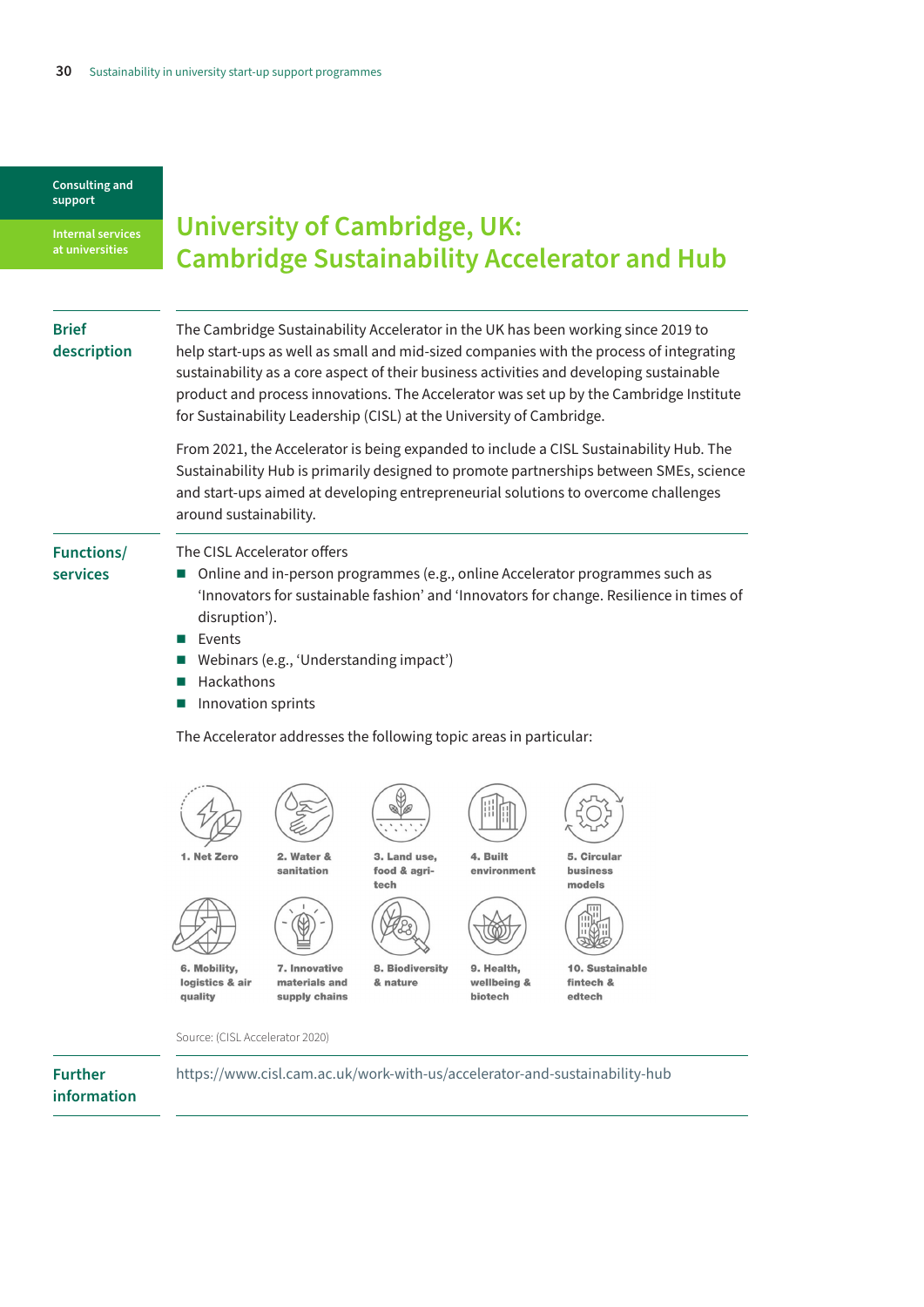<span id="page-30-0"></span>**Inter-university services**

**Social Entrepreneurship Academy, Munich** 

| <b>Brief</b><br>description   | The Social Entrepreneurship Academy (SEA) is a networking organisation founded in<br>2010 by four universities in Munich and their start-up centres (Munich University<br>of Applied Sciences, Ludwig Maximilian University of Munich, the Technical University<br>of Munich and Bundeswehr University Munich) Under the motto 'Education for Societal<br>Change', the Social Entrepreneurship Academy provides training for social entrepre-<br>neurs, students and those interested in start-ups. This means that all the offers and<br>services provided by the Social Entrepreneurship Academy link into sustainability -<br>while prioritising the public welfare and a focus on society in keeping with the concept of<br>social entrepreneurship. |
|-------------------------------|----------------------------------------------------------------------------------------------------------------------------------------------------------------------------------------------------------------------------------------------------------------------------------------------------------------------------------------------------------------------------------------------------------------------------------------------------------------------------------------------------------------------------------------------------------------------------------------------------------------------------------------------------------------------------------------------------------------------------------------------------------|
| <b>Functions/</b><br>services | All of the offered services and opportunities place a focus on promoting social inno-<br>vations by combining social thinking and entrepreneurial action. The SEA covers the<br>following topics:<br>Providing information<br>Knowledge sharing and training, MOOCs, master classes<br>Start-up consulting<br>Generating and scouting ideas<br>Start-up competition<br>Global Entrepreneurship Summer School<br>Hackathons<br>Network management                                                                                                                                                                                                                                                                                                         |
|                               | The SEA provides advice not just to students but also to companies, foundations and<br>NGOs, for example. It also offers further training and train-the-trainer seminars for other<br>universities so that similar services can also be set up at the respective institutions.                                                                                                                                                                                                                                                                                                                                                                                                                                                                           |
| <b>Further</b><br>information | https://seakademie.org/en/<br>https://seakademie.org/en/about-us/our-mission/                                                                                                                                                                                                                                                                                                                                                                                                                                                                                                                                                                                                                                                                            |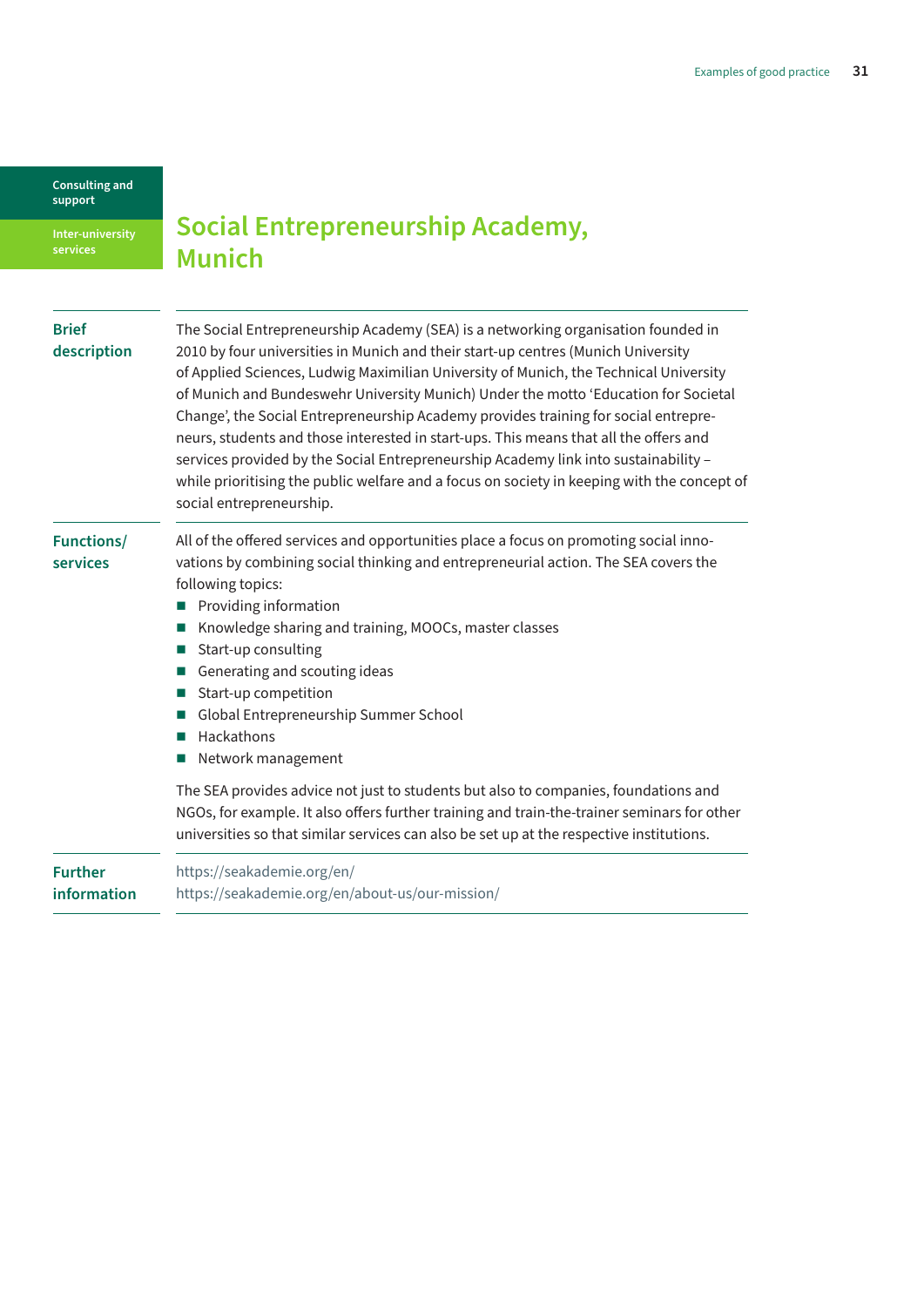# Non-university partnerships

<span id="page-31-0"></span>**Non-university partnerships** 

# **Climate-KIC: Sustainable Business Model Hub, Europe**

| <b>Brief</b><br>description   | EIT Climate-KIC is the largest public/private partnership project in the EU, aiming to<br>make a contribution towards developing a carbon-free economy and minimising the<br>impacts of climate change by promoting innovations and new business models. EIT Cli-<br>mate-KIC has supported over 1,000 climate-friendly start-ups in Europe since 2010. The<br>project provides advice on the idea generation process, brings project consortia togeth-<br>er, assists in the preparation of project applications and coaches start-up teams.                                    |
|-------------------------------|----------------------------------------------------------------------------------------------------------------------------------------------------------------------------------------------------------------------------------------------------------------------------------------------------------------------------------------------------------------------------------------------------------------------------------------------------------------------------------------------------------------------------------------------------------------------------------|
|                               | Climate-KIC Europe has a total of over 400 global partners in 25 countries, including uni-<br>versities, companies, cities and NGOs. Climate-KIC operates in 13 locations in Europe.                                                                                                                                                                                                                                                                                                                                                                                             |
|                               | 'Our mission is to catalyse systemic change through innovation in areas of human activ-<br>ity that have a critical impact on greenhouse gas emissions - cities, land use, materials<br>and finance - and to create climate resilient communities.'                                                                                                                                                                                                                                                                                                                              |
| <b>Functions/</b><br>services | As an example of EIT Climate-KIC's work, the foundation has offered online training on<br>sustainable business models since 2010. The training looks at tools, methods and case<br>studies as well as research results that could be relevant to the development of sustain-<br>able business models. The online learning courses offer a mix of videos, exercises on<br>developing sustainable business models and practical examples. Climate-KIC also offers<br>a train-the-trainer workshop that prepares coaches for sustainability-oriented business<br>model development. |
|                               | Besides this, it teams up with universities to provide climathons and summer schools<br>as well as accelerator programmes. Overall, a wide range of online and offline training is<br>offered.                                                                                                                                                                                                                                                                                                                                                                                   |
| <b>Further</b><br>information | https://store.climate-kic.org<br>https://dach.climate-kic.org/en/what-we-offer/education/                                                                                                                                                                                                                                                                                                                                                                                                                                                                                        |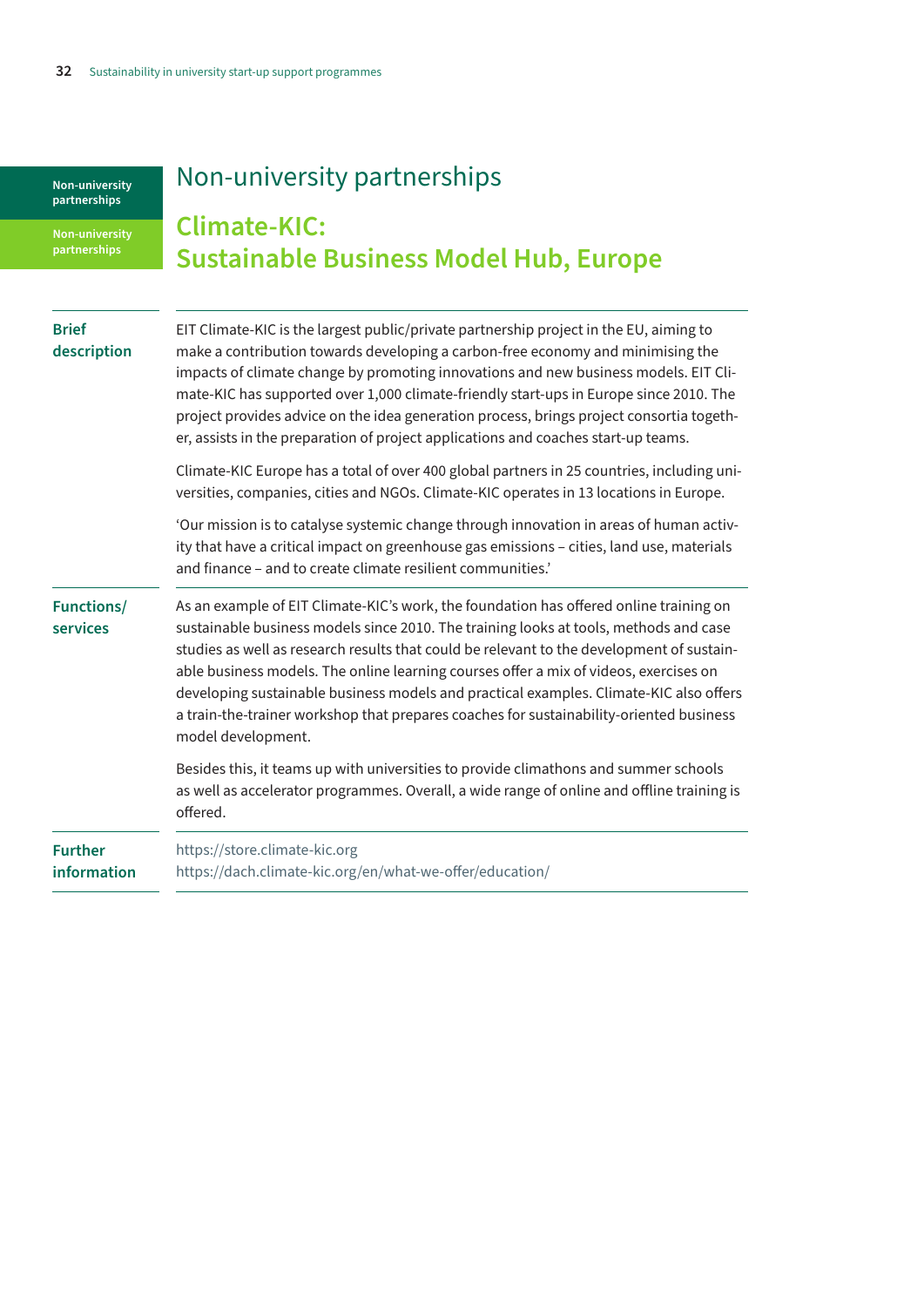<span id="page-32-0"></span>**Non-university partnerships** 

# **Cleantech Incubator: Green Garage, Berlin**

| <b>Brief</b><br>description          | Climate-KIC has been running Germany's largest cleantech incubator, the Green Garage,<br>at the EUREF Campus in the Schöneberg district of Berlin since 2013. The EUREF campus<br>is a real-world lab for the energy transition with numerous companies, start-ups ad re-<br>search institutes. For example, the EUREF gGmbH TU campus is an affiliated institute of<br>TU Berlin with the topic clusters 'environment, climate, energy and mobility'. The Green<br>Garage supports start-ups in the world's largest accelerator for cleantech with the goal of<br>preparing them for the market at rapid pace. |
|--------------------------------------|-----------------------------------------------------------------------------------------------------------------------------------------------------------------------------------------------------------------------------------------------------------------------------------------------------------------------------------------------------------------------------------------------------------------------------------------------------------------------------------------------------------------------------------------------------------------------------------------------------------------|
| <b>Functions/</b><br><b>services</b> | Initiated by Climate-KIC, the Green Garage in Berlin takes in new start-ups in the three-<br>stage programme two times every year and supports these start-ups for 18 months at<br>most (scholarships, grants, office space, business coaching, mentoring, consulting, etc.).<br>The funding programme assists young companies in the initial phases of their incorpora-<br>tion with developing cleantech business models, tapping into markets for their products<br>and charting a growth path.                                                                                                              |
|                                      | The teams also benefit from start-up funding, training (on topics such as business devel-<br>opment, for instance) and the extensive, Europe-wide Climate-KIC network.                                                                                                                                                                                                                                                                                                                                                                                                                                          |
| <b>Further</b><br>information        | https://euref.de/en/entry/green-garage/                                                                                                                                                                                                                                                                                                                                                                                                                                                                                                                                                                         |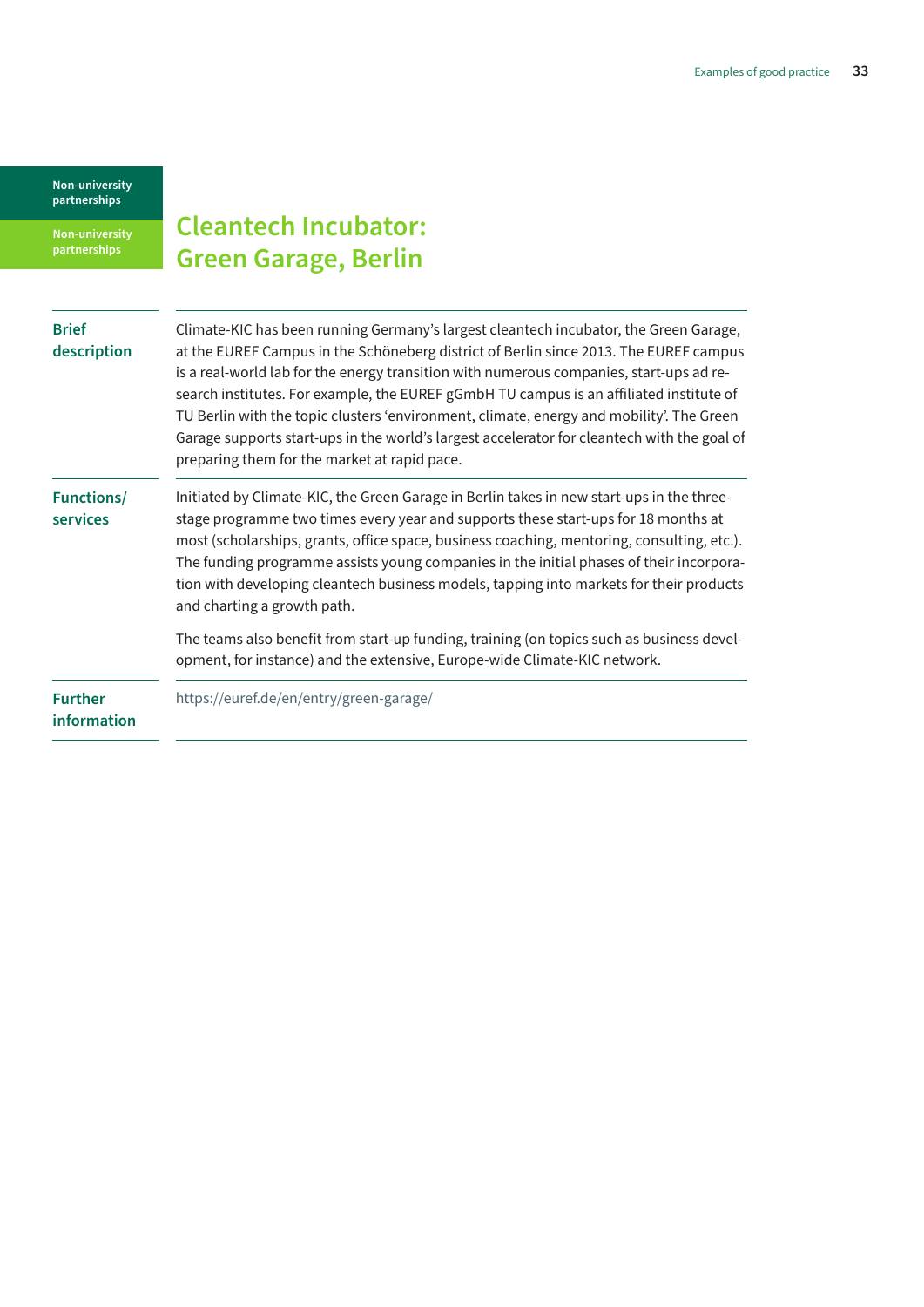<span id="page-33-0"></span>**Non-university partnerships**

# **GO! Start-up Centre Oldenburg**

| <b>Brief</b><br>description   | The GO! Start-up Centre Oldenburg is an accelerator focusing on digitalisation, energy,<br>health and sustainability. It was initiated by several support institutions in Oldenburg<br>that work in the area of start-ups. The Start-up and Innovation Centre at the University<br>of Oldenburg is a co-initiator and strategic partner of GO! and serves various functions,<br>including establishing contact with university start-ups. |
|-------------------------------|-------------------------------------------------------------------------------------------------------------------------------------------------------------------------------------------------------------------------------------------------------------------------------------------------------------------------------------------------------------------------------------------------------------------------------------------|
|                               | Teaching staff at the University of Oldenburg are involved in GO!, for example by offering<br>workshop formats to review the relevance of sustainability for the respective start-up<br>and incorporate it into its work.                                                                                                                                                                                                                 |
| <b>Functions/</b><br>services | The GO! Start-up Centre offers an accelerator programme with six months of coaching<br>including weekly workshops and other formats. There is also a co-working space at the<br>site. Innovation sprints are set up for companies.                                                                                                                                                                                                        |
|                               | Activities such as workshops on sustainability-oriented business model development are<br>offered as part of a joint effort with sustainability experts at the University of Oldenburg.<br>The selection process determining which start-ups receive support also looks at how<br>they link into sustainability-related aspects.                                                                                                          |
| <b>Further</b><br>information | https://www.gruenden-oldenburg.de (in German)                                                                                                                                                                                                                                                                                                                                                                                             |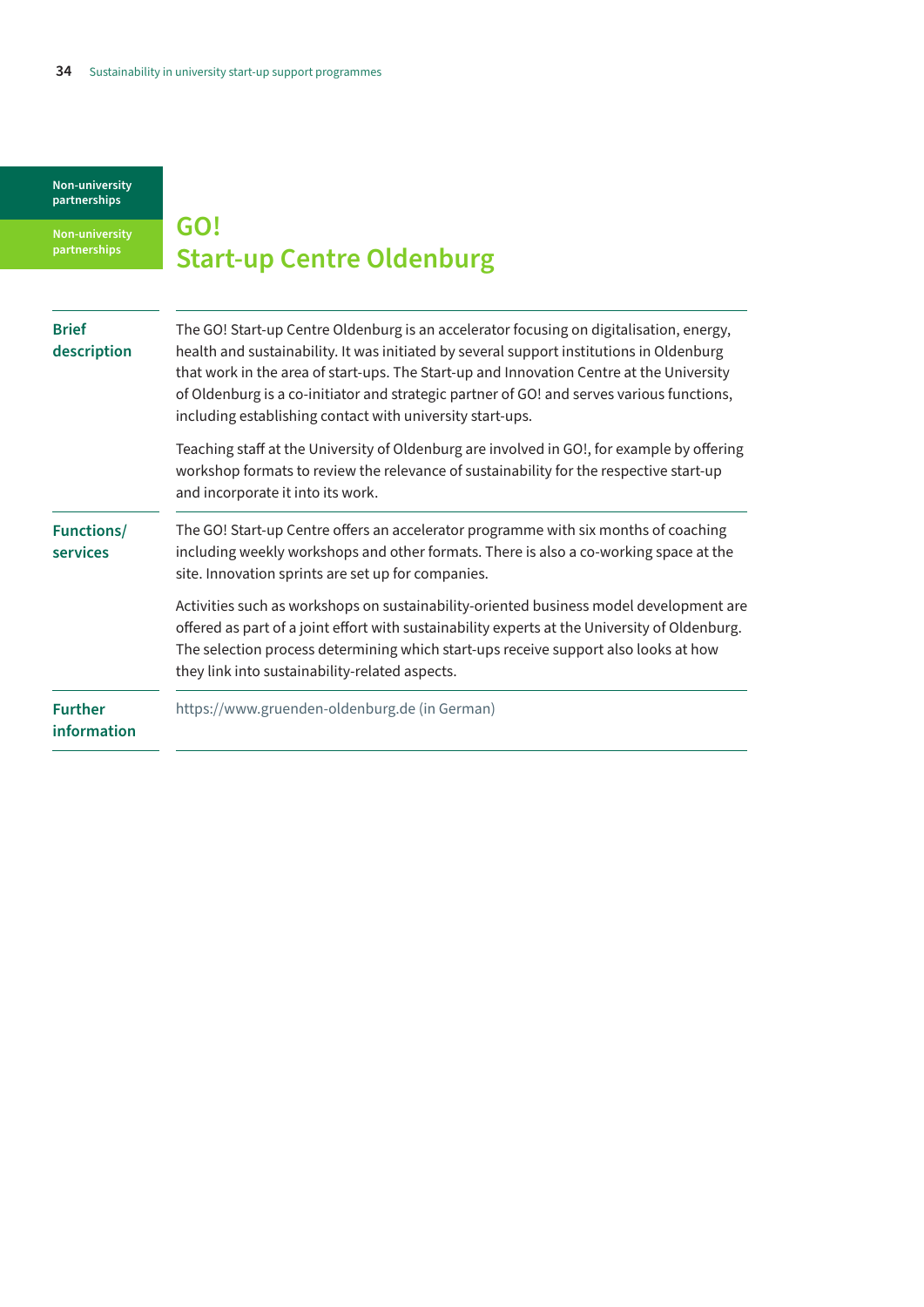<span id="page-34-0"></span>**Non-university partnerships**

### **StartGreen Platform and StartGreen Award**

| <b>Brief</b>                  | StartGreen is the online information and networking portal for the green start-up scene                                                                                                                                                                                                                                                                                                                                                                                                                                                                                                                                          |
|-------------------------------|----------------------------------------------------------------------------------------------------------------------------------------------------------------------------------------------------------------------------------------------------------------------------------------------------------------------------------------------------------------------------------------------------------------------------------------------------------------------------------------------------------------------------------------------------------------------------------------------------------------------------------|
| description                   | in Germany (e.g., green start-ups, green entities making investments and providing capi-<br>tal, sustainability-oriented start-up centres). The portal was created as part of a research<br>project involving the University of Oldenburg and is set to be continued by the Border-<br>step Institute once the project funding has come to an end. The network makes itself                                                                                                                                                                                                                                                      |
|                               | available for an exchange of knowledge and experiences between all the organisations<br>on the green start-up scene. For example, a number of higher education institutions and<br>university start-up consulting services have set up a profile on StartGreen.                                                                                                                                                                                                                                                                                                                                                                  |
| <b>Functions/</b><br>services | StartGreen serves as a hub for news and events related to the topic of sustainability-ori-<br>ented start-up activities and creates its own video posts, analyses and reports. Start-ups<br>and organisations from the start-up ecosystem can visit the networking area to connect<br>with each other. The online portal plays an important role in sharing information regard-<br>ing sustainable content. StartGreen sees itself as the portal for the green start-up scene<br>and aims to not only be used by players on this scene but to actively involve them. Its<br>long-term goal is the transition to a green economy. |
|                               | The StartGreen Award supports innovative start-ups in the area of climate protection and<br>sustainability and enhances their profile. The start-up award for sustainability solutions<br>was awarded in Germany for the fifth time in a row in 2019.                                                                                                                                                                                                                                                                                                                                                                            |
| <b>Further</b><br>information | https://start-green.net (in German)                                                                                                                                                                                                                                                                                                                                                                                                                                                                                                                                                                                              |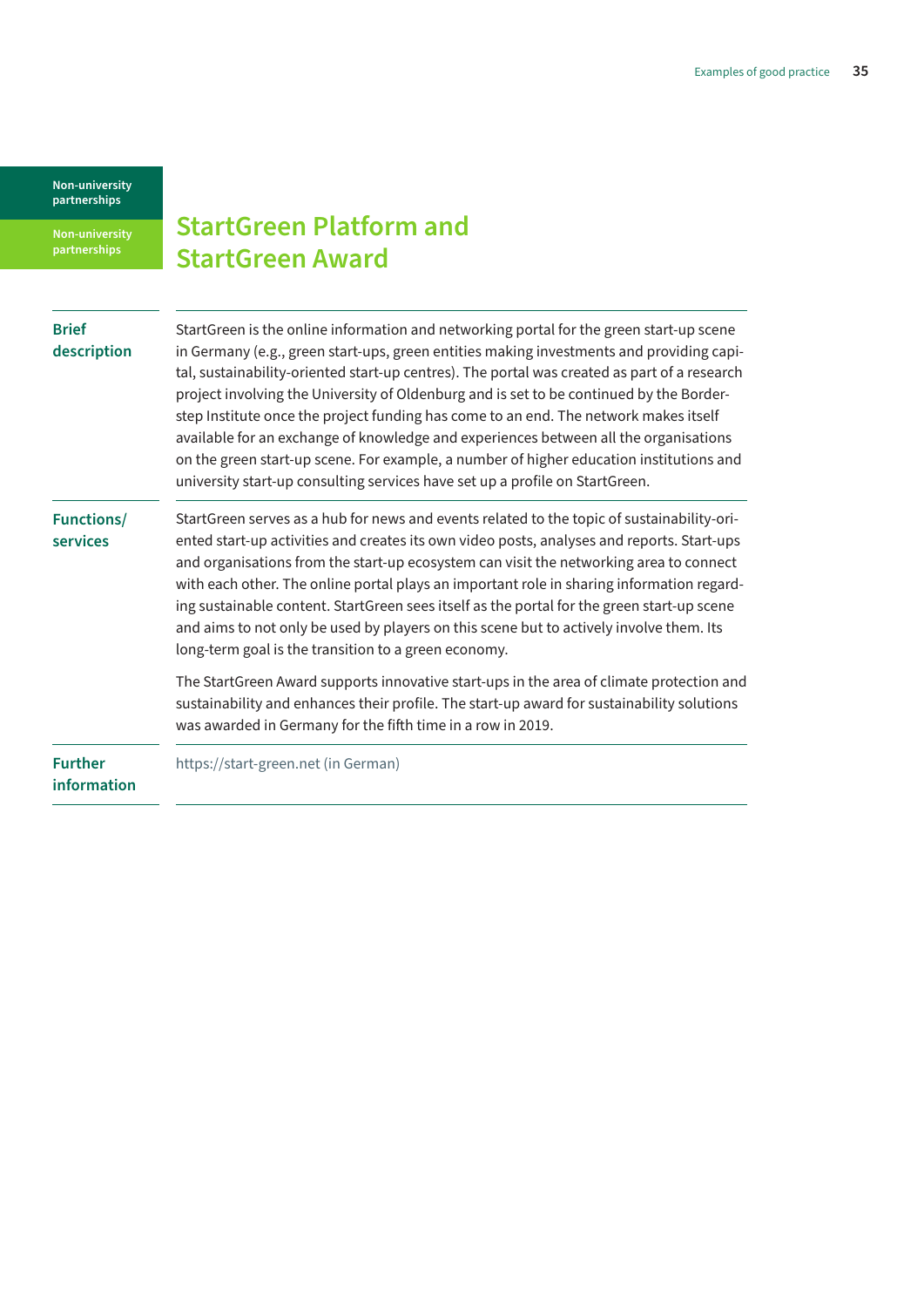<span id="page-35-0"></span>**Non-university partnerships**

# **Smart Green Accelerator, Freiburg**

| <b>Brief</b>                  | The Smart Green Accelerator promotes collaboration between start-ups and innova-                                                                                                                                                                                                                                                                                                                                                                                                                                                         |
|-------------------------------|------------------------------------------------------------------------------------------------------------------------------------------------------------------------------------------------------------------------------------------------------------------------------------------------------------------------------------------------------------------------------------------------------------------------------------------------------------------------------------------------------------------------------------------|
| description                   | tion-driven companies in the green economy. The Smart Green Accelerator is part of the                                                                                                                                                                                                                                                                                                                                                                                                                                                   |
|                               | Start-up BW campaign launched by the state of Baden-Württemberg. It is being run as<br>a public/private partnership between the Ministry of Economic Affairs, Freiburg's FWTM<br>business development association and the Grünhof start-up centre. The German and<br>international network aimed at strengthening the start-up support system consists of<br>industrial players, R&D institutions, start-up experts, financing entities and politicians.<br>The University of Freiburg supports the Accelerator as a networking partner. |
| <b>Functions/</b><br>services | The Accelerator supports start-ups established in the green economy as they work to<br>develop partnerships as well as providing coaching programmes and access to funding<br>instruments. Its focus is on supporting start-up initiatives in the areas of green energy,<br>green industry, green food and green city.                                                                                                                                                                                                                   |
| <b>Further</b><br>information | https://smartgreen-accelerator.de/en/                                                                                                                                                                                                                                                                                                                                                                                                                                                                                                    |
|                               |                                                                                                                                                                                                                                                                                                                                                                                                                                                                                                                                          |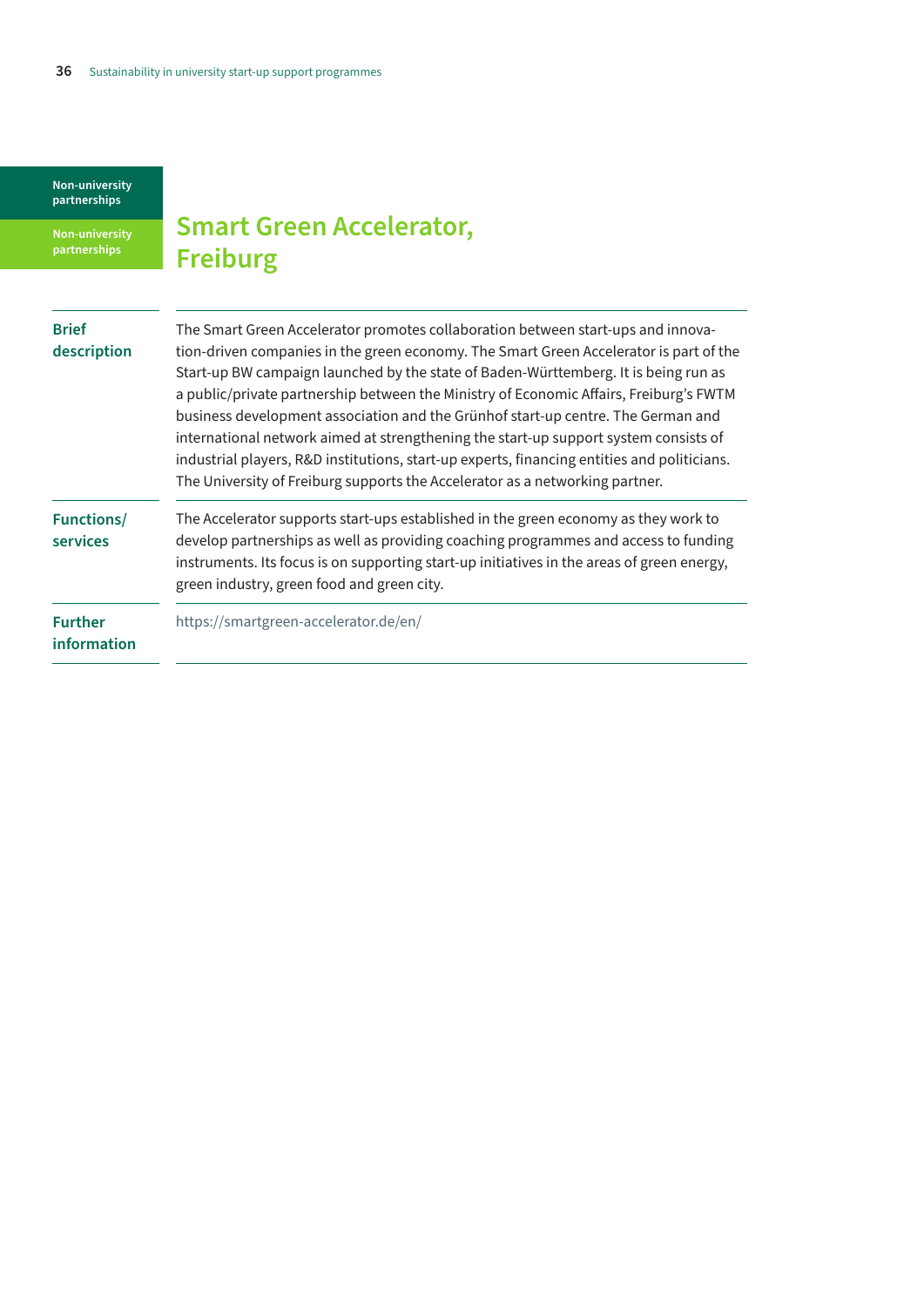<span id="page-36-0"></span>**Approaches for integrating sustainability in university start-up consultance**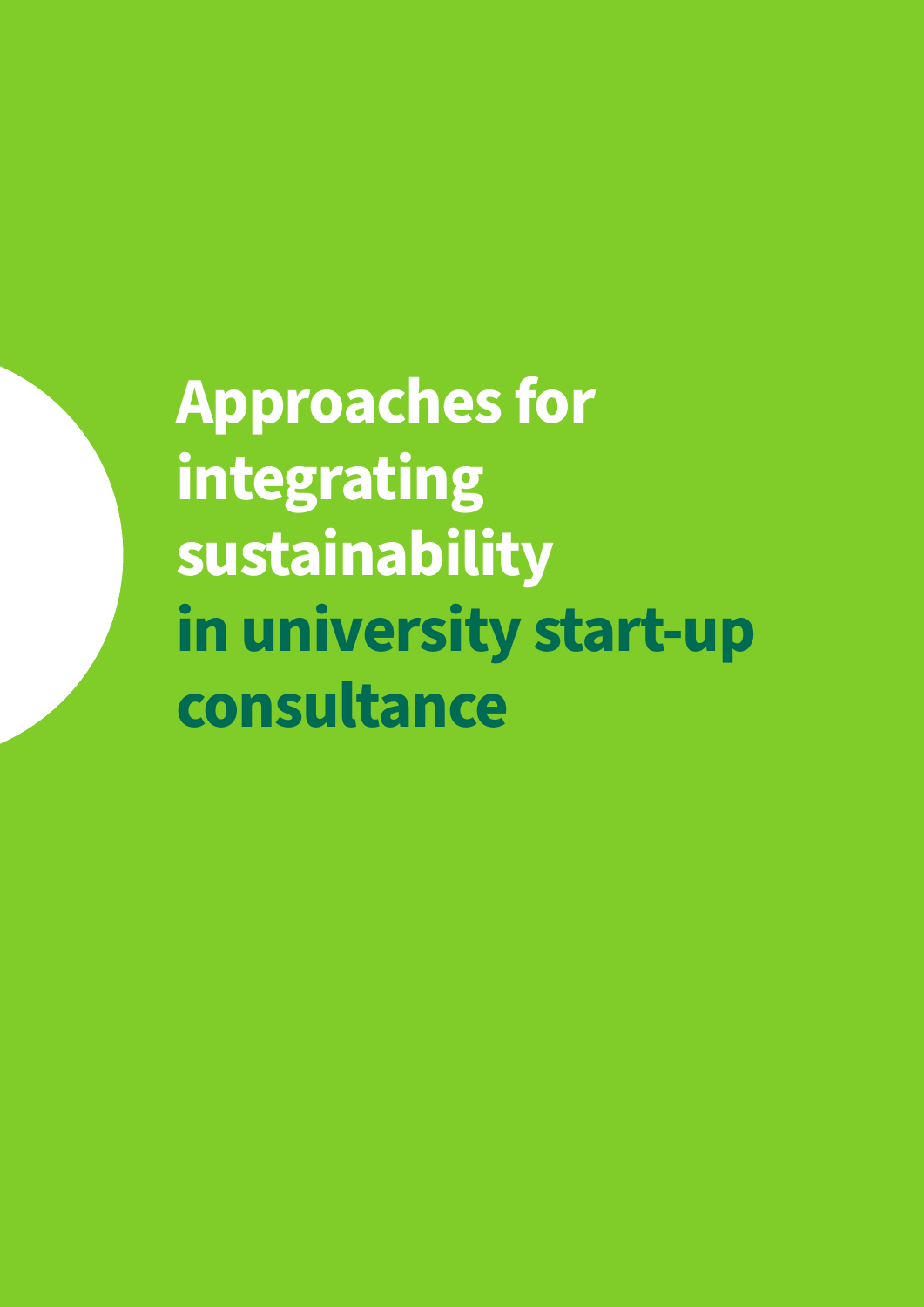A shift from a purely economic paradigm in start-up support programmes to a sustainable paradigm that supports economic, environmental and social objectives in equal measure should be the aim when it comes to boosting sustainability in all companies founded at universities. In light of this, it is important that the sustainability paradigm mentioned is already taken into consideration in the institution's strategic alignment and institutional framing. In this case, sustainability is no longer simply viewed as an add-on by the players involved but rather as a fundamental component of the consulting process. The expertise required for this purpose can be systematically developed along with specific tools and methods.

Many higher education institutions already treat activities to support sustainability and entrepreneurship as a key task, a significant field of research or part of the institution's self-image. The leading start-up universities in Germany in particular provide a wide range of information on their start-up services as well as their teaching and research opportunities. Some universities also make a focus on teaching and research in the area of sustainability a prominent part of their mission statement and in the information they provide regarding the institution. At the same time, there are overall shortcomings when it comes to integrating sustainability. Our analysis of start-up consultancies at universities demonstrated that sustainability is not linked into the options offered by start-up consulting services in many cases, or that sustainability is integrated in a very fragmented manner. Moreover, the analysis made it clear that the existing services are frequently provided in response to demand or in specific cases and are not systematically integrated into the coaching process.

Challenges and opportunities around sustainability should therefore be integrated into all services offered as part of a university's start-up consulting.17 Only then can sustainable business models geared towards the future be initiated, promoted and developed in a targeted manner.

The presented examples offer an insight into a wide range of possible ways that sustainability can be implemented and integrated into start-up consulting at universities. The examples of good practice in particular are intended to provide inspiration for implementing individual activities at the respective institution. The support provided for start-ups at universities is very heterogeneous and diverse. As a result, universities can use this information as the foundation for developing specific courses of action adapted to the respective institutional context.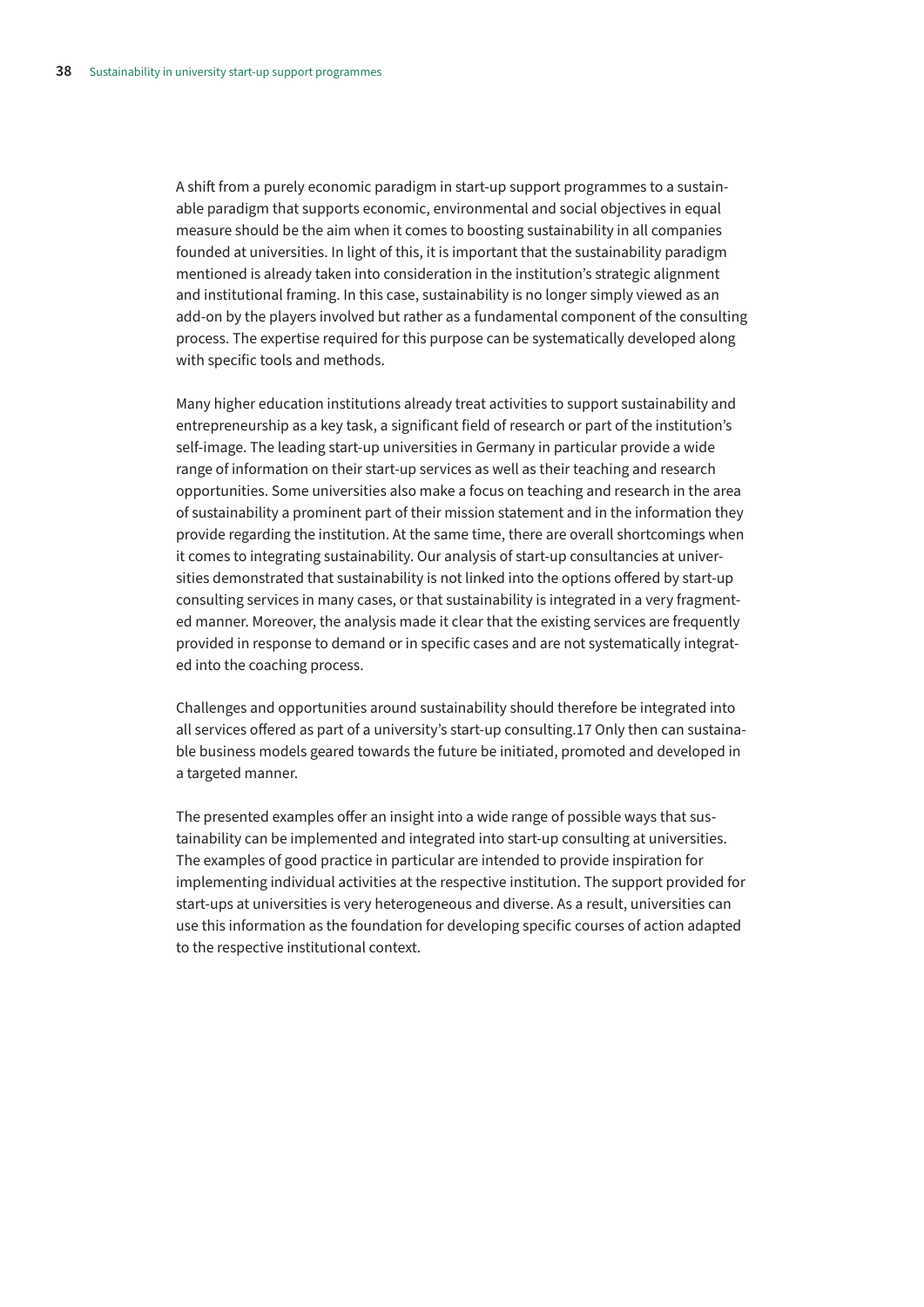### <span id="page-38-0"></span>Outlook

The following aspects can play a part in continuing efforts to strengthen a sustainability-oriented start-up culture in the context of support provided to start-ups at universities.

### **Universities: boosting sustainability expertise in university start-up consulting**

- Training start-up consultants: a start-up consulting team with expertise in sustainability is becoming increasingly important for universities aiming to maintain or expand on a leading position as supporters of innovative start-up initiatives. The German Start-up Monitor indicates that innovative founders are placing an increased focus on protecting the environment, climate and resources as well as social participation. Around 75 per cent of the start-ups are aiming to make a positive impact on society or the environment.18 This means that demand for sustainability expertise in university consulting services is also set to increase.
- Use of sustainability-related training offers, e.g., relating to tools and methods for developing sustainability-oriented business models: involving external expertise as part of targeted network management can also be a major key to success.
- Sustainability services for start-up teams: start-up consultancies at universities should develop sustainability-oriented options for start-ups and systematically integrate them into their coaching processes so they can provide targeted support for start-up initiatives that are keen to integrate sustainability and in order to make all start-up initiatives aware of the importance of taking sustainability into account when developing suitable business models.

### **Strengthening networks as promoters for a sustainability-oriented start-up culture**

- Network management on the part of university start-up consultancies: start-up consultancies can carry out targeted network management themselves, e.g., so they can collaborate with regional and supra-regional experts, associations and training institutions that are useful in terms of expanding the respective sustainability-oriented start-up culture. Besides this, some start-up consultancies at universities are already networking with each other in the 'Hochschulen & Entrepreneurship' (Universities & Entrepreneurship' think tank. Among other things, the think tank offers a training and certification programme for start-up consulting. In addition to sharing experiences, awareness raising and training on the importance of orienting university start-up consulting towards sustainability could form part of networking activities and within the training programme.
- Need for research: so far, hardly any data or insights are available regarding the longterm economic, environmental and social effects of promoting start-ups at universities and the sustainability impacts achieved by the supported start-ups. There is a significant need for research in this area, which could be addressed, for example, by the members of Förderkreis Gründungs-Forschung e.V. (FGF), the leading and most important scientific association for entrepreneurship, innovation and SMEs in the German-speaking world.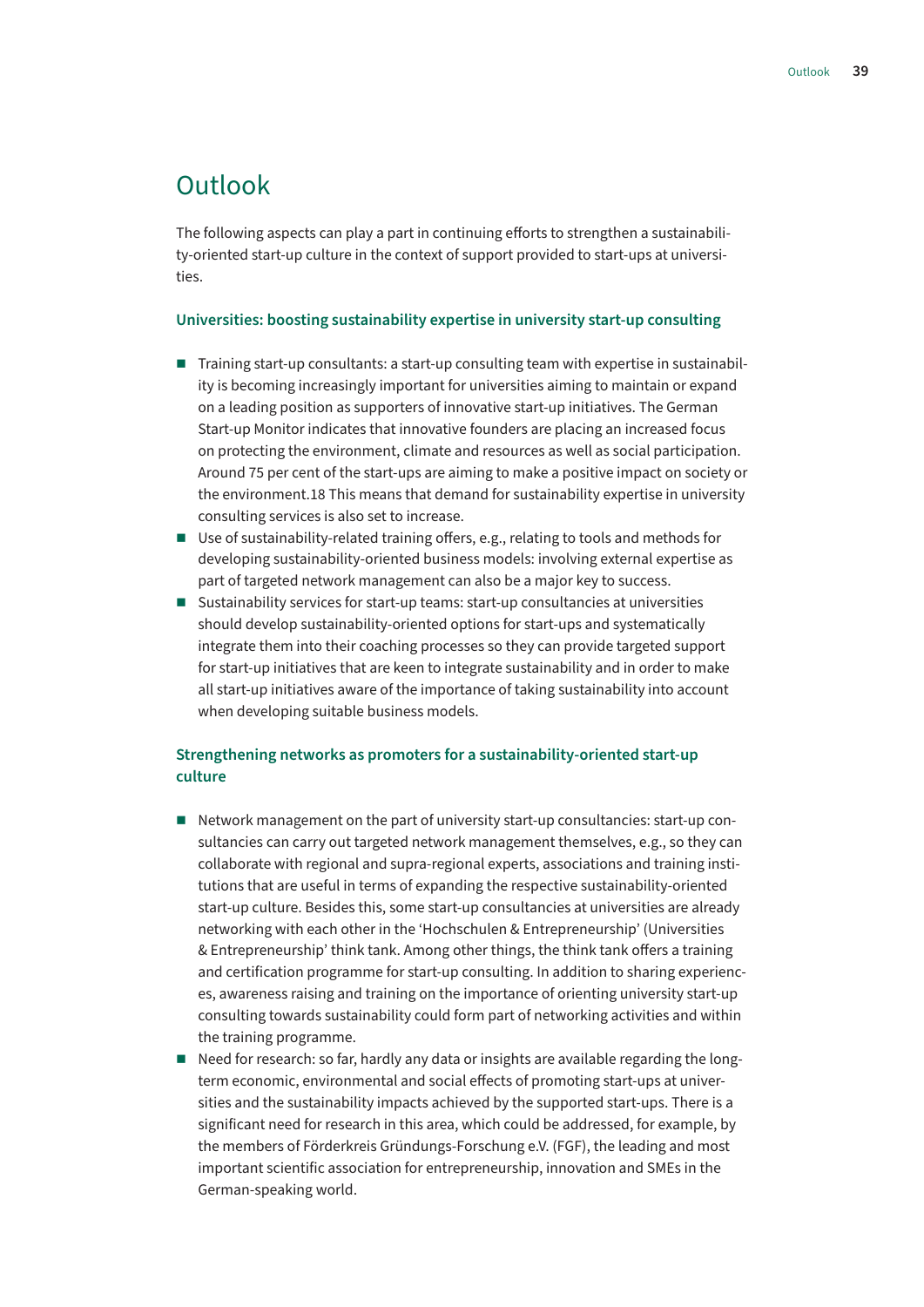### **Politics and start-up support systems: integrating sustainability**

- A nationwide information campaign in Germany called 'Innovation as a key to success for innovative start-ups' could play a role in raising awareness of and boosting sustainability in start-up consulting at universities.
- Creating an overview of sustainability tools: so far, no overview exists of sustainability-oriented tools and methods for developing business models that are suitable for university start-up consulting, particularly with respect to their content, relevance and applicability. The range of information available could be compiled in a toolbox, for example. It would be important to review how responsibility for the tools and methods is set up at the institutions.
- An overview showing funding opportunities explicitly geared towards sustainability-oriented start-up initiatives could be created as a further support service for university start-up consulting.
- Federal and state programmes to support newly founded companies and start-ups: the extent to which start-up initiatives emphasise sustainability and the contribution that start-up initiatives make to efforts to solve sustainability-related challenges should represent explicit and relevant selection criteria for the start-ups to receive funding and the funded universities. Given this, the focus the respective university start-up consultancies place on sustainability should be a criterion not just in terms of consulting services but also in the actual awarding of federal or state resources for start-up consulting at universities.
- $\blacksquare$  Embedding sustainability criteria in the start-up radar: the Stifterverband initiative's start-up radar compares German universities' profiles with respect to the support they provide to start-ups. So far, issues around sustainability have not been taken into consideration in the start-up radar's assessment system, neither in terms of awareness of start-ups and the support provided to them nor from the perspective of the economic, environmental impacts of providing support to start-ups. Given the mission-oriented innovation policies of the EU (e.g., the Green Deal) and Germany's federal government (e.g., the High-Tech Strategy 2025), action to integrate these aspects is urgently required and would represent an acknowledgement of the efforts of universities that are moving towards sustainability in the support they provide to start-ups. Among other approaches, the conceptional framework described in this brochure, which aims to enhance sustainability in the support universities provide to start-ups, could serve as a reference for the process of integrating sustainability into the start-up radar.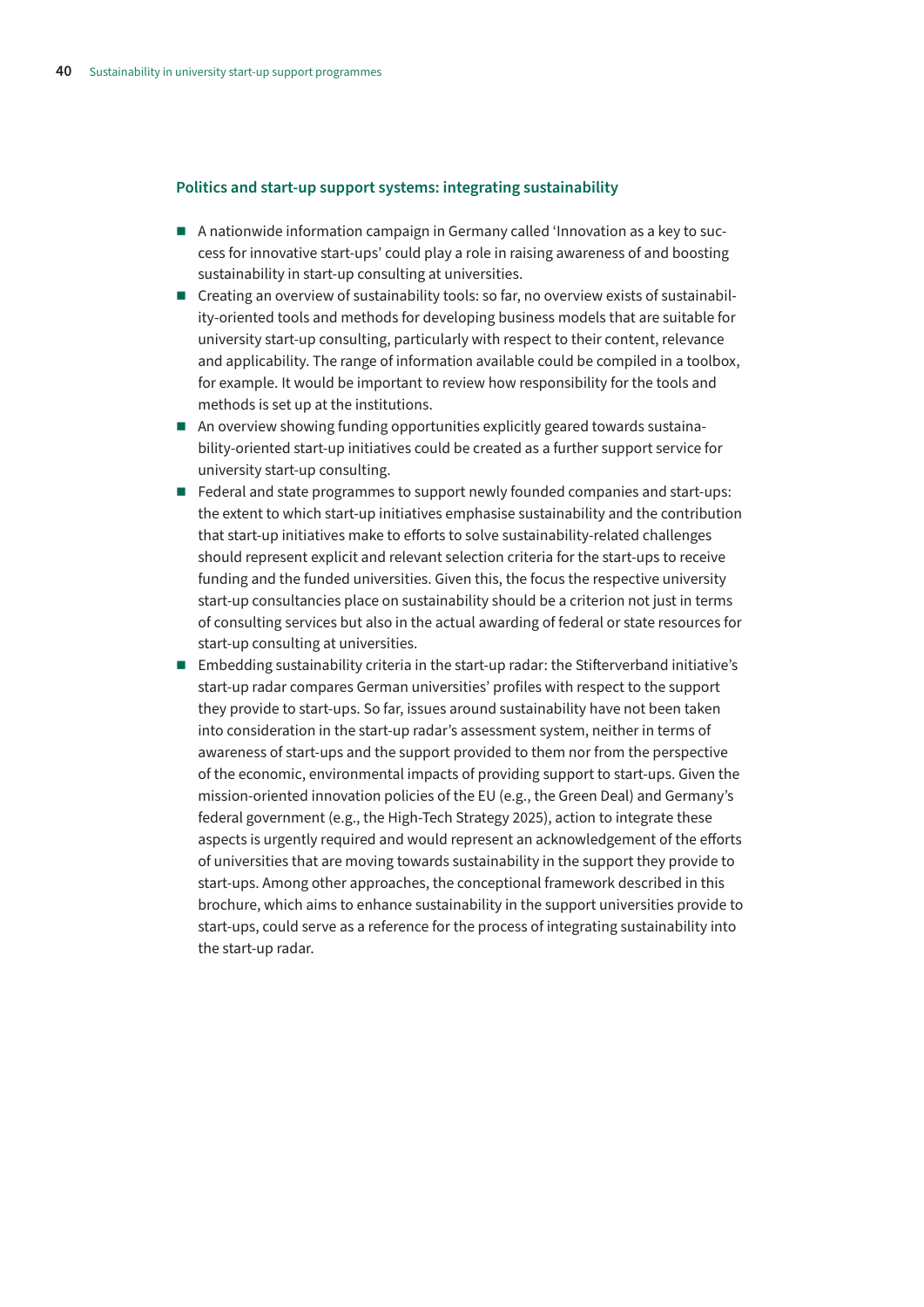The presented examples of good practice have demonstrated that a wide range of information and support services for sustainability-oriented start-ups are already available at universities and in university start-up consultancies. Nonetheless, the potential that a focus on sustainability could offer in the support universities provide to start-ups often remains undetected and unused due to the fact that benefits offered by holistic support are not always recognised. This brochure responds to these factors by placing a particular focus on offering an overview of how sustainability could potentially be integrated into start-up consulting at universities and creates a basis for discussion in order to identify starting points for efforts to integrate sustainability into the respective university structures in a systematic manner.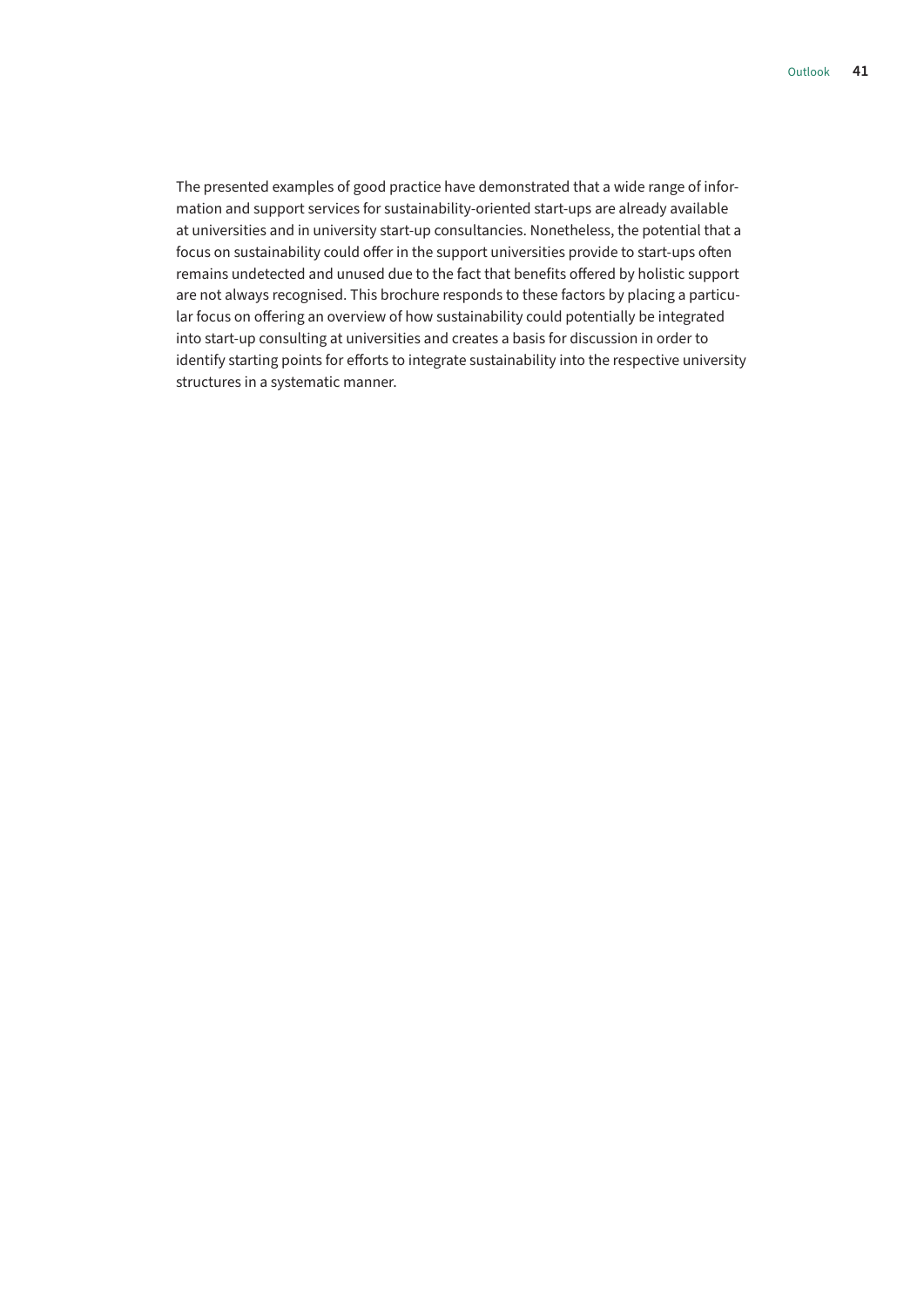### <span id="page-41-0"></span>List of references

- 1 Olteanu, Y. & Fichter, K. (2020). Green Startup Monitor 2020. Selected Key Findings in English. Berlin: Borderstep Institut, Bundesverband Deutsche Startups e.V..
- 2 Federal Ministry of Education and Research (2018). Research and innovation that benefit the people.The High-Tech Strategy 2025 (BMBF).
- 3 Boetius, A., Brudermüller, M., Lücke, W., Nanz, P., Oswald, J., & Römer, J. (2020). Sustainability in the innovation system. A discussion paper from the High-Tech Forum.
- 4 Zinke, G. (2018). Trends in der Unterstützungslandschaft von Start-ups Inkubatoren, Akzeleratoren und andere. Bundesministerium für Wirtschaft und Energie (BMWi), p. 14.
- 5 Clausen, J., & Fichter, K. (2019). Bedeutung und Förderung grüner Gründungen. Ein Beitrag zur Weiterentwicklung der deutschen Umweltinnovationspolitik. (Umwelt, Innovation, Beschäftigung). Umweltbundesamt (UBA) & Bundesministerium für Umwelt, Naturschutz und nukleare Sicherheit (BMU). [https://www.umweltbundesamt.](https://www.umweltbundesamt.de/publikationen/bedeutung-foerderung-gruener-gruendungen) [de/publikationen/bedeutung-foerderung-gruener-gruendungen](https://www.umweltbundesamt.de/publikationen/bedeutung-foerderung-gruener-gruendungen), p. 29.
- 6 Destatis (2020). Education, research and culture. Institutions of higher education. [https://www.destatis.de/EN/Themes/Society-Environment/Educa](https://www.destatis.de/EN/Themes/Society-Environment/Education-Research-Culture/Institutions-Higher-Education/_node.html;jsessionid=49854725E5C14174349F7B60B19EF89E.live731)[tion-Research-Culture/Institutions-Higher-Education/\\_node.html;jsession](https://www.destatis.de/EN/Themes/Society-Environment/Education-Research-Culture/Institutions-Higher-Education/_node.html;jsessionid=49854725E5C14174349F7B60B19EF89E.live731)[id=49854725E5C14174349F7B60B19EF89E.live731](https://www.destatis.de/EN/Themes/Society-Environment/Education-Research-Culture/Institutions-Higher-Education/_node.html;jsessionid=49854725E5C14174349F7B60B19EF89E.live731)
- 7 Zinke, G. (2018). Trends in der Unterstützungslandschaft von Start-ups Inkubatoren, Akzeleratoren und andere. Bundesministerium für Wirtschaft und Energie (BMWi), S. 17.
- 8 Zinke, G. (2018). Trends in der Unterstützungslandschaft von Start-ups Inkubatoren, Akzeleratoren und andere. Bundesministerium für Wirtschaft und Energie (BMWi), p. 45.
- 9 Zinke, G. (2018). Trends in der Unterstützungslandschaft von Start-ups Inkubatoren, Akzeleratoren und andere. Bundesministerium für Wirtschaft und Energie (BMWi), p. 107f.
- 10 Kulicke, M. (2018). EXIST-Gründungskultur—Die Gründerhochschule Abschlussevaluation (Bericht Der Wissenschaftlichen Begleitforschung Zu "EXIST - Existenzgründungen Aus Der Wissenschaft").
- 11 Clausen, J., & Fichter, K. (2019). Bedeutung und Förderung grüner Gründungen. Ein Beitrag zur Weiterentwicklung der deutschen Umweltinnovationspolitik. (Umwelt, Innovation, Beschäftigung). Umweltbundesamt (UBA) & Bundesministerium für Umwelt, Naturschutz und nukleare Sicherheit (BMU). [https://www.umweltbundesamt.](https://www.umweltbundesamt.de/publikationen/bedeutung-foerderung-gruener-gruendungen) [de/publikationen/bedeutung-foerderung-gruener-gruendungen](https://www.umweltbundesamt.de/publikationen/bedeutung-foerderung-gruener-gruendungen), p. 32.
- 12 Fichter, K., Geier, J., & Tiemann, I. (2016). Good practice collection University support for sustainable entrepreneurship. SHIFT Consortium.
- 13 Stifterverband. (2018). Gründungsradar 2018 Wie Hochschulen Unternehmensgründungen fördern, p. 34.
- 14 Tiemann, I., Fichter, K., & Geier, J. (2018). University Support Systems for Sustainable Entrepreneurship: Insights from Explorative Case Studies. International Journal of Entrepreneurial Venturing, 10(1), 83–110. [https://doi.org/10.1504/](https://doi.org/10.1504/IJEV.2018.10008388) [IJEV.2018.10008388](https://doi.org/10.1504/IJEV.2018.10008388), p. 103.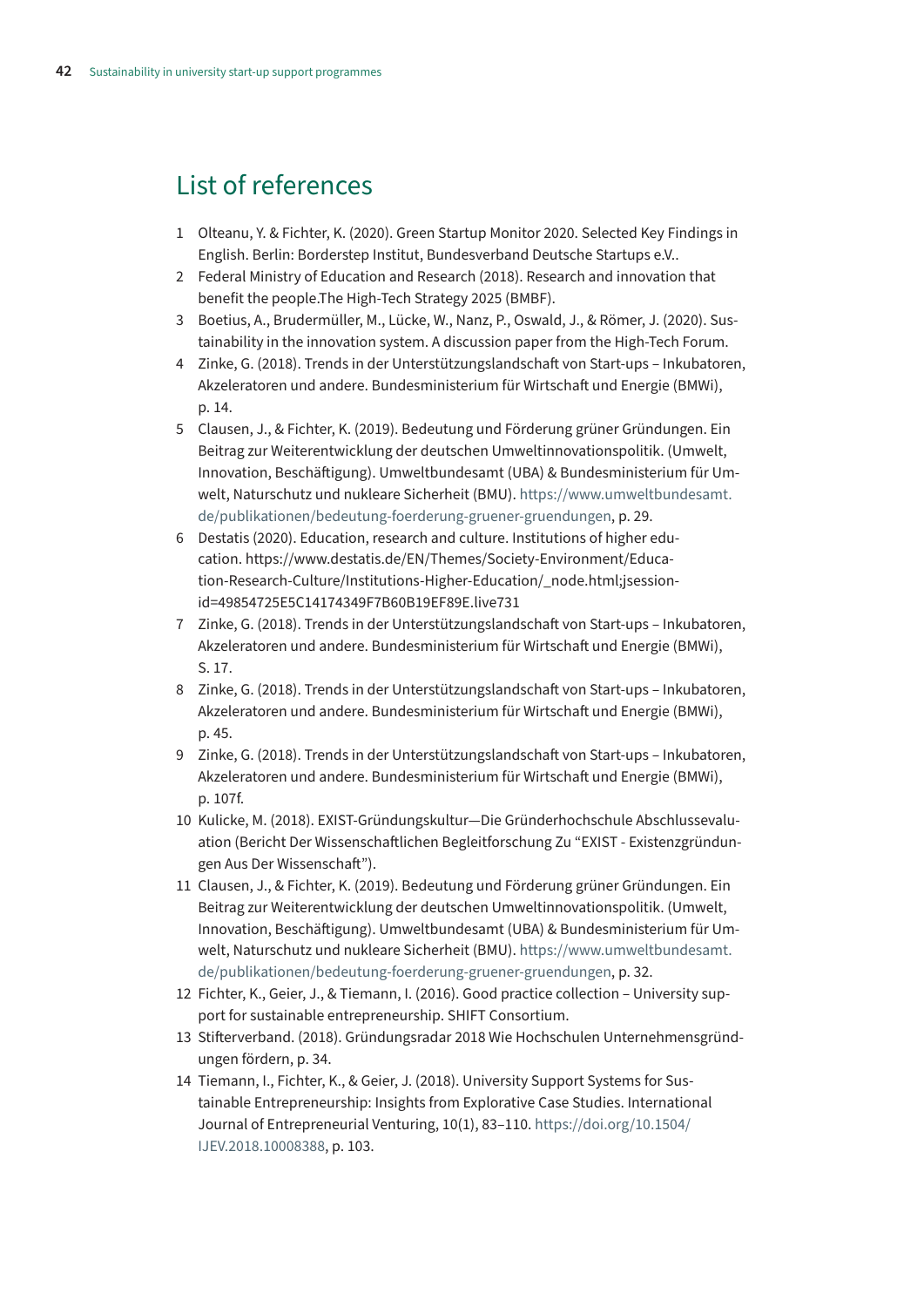15 Biberhofer, P., Lintner, C., Bernhardt, J., & Rieckmann, M. (2019). Facilitating work performance of sustainability-driven entrepreneurs through higher education: The relevance of competencies, values, worldviews and opportunities. The International Journal of Entrepreneurship and Innovation, 20(1), 21–38. [https://doi.](https://doi.org/10.1177/1465750318755881) [org/10.1177/1465750318755881;](https://doi.org/10.1177/1465750318755881)

Cincera, J., Biberhofer, P., Binka, B., Boman, J., Mindt, L., & Rieckmann, M. (2018). Designing a sustainability-driven entrepreneurship curriculum as a social learning process: A case study from an international knowledge alliance project. Journal of Cleaner Production, 172, 4357–4366.<https://doi.org/10.1016/j.jclepro.2017.05.051>; Fichter, K., & Tiemann, I. (2018). Factors influencing university support for sustainable entrepreneurship: Insights from explorative case studies. Journal of Cleaner Production, 175, 512–524.<https://doi.org/10.1016/j.jclepro.2017.12.031>;

Geier, J., & Fichter, K. (2015). Good Practice Profiles: Activities in Sustainable Entrepreneurship at Universities in Finland, Germany, Sweden, the United Kingdom and the United States. Borderstep Institut für Innovation und Nachhaltigkeit;

Tiemann, I., Fichter, K., & Geier, J. (2018). University Support Systems for Sustainable Entrepreneurship: Insights from Explorative Case Studies. International Journal of Entrepreneurial Venturing, 10(1), 83–110. [https://doi.org/10.1504/](https://doi.org/10.1504/IJEV.2018.10008388) [IJEV.2018.10008388](https://doi.org/10.1504/IJEV.2018.10008388);

Wagner, M., Schaltegger, S., Hansen, E. G., & Fichter, K. (2019). University-linked programmes for sustainable entrepreneurship and regional development: How and with what impact? Small Business Economics. [https://doi.org/10.1007/s11187-019-](https://doi.org/10.1007/s11187-019-00280-4) [00280-4](https://doi.org/10.1007/s11187-019-00280-4).

- 16 Tiemann, I. & Fichter, K. (2016). Developing business models with the Sustainable Business Canvas: Manual for conducting workshops, Oldenburg and Berlin.
- 17 Clausen, J., & Fichter, K. (2019). Bedeutung und Förderung grüner Gründungen. Ein Beitrag zur Weiterentwicklung der deutschen Umweltinnovationspolitik. (Umwelt, Innovation, Beschäftigung). Umweltbundesamt (UBA) & Bundesministerium für Umwelt, Naturschutz und nukleare Sicherheit (BMU). [https://www.umweltbundesamt.](https://www.umweltbundesamt.de/publikationen/bedeutung-foerderung-gruener-gruendungen) [de/publikationen/bedeutung-foerderung-gruener-gruendungen](https://www.umweltbundesamt.de/publikationen/bedeutung-foerderung-gruener-gruendungen), p. 10.
- 18 Bundesverband Deutsche Startups e.V. (2020): Deutscher Startup Monitor 2020, Berlin, S. 41.